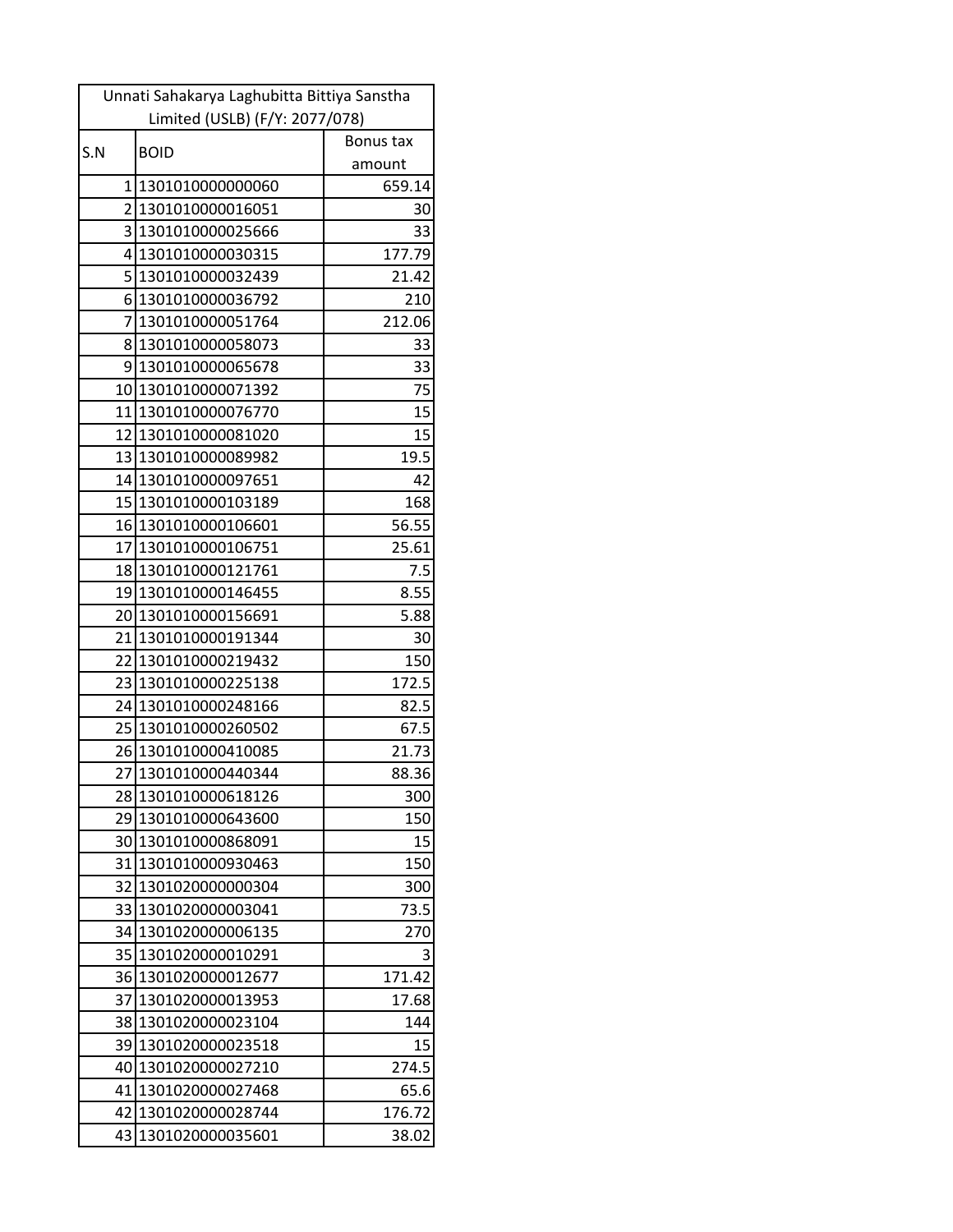| S.N | <b>BOID</b>         | Bonus tax |
|-----|---------------------|-----------|
|     |                     | amount    |
|     | 44 1301020000036451 | 43.5      |
|     | 45 1301020000037698 | 142.5     |
|     | 46 1301020000039695 | 53.44     |
|     | 47 1301020000057123 | 1297.44   |
|     | 48 1301020000079464 | 14.14     |
|     | 49 1301020000122023 | 90        |
|     | 50 1301020000124318 | 17.68     |
|     | 51 1301020000137840 | 27        |
|     | 52 1301020000148198 | 213.77    |
|     | 53 1301020000176031 | 101.72    |
|     | 54 1301020000180196 | 90        |
|     | 55 1301020000192292 | 78        |
|     | 56 1301020000203096 | 93.21     |
|     | 57 1301020000236907 | 61.5      |
|     | 58 1301020000239718 | 42        |
|     | 59 1301040000002728 | 13.5      |
|     | 60 1301040000008151 | 13.36     |
|     | 61 1301040000008179 | 150       |
| 62  | 1301040000009324    | 45        |
|     | 63 1301040000009455 | 225       |
|     | 64 1301040000009611 | 15        |
|     | 65 1301040000012301 | 30        |
|     | 66 1301040000016076 | 75        |
| 67  | 1301040000026384    | 150       |
|     | 68 1301040000027029 | 15        |
| 69  | 1301040000031320    | 52.5      |
|     | 70 1301040000060755 | 15        |
|     | 71 1301040000088188 | 30        |
|     | 72 1301040000088228 | 412.5     |
| 73  | 1301040000106932    | 15        |
| 74  | 1301040000149584    | 97.5      |
| 75  | 1301040000178421    | 12        |
| 76  | 1301040000191867    | 150       |
| 77  | 1301040000225481    | 4.81      |
|     | 78 1301040000243754 | 35.35     |
| 79  | 1301040000328006    | 30        |
| 80  | 1301040000358886    | 103.5     |
| 81  | 1301040000374068    | 53.35     |
| 82  | 1301040000377147    | 45        |
| 83  | 1301040000386753    | 60        |
| 841 | 1301040000641482    | 141.86    |
| 85  | 1301040000886154    | 138       |
| 86  | 1301040000957115    | 30        |
| 87  | 1301040001017679    | 225       |
| 88  | 1301040001193291    | 75        |
|     |                     |           |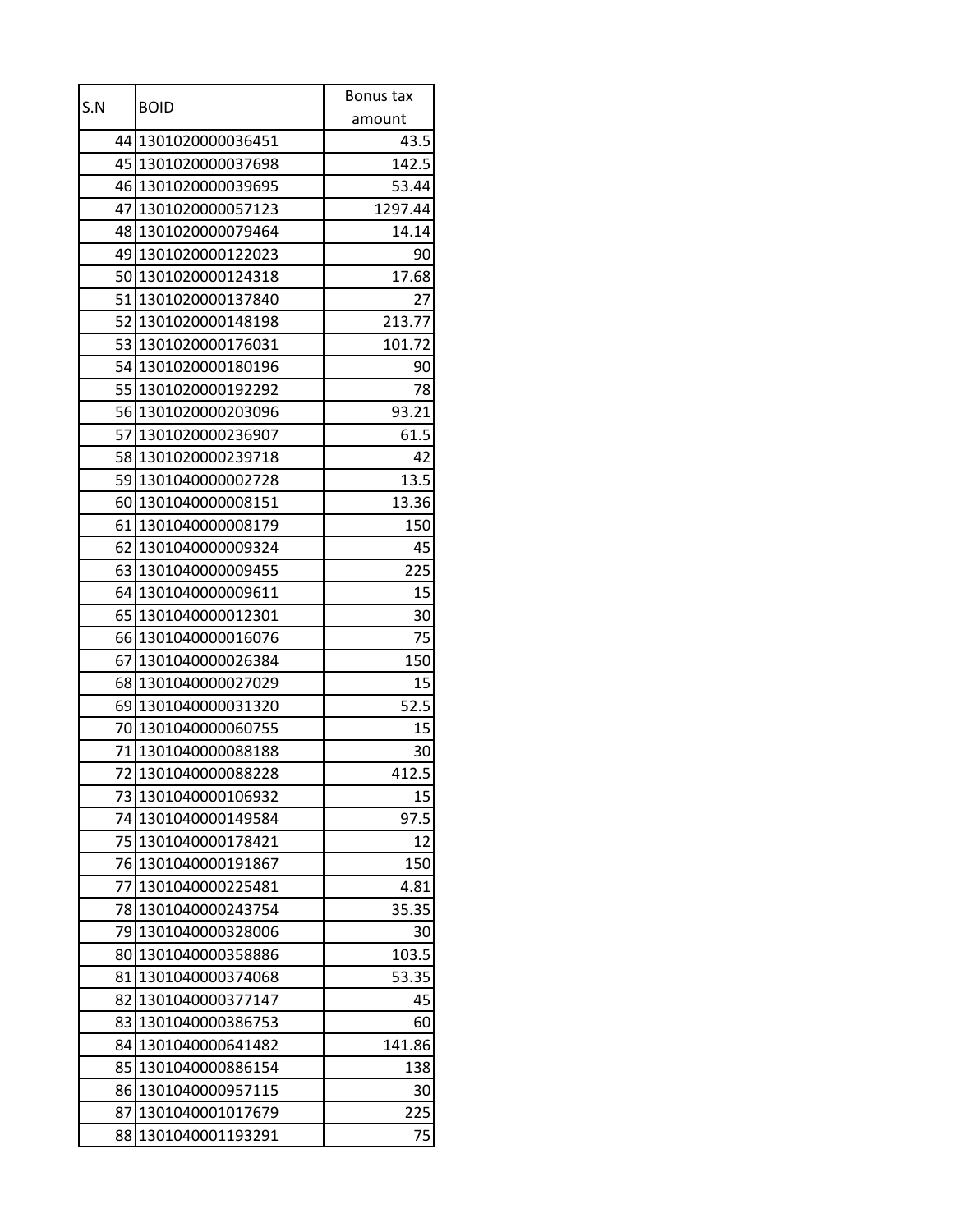| S.N | <b>BOID</b>          | Bonus tax |
|-----|----------------------|-----------|
|     |                      | amount    |
| 89  | 1301040001264436     | 21        |
|     | 90 1301040001291918  | 42        |
| 91  | 1301040001464725     | 19.5      |
|     | 92 1301060000000602  | 15        |
|     | 93 1301060000004018  | 3.54      |
|     | 94 1301060000005083  | 176.72    |
| 95  | 1301060000005691     | 1.07      |
|     | 96 1301060000007154  | 57.18     |
|     | 97 1301060000009001  | 75        |
|     | 98 1301060000010944  | 311.23    |
|     | 99 1301060000012785  | 150       |
|     | 100 1301060000013113 | 90        |
|     | 101 1301060000016342 | 15        |
|     | 102 1301060000017901 | 120       |
|     | 103 1301060000018373 | 289.5     |
|     | 104 1301060000018563 | 13.36     |
|     | 105 1301060000019970 | 30        |
|     | 106 1301060000020380 | 49.49     |
|     | 107 1301060000020551 | 216       |
|     | 108 1301060000023208 | 45        |
|     | 109 1301060000023548 | 123       |
|     | 110 1301060000030188 | 75        |
|     | 111 1301060000032415 | 300       |
|     | 112 1301060000033972 | 150       |
|     | 113 1301060000034091 | 42        |
|     | 114 1301060000034368 | 22.5      |
|     | 115 1301060000034674 | 417       |
|     | 116 1301060000037086 | 150       |
|     | 117 1301060000039161 | 15        |
|     | 118 1301060000050027 | 12        |
| 119 | 1301060000050293     | 43.36     |
| 120 | 1301060000050367     | 72.46     |
| 121 | 1301060000050975     | 17.68     |
| 122 | 1301060000054781     | 27        |
| 123 | 1301060000056413     | 150       |
| 124 | 1301060000056911     | 17.37     |
| 125 | 1301060000057780     | 301.22    |
| 126 | 1301060000060977     | 27        |
| 127 | 1301060000064038     | 64.55     |
| 128 | 1301060000064874     | 60        |
| 129 | 1301060000074648     | 21        |
| 130 | 1301060000098076     | 125.04    |
| 131 | 1301060000098192     | 105       |
| 132 | 1301060000105688     | 232.5     |
| 133 | 1301060000114988     | 88.36     |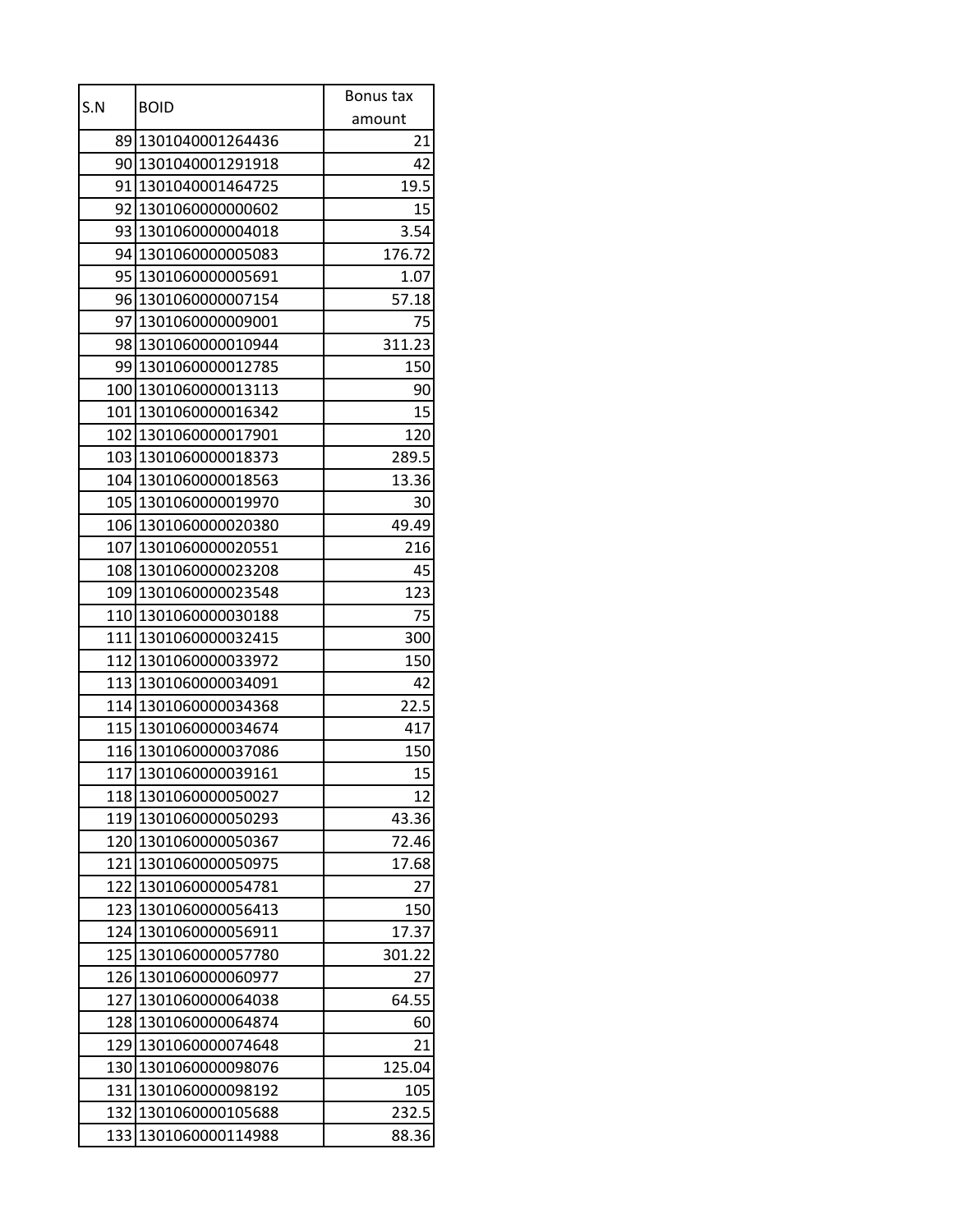| S.N | <b>BOID</b>          | Bonus tax |
|-----|----------------------|-----------|
|     |                      | amount    |
|     | 134 1301060000127028 | 13.36     |
| 135 | 1301060000128251     | 118.5     |
|     | 136 1301060000133006 | 75        |
|     | 137 1301060000133726 | 22.5      |
| 138 | 1301060000148181     | 150       |
|     | 139 1301060000161521 | 75        |
|     | 140 1301060000164058 | 75        |
|     | 141 1301060000168637 | 52.5      |
|     | 142 1301060000179934 | 150       |
|     | 143 1301060000188060 | 139.5     |
|     | 144 1301060000196255 | 636.47    |
|     | 145 1301060000197375 | 5.35      |
|     | 146 1301060000200393 | 106.07    |
| 147 | 1301060000215393     | 60        |
|     | 148 1301060000216481 | 129       |
|     | 149 1301060000217673 | 150       |
|     | 150 1301060000224125 | 111.34    |
|     | 151 1301060000227641 | 17.68     |
|     | 152 1301060000230200 | 7.49      |
|     | 153 1301060000233765 | 18        |
|     | 154 1301060000241508 | 22.5      |
|     | 155 1301060000245992 | 1.5       |
|     | 156 1301060000256886 | 15        |
| 157 | 1301060000274595     | 163.36    |
|     | 158 1301060000290961 | 150.09    |
|     | 159 1301060000298221 | 3         |
|     | 160 1301060000311993 | 3         |
|     | 161 1301060000312931 | 2.68      |
|     | 162 1301060000313568 | 208.5     |
| 163 | 1301060000337718     | 135       |
| 164 | 1301060000366270     | 23.02     |
| 165 | 1301060000372829     | 30        |
| 166 | 1301060000386918     | 78        |
| 167 | 1301060000396014     | 75        |
| 168 | 1301060000397018     | 88.36     |
| 169 | 1301060000403991     | 75        |
| 170 | 1301060000416006     | 180       |
| 171 | 1301060000417451     | 45.95     |
| 172 | 1301060000420010     | 4.01      |
| 173 | 1301060000424741     | 285       |
| 174 | 1301060000446930     | 150       |
| 175 | 1301060000455578     | 30        |
| 176 | 1301060000466837     | 750       |
| 177 | 1301060000469462     | 19.51     |
| 178 | 1301060000479143     | 5.35      |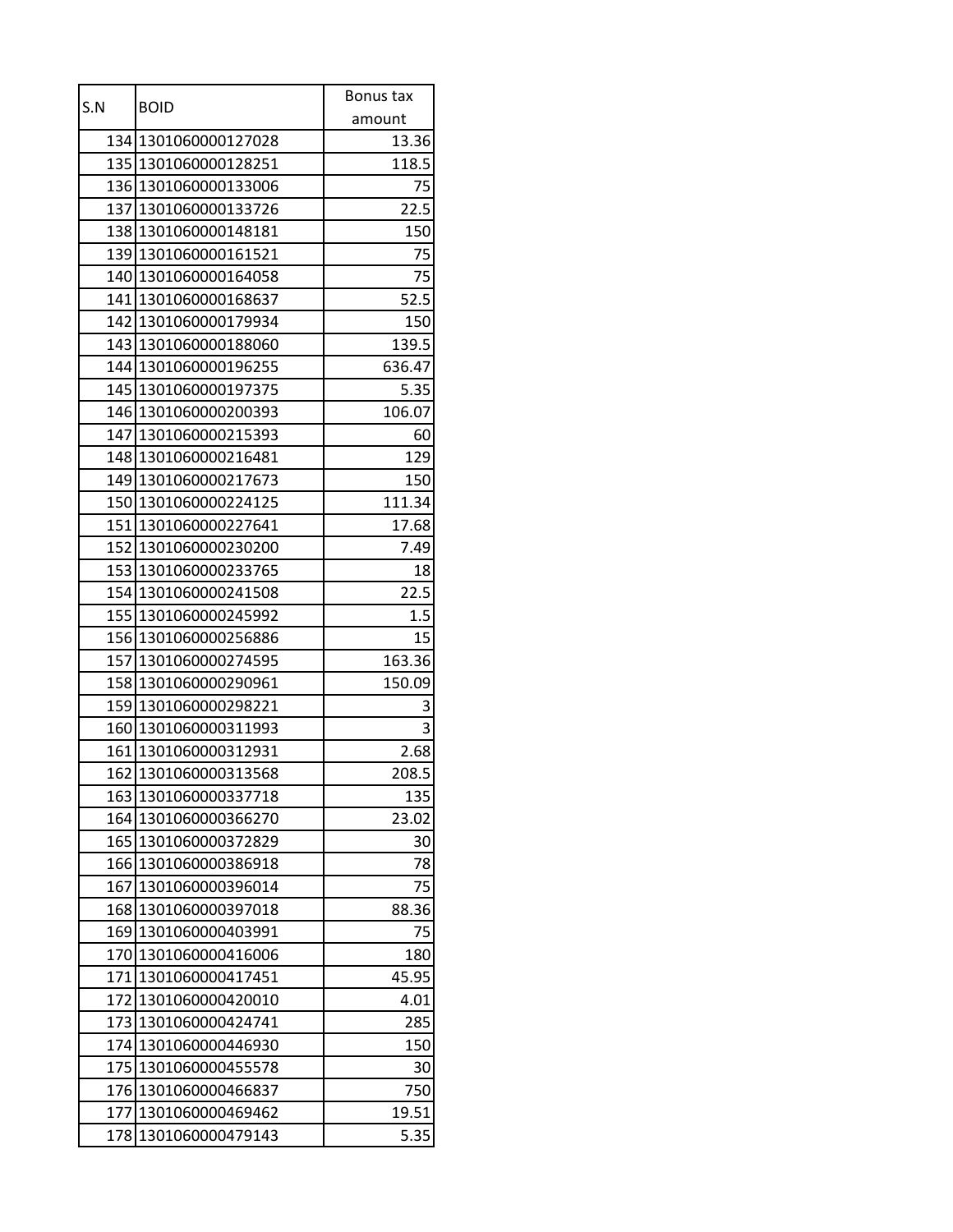|     |                      | Bonus tax |
|-----|----------------------|-----------|
| S.N | <b>BOID</b>          | amount    |
|     | 179 1301060000479240 | 213       |
|     | 180 1301060000484774 | 750       |
|     | 181 1301060000487950 | 150       |
|     | 182 1301060000494651 | 112.5     |
| 183 | 1301060000499449     | 115.5     |
|     | 184 1301060000516917 | 4.28      |
|     | 185 1301060000517091 | 2.68      |
|     | 186 1301060000528194 | 160.5     |
|     | 187 1301060000538046 | 18.58     |
|     | 188 1301060000541612 | 964.5     |
|     | 189 1301060000555072 | 74.23     |
|     | 190 1301060000580806 | 13.36     |
|     | 191 1301060000586451 | 22.5      |
|     | 192 1301060000589828 | 390       |
|     | 193 1301060000596508 | 195       |
|     | 194 1301060000599264 | 35.35     |
|     | 195 1301060000602041 | 45        |
|     | 196 1301060000602210 | 13.36     |
| 197 | 1301060000606941     | 30        |
|     | 198 1301060000628634 | 58.53     |
|     | 199 1301060000638524 | 75        |
|     | 200 1301060000668971 | 67.5      |
|     | 201 1301060000675102 | 108       |
| 202 | 1301060000677887     | 4.5       |
|     | 203 1301060000686374 | 6.68      |
|     | 204 1301060000690885 | 42        |
|     | 205 1301060000701883 | 28.5      |
|     | 206 1301060000753189 | 98.97     |
|     | 207 1301060000764452 | 75        |
| 208 | 1301060000774133     | 10.69     |
| 209 | 1301060000787480     | 15        |
|     | 210 1301060000810601 | 90        |
| 211 | 1301060000816067     | 255       |
| 212 | 1301060000820466     | 1049.7    |
| 213 | 1301060000826789     | 30        |
|     | 214 1301060000830833 | 155.35    |
|     | 215 1301060000835392 | 15        |
| 216 | 1301060000846039     | 15        |
| 217 | 1301060000847830     | 42        |
| 218 | 1301060000856292     | 73.5      |
| 219 | 1301060000868268     | 6         |
| 220 | 1301060000889094     | 75        |
| 221 | 1301060000894594     | 150       |
| 222 | 1301060000898088     | 11.39     |
| 223 | 1301060000902141     | 35.35     |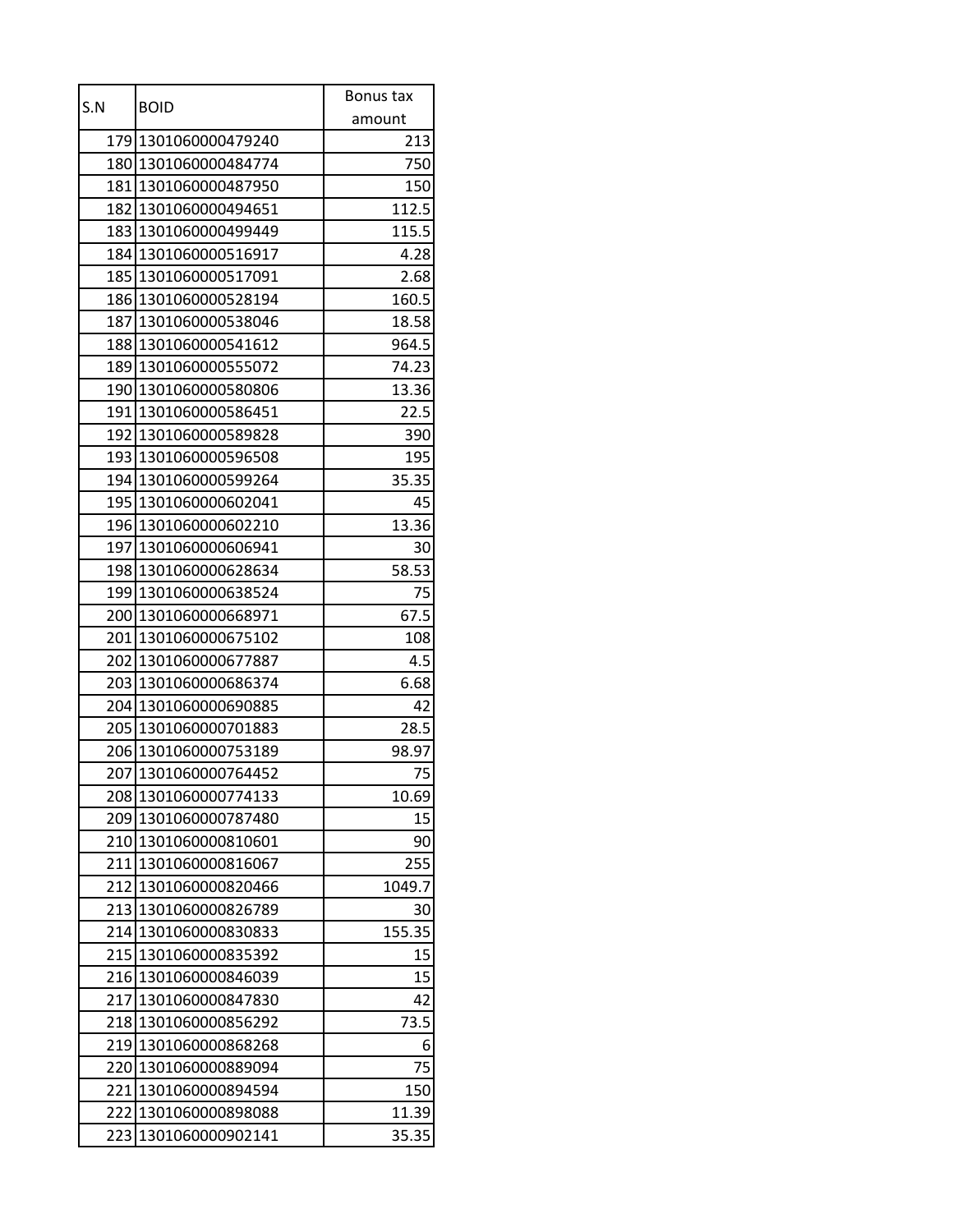| S.N  |                      | Bonus tax |
|------|----------------------|-----------|
|      | <b>BOID</b>          | amount    |
|      | 224 1301060000905229 | 17.68     |
|      | 225 1301060000918523 | 32.68     |
|      | 226 1301060000927969 | 150       |
|      | 227 1301060000928369 | 337.5     |
|      | 228 1301060000928544 | 682.5     |
|      | 229 1301060000932179 | 63.62     |
| 230  | 1301060000952947     | 75        |
|      | 231 1301060000970301 | 15        |
|      | 232 1301060001001810 | 176.72    |
|      | 233 1301060001015154 | 19.38     |
|      | 234 1301060001025988 | 15        |
| 235  | 1301060001037706     | 38.88     |
|      | 236 1301060001038197 | 232.5     |
|      | 237 1301060001040170 | 45        |
|      | 238 1301060001046081 | 105       |
|      | 239 1301060001060271 | 42        |
|      | 240 1301060001063424 | 7.75      |
|      | 241 1301060001072777 | 30        |
|      | 242 1301060001091382 | 30        |
| 2431 | 1301060001106961     | 77.27     |
|      | 244 1301060001108481 | 3.75      |
|      | 245 1301060001120655 | 15        |
|      | 246 1301060001129259 | 75        |
| 2471 | 1301060001134290     | 21.21     |
|      | 248 1301060001137253 | 151.22    |
|      | 249 1301060001137969 | 5.35      |
|      | 250 1301060001235715 | 325.22    |
|      | 251 1301060001254276 | 67.5      |
|      | 252 1301060001283643 | 309.26    |
| 253  | 1301060001291992     | 75        |
| 254  | 1301060001313981     | 15        |
| 255  | 1301060001516547     | 50.76     |
| 256  | 1301060001523816     | 16.34     |
| 257  | 1301060001535509     | 60        |
| 258  | 1301060001543220     | 567       |
| 259  | 1301060001545061     | 28.5      |
| 260  | 1301060001583914     | 15        |
| 261  | 1301060001633895     | 37.5      |
| 262  | 1301060001670756     | 45        |
| 263  | 1301060001906095     | 349.5     |
| 264  | 1301060002080285     | 52.5      |
| 265  | 1301060002374198     | 30        |
| 266  | 1301070000003602     | 15        |
| 267  | 1301070000003807     | 107.72    |
| 268  | 1301070000007284     | 5.08      |
|      |                      |           |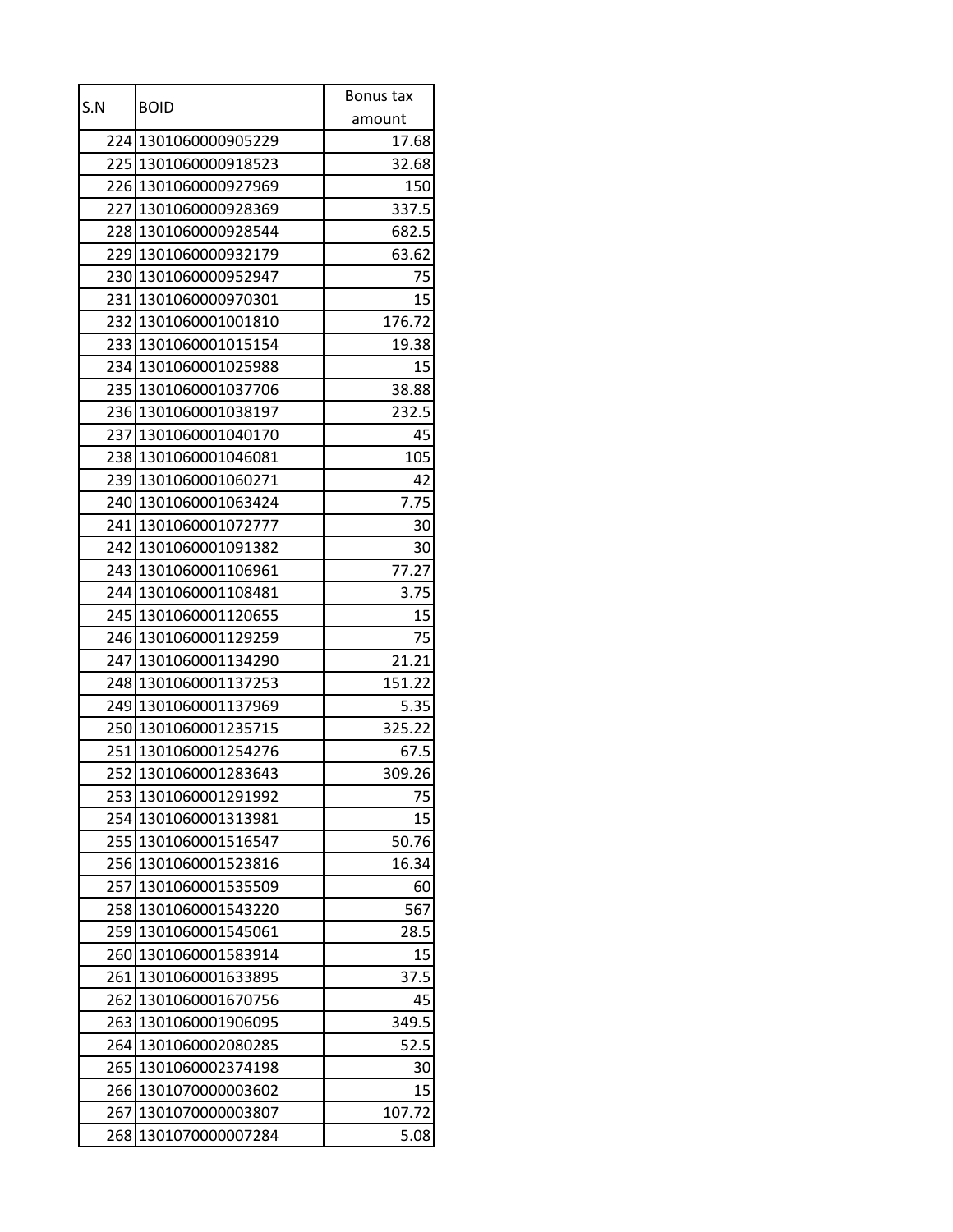| S.N | <b>BOID</b>          | Bonus tax |
|-----|----------------------|-----------|
|     |                      | amount    |
|     | 269 1301070000007533 | 150       |
|     | 270 1301070000011455 | 27        |
|     | 271 1301070000012254 | 30        |
|     | 272 1301070000012634 | 40.5      |
| 273 | 1301070000023718     | 10.69     |
|     | 274 1301070000036011 | 54.38     |
|     | 275 1301070000039764 | 450       |
|     | 276 1301070000047258 | 0.54      |
|     | 277 1301070000049451 | 75        |
|     | 278 1301070000066205 | 102       |
|     | 279 1301070000067192 | 42        |
|     | 280 1301070000098299 | 75        |
|     | 281 1301070000098436 | 600       |
|     | 282 1301070000101965 | 150       |
|     | 283 1301070000104501 | 677.05    |
|     | 284 1301070000121992 | 150       |
|     | 285 1301070000130359 | 28.5      |
|     | 286 1301070000148058 | 15        |
| 287 | 1301070000150595     | 61.86     |
|     | 288 1301070000203963 | 183       |
|     | 289 1301070000225318 | 75        |
|     | 290 1301070000235231 | 60        |
|     | 291 1301070000252876 | 75        |
| 292 | 1301070000261986     | 73.5      |
|     | 293 1301070000279201 | 25.5      |
|     | 294 1301070000294735 | 30        |
|     | 295 1301070000303231 | 75        |
|     | 296 1301070000307031 | 2.68      |
|     | 297 1301070000319155 | 33.48     |
| 298 | 1301070000355732     | 58.5      |
| 299 | 1301070000357121     | 37.5      |
|     | 300 1301070000368087 | 15        |
| 301 | 1301070000495331     | 1.77      |
| 302 | 1301070000511770     | 157.5     |
| 303 | 1301070000514110     | 97.5      |
| 304 | 1301070000565867     | 60        |
|     | 305 1301070000581467 | 8.02      |
| 306 | 1301070000582173     | 6         |
| 307 | 1301070000679182     | 37.5      |
| 308 | 1301070000685405     | 60        |
| 309 | 1301070000765757     | 2.68      |
|     | 310 1301080000002802 | 225       |
| 311 | 1301080000006178     | 51.25     |
|     | 312 1301080000008006 | 47.72     |
| 313 | 1301080000009850     | 23.78     |
|     |                      |           |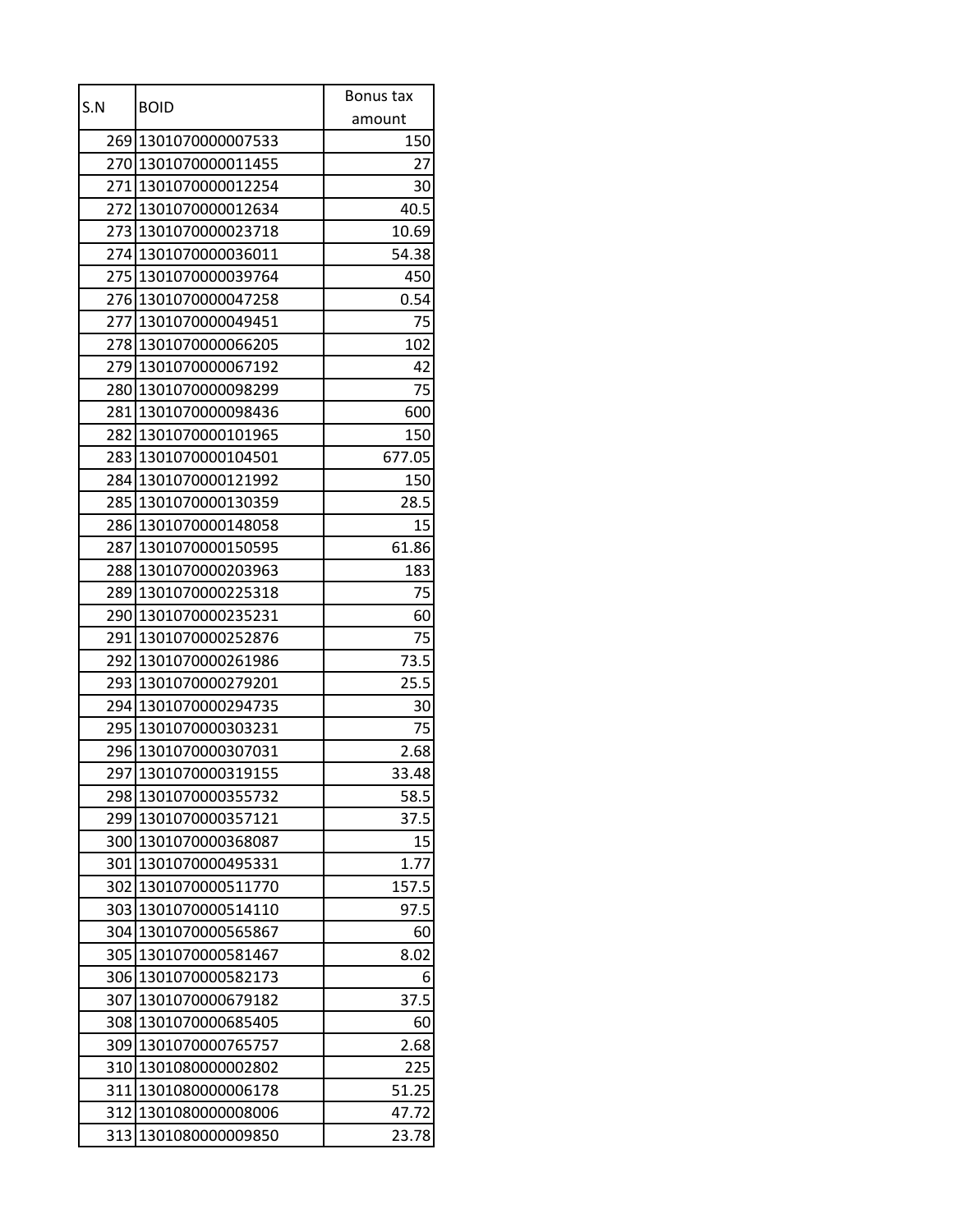|     |                      | Bonus tax |
|-----|----------------------|-----------|
| S.N | <b>BOID</b>          | amount    |
|     | 314 1301080000012215 | 88.36     |
|     | 315 1301080000014421 | 104.2     |
|     | 316 1301080000018289 | 150       |
|     | 317 1301080000018635 | 30        |
|     | 318 1301080000020906 | 26.72     |
|     | 319 1301080000033075 | 75        |
|     | 320 1301080000035866 | 75        |
|     | 321 1301080000069959 | 6         |
|     | 322 1301080000102398 | 30        |
|     | 323 1301080000110130 | 22.5      |
|     | 324 1301080000123800 | 60        |
|     | 325 1301080000162502 | 60        |
|     | 326 1301080000163715 | 18        |
|     | 327 1301080000181876 | 33        |
|     | 328 1301080000187071 | 5.31      |
|     | 329 1301080000203958 | 150       |
|     | 33011301080000226188 | 60        |
|     | 331 1301080000233326 | 5.35      |
|     | 332 1301080000240686 | 88.36     |
|     | 333 1301080000256681 | 23.57     |
|     | 334 1301080000304456 | 33        |
|     | 335 1301080000309211 | 150       |
|     | 336 1301080000393292 | 30        |
| 337 | 1301080000406416     | 36        |
|     | 338 1301080000461554 | 225       |
|     | 339 1301080000619045 | 15        |
|     | 340 1301080000622698 | 22.5      |
|     | 341 1301090000000331 | 201.97    |
|     | 342 1301090000002888 | 1345.5    |
|     | 343 1301090000004374 | 88.36     |
| 344 | 1301090000004393     | 150       |
| 345 | 1301090000004792     | 26.72     |
| 346 | 1301090000006289     | 31.5      |
| 347 | 1301090000006831     | 45        |
| 348 | 1301090000007512     | 161.72    |
| 349 | 1301090000009047     | 8.02      |
| 350 | 1301090000009091     | 23.25     |
| 351 | 1301090000009334     | 26.72     |
| 352 | 1301090000010557     | 112.74    |
| 353 | 1301090000012476     | 38.62     |
| 354 | 1301090000013349     | 375       |
| 355 | 1301090000013577     | 408.22    |
| 356 | 1301090000015078     | 150       |
| 357 | 1301090000016749     | 17.68     |
| 358 | 1301090000018482     | 357       |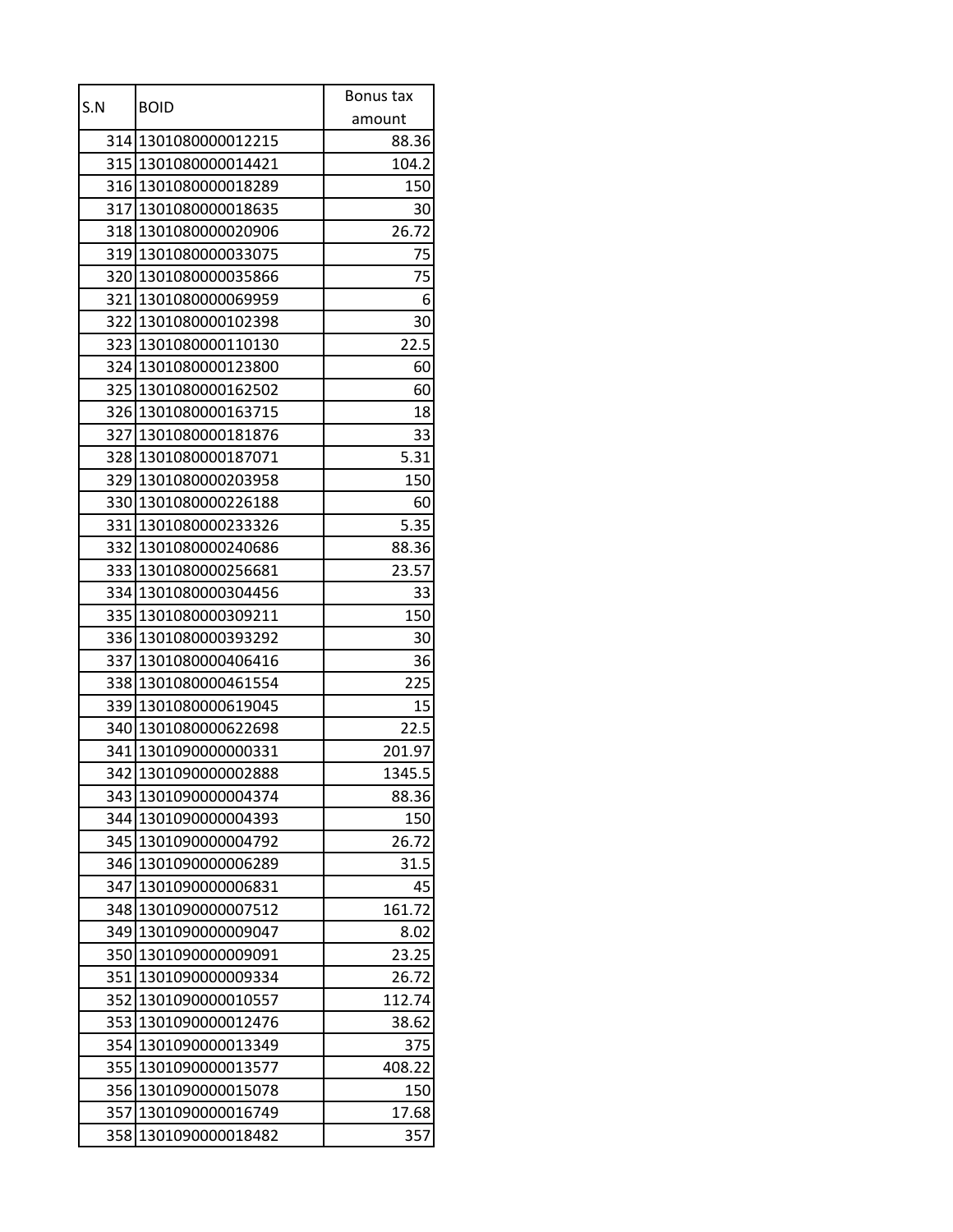| amount<br>359 1301090000020715<br>450<br>360 1301090000025202<br>60.09<br>361 1301090000025601<br>3600<br>362 1301090000028484<br>20.35<br>363 1301090000028596<br>15<br>364 1301090000028830<br>72.46<br>365<br>1301090000031229<br>408.65<br>366 1301090000035559<br>348<br>367<br>1301090000035660<br>150<br>368<br>1301090000035996<br>45<br>369 1301090000039325<br>75<br>370<br>1301090000042262<br>148.69<br>371 1301090000042959<br>45<br>176.72<br>372 1301090000043650<br>373 1301090000045128<br>43.5<br>374 1301090000046822<br>30<br>21.91<br>375 1301090000047412<br>376 1301090000051047<br>6<br>15<br>377<br>1301090000051714<br>378 1301090000057171<br>300<br>4445.68<br>379 1301090000059728<br>380 1301090000059751<br>26.72<br>381 1301090000061317<br>45<br>1301090000061695<br>10.61<br>382<br>383 1301090000061735<br>15<br>384 1301090000066256<br>7.07<br>385 1301090000070222<br>32.06<br>386 1301090000070281<br>285<br>176.72<br>387 1301090000080091<br>1301090000080851<br>388<br>30<br>389<br>1301090000081608<br>387.75<br>1301090000085484<br>390<br>98.59<br>1301090000088316<br>25.61<br>391<br>1301090000098605<br>392<br>45<br>1301090000103065<br>393<br>853.5<br>1301090000113939<br>45<br>394<br>395<br>1301090000116507<br>117<br>1301090000118451<br>45<br>396<br>397<br>1301090000124267<br>306<br>1301090000129081<br>150<br>398<br>399<br>1301090000132369<br>75<br>1301090000156897<br>150<br>400<br>1301090000165137<br>13.5<br>401<br>1301090000165521<br>45<br>402 |     |                  | Bonus tax |
|----------------------------------------------------------------------------------------------------------------------------------------------------------------------------------------------------------------------------------------------------------------------------------------------------------------------------------------------------------------------------------------------------------------------------------------------------------------------------------------------------------------------------------------------------------------------------------------------------------------------------------------------------------------------------------------------------------------------------------------------------------------------------------------------------------------------------------------------------------------------------------------------------------------------------------------------------------------------------------------------------------------------------------------------------------------------------------------------------------------------------------------------------------------------------------------------------------------------------------------------------------------------------------------------------------------------------------------------------------------------------------------------------------------------------------------------------------------------------------------------------------------------|-----|------------------|-----------|
|                                                                                                                                                                                                                                                                                                                                                                                                                                                                                                                                                                                                                                                                                                                                                                                                                                                                                                                                                                                                                                                                                                                                                                                                                                                                                                                                                                                                                                                                                                                      | S.N | <b>BOID</b>      |           |
|                                                                                                                                                                                                                                                                                                                                                                                                                                                                                                                                                                                                                                                                                                                                                                                                                                                                                                                                                                                                                                                                                                                                                                                                                                                                                                                                                                                                                                                                                                                      |     |                  |           |
|                                                                                                                                                                                                                                                                                                                                                                                                                                                                                                                                                                                                                                                                                                                                                                                                                                                                                                                                                                                                                                                                                                                                                                                                                                                                                                                                                                                                                                                                                                                      |     |                  |           |
|                                                                                                                                                                                                                                                                                                                                                                                                                                                                                                                                                                                                                                                                                                                                                                                                                                                                                                                                                                                                                                                                                                                                                                                                                                                                                                                                                                                                                                                                                                                      |     |                  |           |
|                                                                                                                                                                                                                                                                                                                                                                                                                                                                                                                                                                                                                                                                                                                                                                                                                                                                                                                                                                                                                                                                                                                                                                                                                                                                                                                                                                                                                                                                                                                      |     |                  |           |
|                                                                                                                                                                                                                                                                                                                                                                                                                                                                                                                                                                                                                                                                                                                                                                                                                                                                                                                                                                                                                                                                                                                                                                                                                                                                                                                                                                                                                                                                                                                      |     |                  |           |
|                                                                                                                                                                                                                                                                                                                                                                                                                                                                                                                                                                                                                                                                                                                                                                                                                                                                                                                                                                                                                                                                                                                                                                                                                                                                                                                                                                                                                                                                                                                      |     |                  |           |
|                                                                                                                                                                                                                                                                                                                                                                                                                                                                                                                                                                                                                                                                                                                                                                                                                                                                                                                                                                                                                                                                                                                                                                                                                                                                                                                                                                                                                                                                                                                      |     |                  |           |
|                                                                                                                                                                                                                                                                                                                                                                                                                                                                                                                                                                                                                                                                                                                                                                                                                                                                                                                                                                                                                                                                                                                                                                                                                                                                                                                                                                                                                                                                                                                      |     |                  |           |
|                                                                                                                                                                                                                                                                                                                                                                                                                                                                                                                                                                                                                                                                                                                                                                                                                                                                                                                                                                                                                                                                                                                                                                                                                                                                                                                                                                                                                                                                                                                      |     |                  |           |
|                                                                                                                                                                                                                                                                                                                                                                                                                                                                                                                                                                                                                                                                                                                                                                                                                                                                                                                                                                                                                                                                                                                                                                                                                                                                                                                                                                                                                                                                                                                      |     |                  |           |
|                                                                                                                                                                                                                                                                                                                                                                                                                                                                                                                                                                                                                                                                                                                                                                                                                                                                                                                                                                                                                                                                                                                                                                                                                                                                                                                                                                                                                                                                                                                      |     |                  |           |
|                                                                                                                                                                                                                                                                                                                                                                                                                                                                                                                                                                                                                                                                                                                                                                                                                                                                                                                                                                                                                                                                                                                                                                                                                                                                                                                                                                                                                                                                                                                      |     |                  |           |
|                                                                                                                                                                                                                                                                                                                                                                                                                                                                                                                                                                                                                                                                                                                                                                                                                                                                                                                                                                                                                                                                                                                                                                                                                                                                                                                                                                                                                                                                                                                      |     |                  |           |
|                                                                                                                                                                                                                                                                                                                                                                                                                                                                                                                                                                                                                                                                                                                                                                                                                                                                                                                                                                                                                                                                                                                                                                                                                                                                                                                                                                                                                                                                                                                      |     |                  |           |
|                                                                                                                                                                                                                                                                                                                                                                                                                                                                                                                                                                                                                                                                                                                                                                                                                                                                                                                                                                                                                                                                                                                                                                                                                                                                                                                                                                                                                                                                                                                      |     |                  |           |
|                                                                                                                                                                                                                                                                                                                                                                                                                                                                                                                                                                                                                                                                                                                                                                                                                                                                                                                                                                                                                                                                                                                                                                                                                                                                                                                                                                                                                                                                                                                      |     |                  |           |
|                                                                                                                                                                                                                                                                                                                                                                                                                                                                                                                                                                                                                                                                                                                                                                                                                                                                                                                                                                                                                                                                                                                                                                                                                                                                                                                                                                                                                                                                                                                      |     |                  |           |
|                                                                                                                                                                                                                                                                                                                                                                                                                                                                                                                                                                                                                                                                                                                                                                                                                                                                                                                                                                                                                                                                                                                                                                                                                                                                                                                                                                                                                                                                                                                      |     |                  |           |
|                                                                                                                                                                                                                                                                                                                                                                                                                                                                                                                                                                                                                                                                                                                                                                                                                                                                                                                                                                                                                                                                                                                                                                                                                                                                                                                                                                                                                                                                                                                      |     |                  |           |
|                                                                                                                                                                                                                                                                                                                                                                                                                                                                                                                                                                                                                                                                                                                                                                                                                                                                                                                                                                                                                                                                                                                                                                                                                                                                                                                                                                                                                                                                                                                      |     |                  |           |
|                                                                                                                                                                                                                                                                                                                                                                                                                                                                                                                                                                                                                                                                                                                                                                                                                                                                                                                                                                                                                                                                                                                                                                                                                                                                                                                                                                                                                                                                                                                      |     |                  |           |
|                                                                                                                                                                                                                                                                                                                                                                                                                                                                                                                                                                                                                                                                                                                                                                                                                                                                                                                                                                                                                                                                                                                                                                                                                                                                                                                                                                                                                                                                                                                      |     |                  |           |
|                                                                                                                                                                                                                                                                                                                                                                                                                                                                                                                                                                                                                                                                                                                                                                                                                                                                                                                                                                                                                                                                                                                                                                                                                                                                                                                                                                                                                                                                                                                      |     |                  |           |
|                                                                                                                                                                                                                                                                                                                                                                                                                                                                                                                                                                                                                                                                                                                                                                                                                                                                                                                                                                                                                                                                                                                                                                                                                                                                                                                                                                                                                                                                                                                      |     |                  |           |
|                                                                                                                                                                                                                                                                                                                                                                                                                                                                                                                                                                                                                                                                                                                                                                                                                                                                                                                                                                                                                                                                                                                                                                                                                                                                                                                                                                                                                                                                                                                      |     |                  |           |
|                                                                                                                                                                                                                                                                                                                                                                                                                                                                                                                                                                                                                                                                                                                                                                                                                                                                                                                                                                                                                                                                                                                                                                                                                                                                                                                                                                                                                                                                                                                      |     |                  |           |
|                                                                                                                                                                                                                                                                                                                                                                                                                                                                                                                                                                                                                                                                                                                                                                                                                                                                                                                                                                                                                                                                                                                                                                                                                                                                                                                                                                                                                                                                                                                      |     |                  |           |
|                                                                                                                                                                                                                                                                                                                                                                                                                                                                                                                                                                                                                                                                                                                                                                                                                                                                                                                                                                                                                                                                                                                                                                                                                                                                                                                                                                                                                                                                                                                      |     |                  |           |
|                                                                                                                                                                                                                                                                                                                                                                                                                                                                                                                                                                                                                                                                                                                                                                                                                                                                                                                                                                                                                                                                                                                                                                                                                                                                                                                                                                                                                                                                                                                      |     |                  |           |
|                                                                                                                                                                                                                                                                                                                                                                                                                                                                                                                                                                                                                                                                                                                                                                                                                                                                                                                                                                                                                                                                                                                                                                                                                                                                                                                                                                                                                                                                                                                      |     |                  |           |
|                                                                                                                                                                                                                                                                                                                                                                                                                                                                                                                                                                                                                                                                                                                                                                                                                                                                                                                                                                                                                                                                                                                                                                                                                                                                                                                                                                                                                                                                                                                      |     |                  |           |
|                                                                                                                                                                                                                                                                                                                                                                                                                                                                                                                                                                                                                                                                                                                                                                                                                                                                                                                                                                                                                                                                                                                                                                                                                                                                                                                                                                                                                                                                                                                      |     |                  |           |
|                                                                                                                                                                                                                                                                                                                                                                                                                                                                                                                                                                                                                                                                                                                                                                                                                                                                                                                                                                                                                                                                                                                                                                                                                                                                                                                                                                                                                                                                                                                      |     |                  |           |
|                                                                                                                                                                                                                                                                                                                                                                                                                                                                                                                                                                                                                                                                                                                                                                                                                                                                                                                                                                                                                                                                                                                                                                                                                                                                                                                                                                                                                                                                                                                      |     |                  |           |
|                                                                                                                                                                                                                                                                                                                                                                                                                                                                                                                                                                                                                                                                                                                                                                                                                                                                                                                                                                                                                                                                                                                                                                                                                                                                                                                                                                                                                                                                                                                      |     |                  |           |
|                                                                                                                                                                                                                                                                                                                                                                                                                                                                                                                                                                                                                                                                                                                                                                                                                                                                                                                                                                                                                                                                                                                                                                                                                                                                                                                                                                                                                                                                                                                      |     |                  |           |
|                                                                                                                                                                                                                                                                                                                                                                                                                                                                                                                                                                                                                                                                                                                                                                                                                                                                                                                                                                                                                                                                                                                                                                                                                                                                                                                                                                                                                                                                                                                      |     |                  |           |
|                                                                                                                                                                                                                                                                                                                                                                                                                                                                                                                                                                                                                                                                                                                                                                                                                                                                                                                                                                                                                                                                                                                                                                                                                                                                                                                                                                                                                                                                                                                      |     |                  |           |
|                                                                                                                                                                                                                                                                                                                                                                                                                                                                                                                                                                                                                                                                                                                                                                                                                                                                                                                                                                                                                                                                                                                                                                                                                                                                                                                                                                                                                                                                                                                      |     |                  |           |
|                                                                                                                                                                                                                                                                                                                                                                                                                                                                                                                                                                                                                                                                                                                                                                                                                                                                                                                                                                                                                                                                                                                                                                                                                                                                                                                                                                                                                                                                                                                      |     |                  |           |
|                                                                                                                                                                                                                                                                                                                                                                                                                                                                                                                                                                                                                                                                                                                                                                                                                                                                                                                                                                                                                                                                                                                                                                                                                                                                                                                                                                                                                                                                                                                      |     |                  |           |
|                                                                                                                                                                                                                                                                                                                                                                                                                                                                                                                                                                                                                                                                                                                                                                                                                                                                                                                                                                                                                                                                                                                                                                                                                                                                                                                                                                                                                                                                                                                      |     |                  |           |
|                                                                                                                                                                                                                                                                                                                                                                                                                                                                                                                                                                                                                                                                                                                                                                                                                                                                                                                                                                                                                                                                                                                                                                                                                                                                                                                                                                                                                                                                                                                      |     |                  |           |
|                                                                                                                                                                                                                                                                                                                                                                                                                                                                                                                                                                                                                                                                                                                                                                                                                                                                                                                                                                                                                                                                                                                                                                                                                                                                                                                                                                                                                                                                                                                      |     |                  |           |
| 403                                                                                                                                                                                                                                                                                                                                                                                                                                                                                                                                                                                                                                                                                                                                                                                                                                                                                                                                                                                                                                                                                                                                                                                                                                                                                                                                                                                                                                                                                                                  |     | 1301090000179435 | 30        |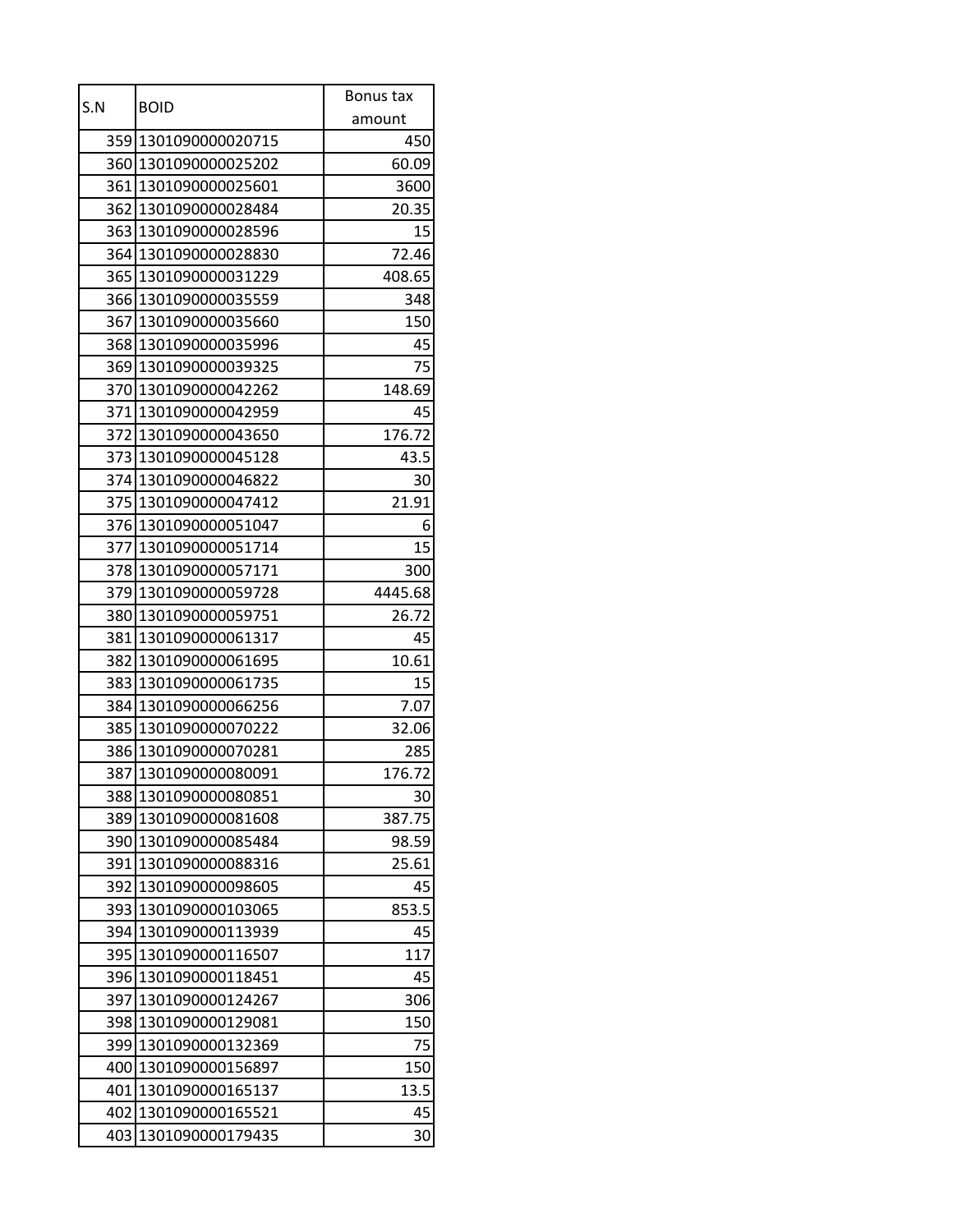| amount<br>404 1301090000197353<br>5.88<br>405 1301090000198756<br>69<br>24.85<br>406 1301090000199633<br>407 1301090000213891<br>3<br>408 1301090000214061<br>150<br>409 1301090000218372<br>17.68<br>410 1301090000225582<br>75<br>411 1301090000226571<br>180<br>412 1301090000231273<br>28.5<br>413 1301090000241009<br>60.44<br>414 1301090000254185<br>35.35<br>415 1301090000278341<br>5.88<br>416 1301090000293647<br>30<br>15<br>417 1301090000305634<br>418 1301090000307154<br>130.91<br>419 1301090000309400<br>178.77<br>420 1301090000312367<br>225<br>421 1301090000317097<br>13.36<br>422 1301090000317481<br>112.5<br>423 1301090000326762<br>52.5<br>424 1301090000328434<br>113.89<br>425 1301090000352461<br>31.5<br>426 1301090000368159<br>150<br>1301090000369114<br>427<br>30<br>92.68<br>428 1301090000375428<br>429 1301090000386024<br>75<br>75<br>430 1301090000442310<br>431 1301090000456165<br>47.58<br>432 1301090000459736<br>15<br>433 1301090000463303<br>2.68<br>15<br>434<br>1301090000464495<br>1301090000469343<br>435<br>39<br>1301090000469795<br>436<br>600<br>1301090000501095<br>437<br>30<br>438<br>1301090000506171<br>67.5<br>439<br>1301090000529045<br>285<br>1301090000540903<br>440<br>292.01<br>441<br>1301090000546071<br>79.5<br>442<br>1301090000591638<br>44.09<br>443<br>1301090000595189<br>28.5<br>444<br>1301090000615801<br>55<br>1301090000617218<br>35.35<br>445 | S.N |                  | Bonus tax |
|--------------------------------------------------------------------------------------------------------------------------------------------------------------------------------------------------------------------------------------------------------------------------------------------------------------------------------------------------------------------------------------------------------------------------------------------------------------------------------------------------------------------------------------------------------------------------------------------------------------------------------------------------------------------------------------------------------------------------------------------------------------------------------------------------------------------------------------------------------------------------------------------------------------------------------------------------------------------------------------------------------------------------------------------------------------------------------------------------------------------------------------------------------------------------------------------------------------------------------------------------------------------------------------------------------------------------------------------------------------------------------------------------------------------------------|-----|------------------|-----------|
|                                                                                                                                                                                                                                                                                                                                                                                                                                                                                                                                                                                                                                                                                                                                                                                                                                                                                                                                                                                                                                                                                                                                                                                                                                                                                                                                                                                                                                |     | <b>BOID</b>      |           |
|                                                                                                                                                                                                                                                                                                                                                                                                                                                                                                                                                                                                                                                                                                                                                                                                                                                                                                                                                                                                                                                                                                                                                                                                                                                                                                                                                                                                                                |     |                  |           |
|                                                                                                                                                                                                                                                                                                                                                                                                                                                                                                                                                                                                                                                                                                                                                                                                                                                                                                                                                                                                                                                                                                                                                                                                                                                                                                                                                                                                                                |     |                  |           |
|                                                                                                                                                                                                                                                                                                                                                                                                                                                                                                                                                                                                                                                                                                                                                                                                                                                                                                                                                                                                                                                                                                                                                                                                                                                                                                                                                                                                                                |     |                  |           |
|                                                                                                                                                                                                                                                                                                                                                                                                                                                                                                                                                                                                                                                                                                                                                                                                                                                                                                                                                                                                                                                                                                                                                                                                                                                                                                                                                                                                                                |     |                  |           |
|                                                                                                                                                                                                                                                                                                                                                                                                                                                                                                                                                                                                                                                                                                                                                                                                                                                                                                                                                                                                                                                                                                                                                                                                                                                                                                                                                                                                                                |     |                  |           |
|                                                                                                                                                                                                                                                                                                                                                                                                                                                                                                                                                                                                                                                                                                                                                                                                                                                                                                                                                                                                                                                                                                                                                                                                                                                                                                                                                                                                                                |     |                  |           |
|                                                                                                                                                                                                                                                                                                                                                                                                                                                                                                                                                                                                                                                                                                                                                                                                                                                                                                                                                                                                                                                                                                                                                                                                                                                                                                                                                                                                                                |     |                  |           |
|                                                                                                                                                                                                                                                                                                                                                                                                                                                                                                                                                                                                                                                                                                                                                                                                                                                                                                                                                                                                                                                                                                                                                                                                                                                                                                                                                                                                                                |     |                  |           |
|                                                                                                                                                                                                                                                                                                                                                                                                                                                                                                                                                                                                                                                                                                                                                                                                                                                                                                                                                                                                                                                                                                                                                                                                                                                                                                                                                                                                                                |     |                  |           |
|                                                                                                                                                                                                                                                                                                                                                                                                                                                                                                                                                                                                                                                                                                                                                                                                                                                                                                                                                                                                                                                                                                                                                                                                                                                                                                                                                                                                                                |     |                  |           |
|                                                                                                                                                                                                                                                                                                                                                                                                                                                                                                                                                                                                                                                                                                                                                                                                                                                                                                                                                                                                                                                                                                                                                                                                                                                                                                                                                                                                                                |     |                  |           |
|                                                                                                                                                                                                                                                                                                                                                                                                                                                                                                                                                                                                                                                                                                                                                                                                                                                                                                                                                                                                                                                                                                                                                                                                                                                                                                                                                                                                                                |     |                  |           |
|                                                                                                                                                                                                                                                                                                                                                                                                                                                                                                                                                                                                                                                                                                                                                                                                                                                                                                                                                                                                                                                                                                                                                                                                                                                                                                                                                                                                                                |     |                  |           |
|                                                                                                                                                                                                                                                                                                                                                                                                                                                                                                                                                                                                                                                                                                                                                                                                                                                                                                                                                                                                                                                                                                                                                                                                                                                                                                                                                                                                                                |     |                  |           |
|                                                                                                                                                                                                                                                                                                                                                                                                                                                                                                                                                                                                                                                                                                                                                                                                                                                                                                                                                                                                                                                                                                                                                                                                                                                                                                                                                                                                                                |     |                  |           |
|                                                                                                                                                                                                                                                                                                                                                                                                                                                                                                                                                                                                                                                                                                                                                                                                                                                                                                                                                                                                                                                                                                                                                                                                                                                                                                                                                                                                                                |     |                  |           |
|                                                                                                                                                                                                                                                                                                                                                                                                                                                                                                                                                                                                                                                                                                                                                                                                                                                                                                                                                                                                                                                                                                                                                                                                                                                                                                                                                                                                                                |     |                  |           |
|                                                                                                                                                                                                                                                                                                                                                                                                                                                                                                                                                                                                                                                                                                                                                                                                                                                                                                                                                                                                                                                                                                                                                                                                                                                                                                                                                                                                                                |     |                  |           |
|                                                                                                                                                                                                                                                                                                                                                                                                                                                                                                                                                                                                                                                                                                                                                                                                                                                                                                                                                                                                                                                                                                                                                                                                                                                                                                                                                                                                                                |     |                  |           |
|                                                                                                                                                                                                                                                                                                                                                                                                                                                                                                                                                                                                                                                                                                                                                                                                                                                                                                                                                                                                                                                                                                                                                                                                                                                                                                                                                                                                                                |     |                  |           |
|                                                                                                                                                                                                                                                                                                                                                                                                                                                                                                                                                                                                                                                                                                                                                                                                                                                                                                                                                                                                                                                                                                                                                                                                                                                                                                                                                                                                                                |     |                  |           |
|                                                                                                                                                                                                                                                                                                                                                                                                                                                                                                                                                                                                                                                                                                                                                                                                                                                                                                                                                                                                                                                                                                                                                                                                                                                                                                                                                                                                                                |     |                  |           |
|                                                                                                                                                                                                                                                                                                                                                                                                                                                                                                                                                                                                                                                                                                                                                                                                                                                                                                                                                                                                                                                                                                                                                                                                                                                                                                                                                                                                                                |     |                  |           |
|                                                                                                                                                                                                                                                                                                                                                                                                                                                                                                                                                                                                                                                                                                                                                                                                                                                                                                                                                                                                                                                                                                                                                                                                                                                                                                                                                                                                                                |     |                  |           |
|                                                                                                                                                                                                                                                                                                                                                                                                                                                                                                                                                                                                                                                                                                                                                                                                                                                                                                                                                                                                                                                                                                                                                                                                                                                                                                                                                                                                                                |     |                  |           |
|                                                                                                                                                                                                                                                                                                                                                                                                                                                                                                                                                                                                                                                                                                                                                                                                                                                                                                                                                                                                                                                                                                                                                                                                                                                                                                                                                                                                                                |     |                  |           |
|                                                                                                                                                                                                                                                                                                                                                                                                                                                                                                                                                                                                                                                                                                                                                                                                                                                                                                                                                                                                                                                                                                                                                                                                                                                                                                                                                                                                                                |     |                  |           |
|                                                                                                                                                                                                                                                                                                                                                                                                                                                                                                                                                                                                                                                                                                                                                                                                                                                                                                                                                                                                                                                                                                                                                                                                                                                                                                                                                                                                                                |     |                  |           |
|                                                                                                                                                                                                                                                                                                                                                                                                                                                                                                                                                                                                                                                                                                                                                                                                                                                                                                                                                                                                                                                                                                                                                                                                                                                                                                                                                                                                                                |     |                  |           |
|                                                                                                                                                                                                                                                                                                                                                                                                                                                                                                                                                                                                                                                                                                                                                                                                                                                                                                                                                                                                                                                                                                                                                                                                                                                                                                                                                                                                                                |     |                  |           |
|                                                                                                                                                                                                                                                                                                                                                                                                                                                                                                                                                                                                                                                                                                                                                                                                                                                                                                                                                                                                                                                                                                                                                                                                                                                                                                                                                                                                                                |     |                  |           |
|                                                                                                                                                                                                                                                                                                                                                                                                                                                                                                                                                                                                                                                                                                                                                                                                                                                                                                                                                                                                                                                                                                                                                                                                                                                                                                                                                                                                                                |     |                  |           |
|                                                                                                                                                                                                                                                                                                                                                                                                                                                                                                                                                                                                                                                                                                                                                                                                                                                                                                                                                                                                                                                                                                                                                                                                                                                                                                                                                                                                                                |     |                  |           |
|                                                                                                                                                                                                                                                                                                                                                                                                                                                                                                                                                                                                                                                                                                                                                                                                                                                                                                                                                                                                                                                                                                                                                                                                                                                                                                                                                                                                                                |     |                  |           |
|                                                                                                                                                                                                                                                                                                                                                                                                                                                                                                                                                                                                                                                                                                                                                                                                                                                                                                                                                                                                                                                                                                                                                                                                                                                                                                                                                                                                                                |     |                  |           |
|                                                                                                                                                                                                                                                                                                                                                                                                                                                                                                                                                                                                                                                                                                                                                                                                                                                                                                                                                                                                                                                                                                                                                                                                                                                                                                                                                                                                                                |     |                  |           |
|                                                                                                                                                                                                                                                                                                                                                                                                                                                                                                                                                                                                                                                                                                                                                                                                                                                                                                                                                                                                                                                                                                                                                                                                                                                                                                                                                                                                                                |     |                  |           |
|                                                                                                                                                                                                                                                                                                                                                                                                                                                                                                                                                                                                                                                                                                                                                                                                                                                                                                                                                                                                                                                                                                                                                                                                                                                                                                                                                                                                                                |     |                  |           |
|                                                                                                                                                                                                                                                                                                                                                                                                                                                                                                                                                                                                                                                                                                                                                                                                                                                                                                                                                                                                                                                                                                                                                                                                                                                                                                                                                                                                                                |     |                  |           |
|                                                                                                                                                                                                                                                                                                                                                                                                                                                                                                                                                                                                                                                                                                                                                                                                                                                                                                                                                                                                                                                                                                                                                                                                                                                                                                                                                                                                                                |     |                  |           |
|                                                                                                                                                                                                                                                                                                                                                                                                                                                                                                                                                                                                                                                                                                                                                                                                                                                                                                                                                                                                                                                                                                                                                                                                                                                                                                                                                                                                                                |     |                  |           |
|                                                                                                                                                                                                                                                                                                                                                                                                                                                                                                                                                                                                                                                                                                                                                                                                                                                                                                                                                                                                                                                                                                                                                                                                                                                                                                                                                                                                                                |     |                  |           |
|                                                                                                                                                                                                                                                                                                                                                                                                                                                                                                                                                                                                                                                                                                                                                                                                                                                                                                                                                                                                                                                                                                                                                                                                                                                                                                                                                                                                                                | 446 | 1301090000618207 | 13.5      |
| 1301090000639846<br>447<br>33                                                                                                                                                                                                                                                                                                                                                                                                                                                                                                                                                                                                                                                                                                                                                                                                                                                                                                                                                                                                                                                                                                                                                                                                                                                                                                                                                                                                  |     |                  |           |
| 17.68<br>448<br>1301090000657536                                                                                                                                                                                                                                                                                                                                                                                                                                                                                                                                                                                                                                                                                                                                                                                                                                                                                                                                                                                                                                                                                                                                                                                                                                                                                                                                                                                               |     |                  |           |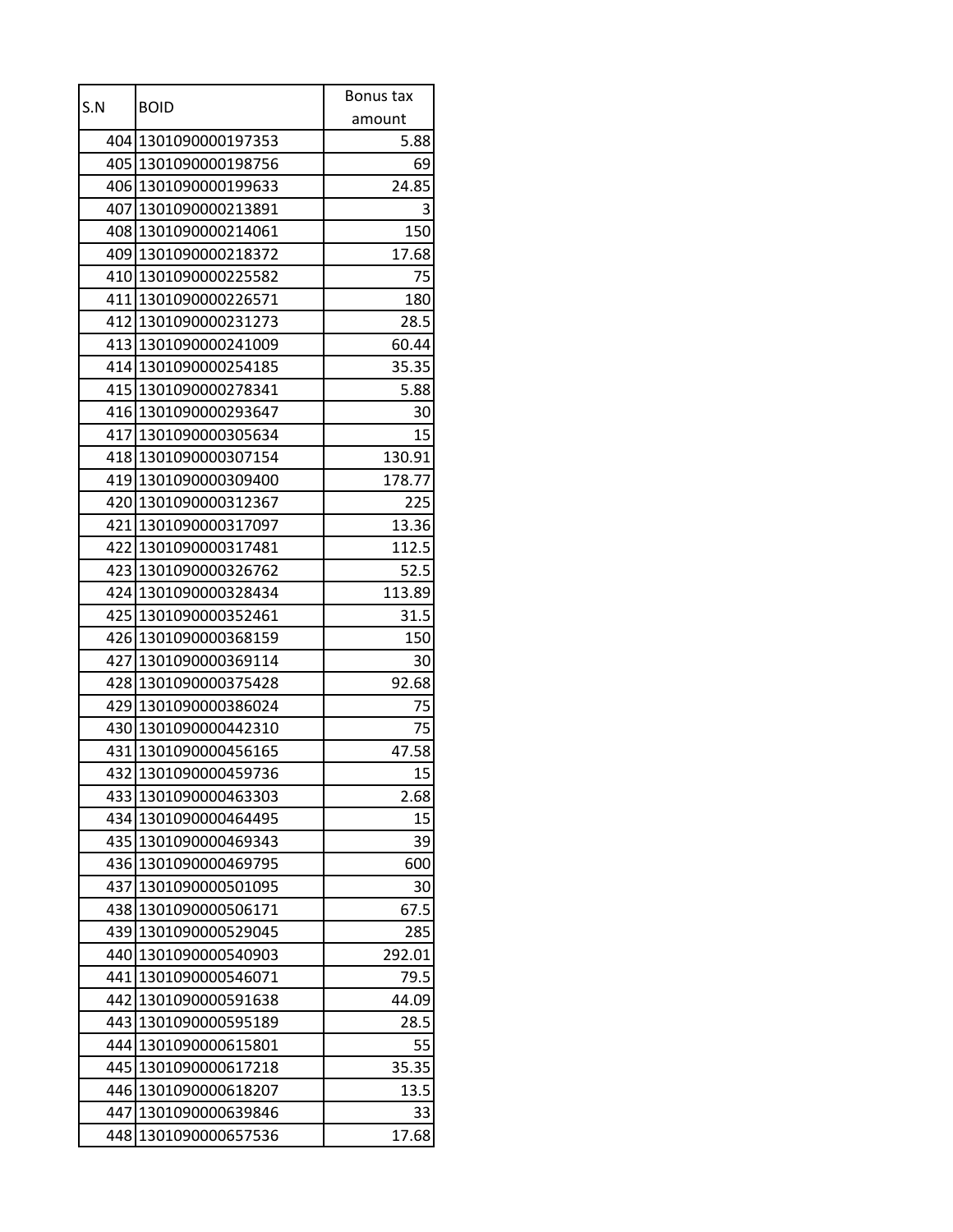|     |                      | Bonus tax |
|-----|----------------------|-----------|
| S.N | <b>BOID</b>          | amount    |
|     | 449 1301090000666169 | 195       |
|     | 450 1301090000670403 | 60        |
|     | 451 1301090000693602 | 5.88      |
|     | 452 1301090000714938 | 81        |
|     | 453 1301090000718552 | 144       |
|     | 454 1301090000724184 | 60        |
| 455 | 1301090000725861     | 8.55      |
|     | 456 1301090000745139 | 25.5      |
|     | 457 1301090000749298 | 75        |
|     | 458 1301090000749853 | 148.5     |
|     | 459 1301090000777112 | 56.55     |
|     | 460 1301090000800212 | 386.72    |
|     | 461 1301090000817091 | 90        |
|     | 462 1301090000855034 | 30        |
|     | 463 1301090000891835 | 35.35     |
|     | 464 1301090000893467 | 15        |
|     | 465 1301090000935071 | 75        |
|     | 466 1301090000943454 | 120       |
| 467 | 1301090001020102     | 13.36     |
|     | 468 1301090001056279 | 214.5     |
|     | 469 1301090001063299 | 81        |
|     | 470 1301090001069651 | 21.21     |
|     | 471 1301090001148748 | 75        |
| 472 | 1301090001161581     | 30        |
|     | 473 1301090001167577 | 135       |
|     | 474 1301090001181448 | 41.41     |
|     | 475 1301090001184210 | 15        |
|     | 476 1301090001185554 | 13.36     |
|     | 477 1301090001196982 | 15        |
|     | 478 1301090001239035 | 75        |
| 479 | 1301090001322759     | 5.35      |
| 480 | 1301090001520491     | 156       |
| 481 | 1301090001527201     | 75        |
| 482 | 1301090001529659     | 3.21      |
| 483 | 1301090001666831     | 24        |
| 484 | 1301090001673321     | 3.54      |
| 485 | 1301090001724221     | 35.35     |
| 486 | 1301090001975087     | 37.5      |
| 487 | 1301090002022918     | 37.5      |
| 488 | 1301090002341828     | 28.5      |
| 489 | 1301090002807130     | 150       |
| 490 | 1301090003185234     | 10.5      |
| 491 | 1301100000002141     | 103.36    |
| 492 | 1301100000012333     | 75        |
| 493 | 1301100000013681     | 300       |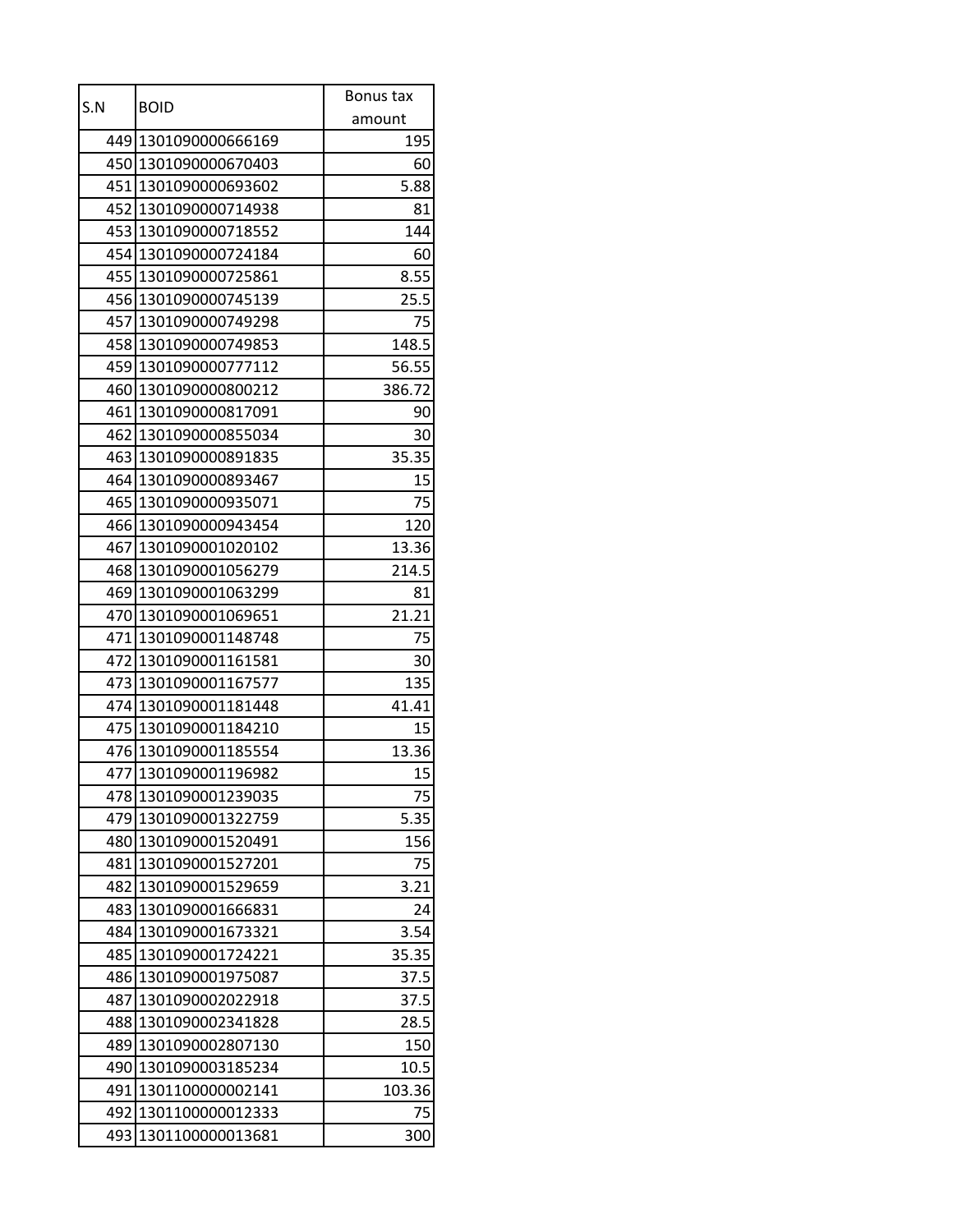|     | <b>BOID</b>          | Bonus tax |
|-----|----------------------|-----------|
| S.N |                      | amount    |
|     | 494 1301100000015752 | 6         |
|     | 495 1301100000016361 | 33        |
|     | 496 1301100000020441 | 288       |
|     | 497 1301100000022048 | 172.75    |
|     | 498 1301100000024011 | 45        |
|     | 499 1301100000029841 | 88.36     |
| 500 | 1301100000034995     | 75        |
|     | 501 1301100000041675 | 17.68     |
|     | 502 1301100000043425 | 15        |
|     | 503 1301100000045587 | 75        |
|     | 504 1301100000046348 | 12.03     |
|     | 505 1301100000048818 | 30        |
|     | 506 1301100000056052 | 28.5      |
|     | 507 1301100000060850 | 150       |
|     | 508 1301100000061003 | 58.36     |
|     | 509 1301100000065504 | 160.69    |
|     | 510 1301100000075734 | 4.5       |
|     | 511 1301100000084561 | 75        |
|     | 512 1301100000087957 | 30        |
| 513 | 1301100000097429     | 2.68      |
|     | 514 1301100000102902 | 30        |
|     | 515 1301100000106400 | 106.03    |
|     | 516 1301100000118579 | 2.14      |
| 517 | 1301100000145987     | 450       |
|     | 518 1301100000152384 | 15        |
|     | 519 1301100000160112 | 67.5      |
|     | 520 1301100000168899 | 0.54      |
|     | 521 1301100000174425 | 15        |
|     | 522 1301100000180817 | 150       |
| 523 | 1301100000181806     | 35.35     |
| 524 | 1301100000216042     | 1.61      |
| 525 | 1301100000217411     | 75        |
| 526 | 1301100000226365     | 17.68     |
| 527 | 1301100000239032     | 60        |
| 528 | 1301100000260852     | 1.5       |
| 529 | 1301100000280136     | 13.36     |
| 530 | 1301100000280797     | 25.5      |
| 531 | 1301100000281085     | 145.5     |
| 532 | 1301100000290881     | 12.38     |
| 533 | 1301100000317786     | 49.49     |
| 534 | 1301100000325757     | 136.22    |
| 535 | 1301100000328456     | 60        |
| 536 | 1301100000336562     | 60        |
| 537 | 1301100000345902     | 15.19     |
| 538 | 1301100000417392     | 30        |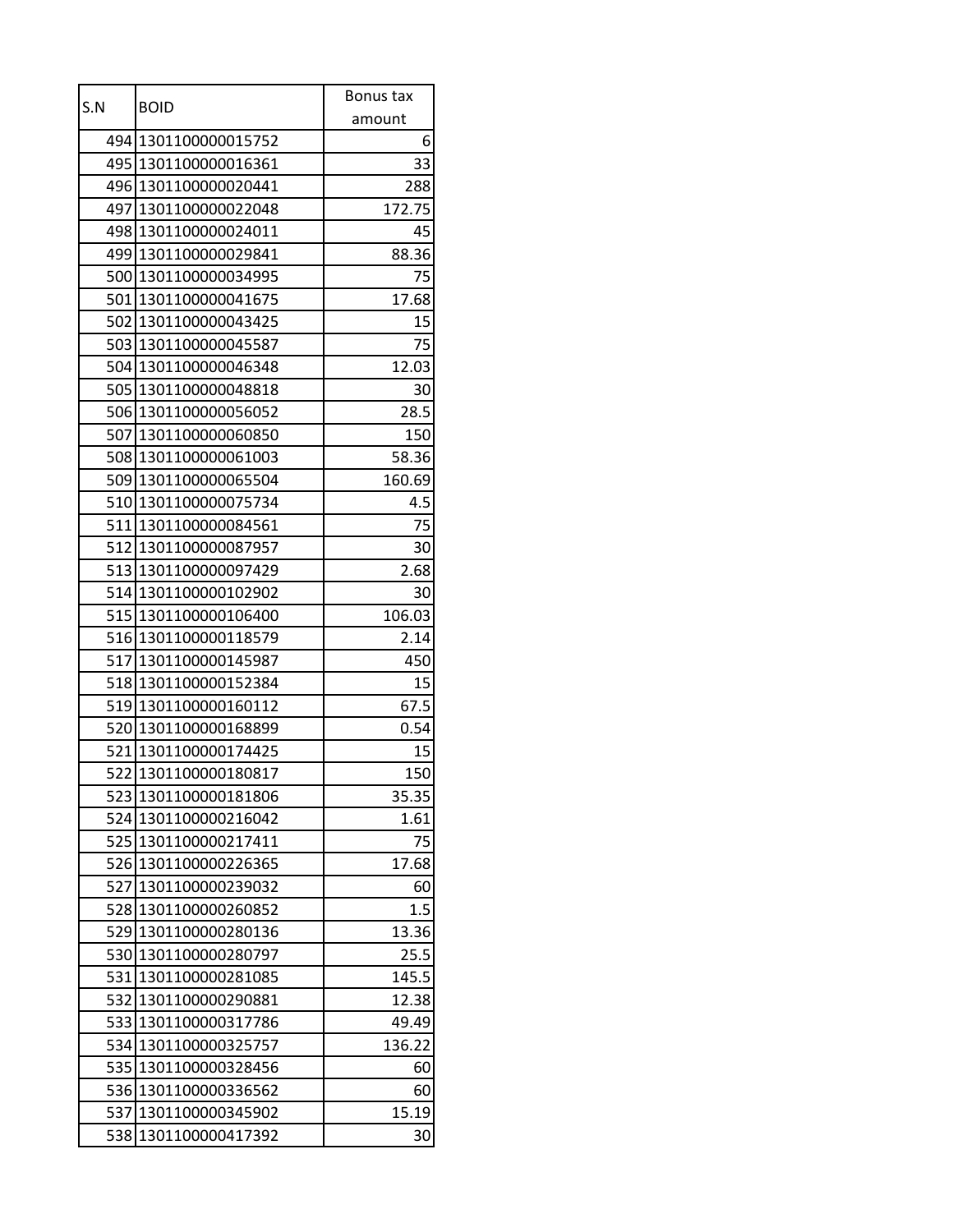| amount<br>539 1301100000431322<br>183<br>540 1301100000437187<br>165<br>541 1301100000446643<br>9.09<br>542 1301100000469589<br>17.68<br>543 1301100000488726<br>60<br>544 1301100000529447<br>121.94<br>545 1301100000535858<br>30<br>546 1301100000563330<br>25.5<br>547 1301100000568381<br>25.5<br>548 1301100000578364<br>75<br>549 1301100000582706<br>30<br>550 1301100000596166<br>18<br>551 1301100000602793<br>530.15<br>552 1301100000603252<br>2.68<br>553 1301100000630812<br>60<br>554 1301100000634971<br>42<br>555 1301100000777548<br>26.72<br>556 1301100000873219<br>13.36<br>557 1301100000901296<br>186<br>558 1301100001037398<br>150<br>559 1301100001072591<br>2.68<br>560 1301100001132616<br>13.36<br>561 1301100001743218<br>45<br>562<br>1301100001800740<br>30<br>15<br>563 1301100001943754<br>75<br>564 1301100002363173<br>45<br>565 1301110000000504<br>566 1301110000002480<br>50.86<br>567 1301110000012406<br>30<br>568 1301110000016263<br>30<br>569<br>1301110000017438<br>357.54<br>1301110000017875<br>75<br>570<br>1301110000019659<br>571<br>900<br>572<br>1301110000022391<br>84<br>573 1301110000023230<br>225<br>1301110000023971<br>574<br>300<br>1301110000026311<br>575<br>75<br>1301110000027241<br>576<br>75<br>1301110000029057<br>577<br>522<br>1301110000031385<br>578<br>38.88<br>579<br>1301110000032716<br>13.36<br>1301110000033743<br>580<br>35.35<br>1301110000047171<br>581<br>105<br>582 1301110000061017<br>75<br>583<br>1301110000101395<br>195 | S.N | <b>BOID</b> | Bonus tax |
|----------------------------------------------------------------------------------------------------------------------------------------------------------------------------------------------------------------------------------------------------------------------------------------------------------------------------------------------------------------------------------------------------------------------------------------------------------------------------------------------------------------------------------------------------------------------------------------------------------------------------------------------------------------------------------------------------------------------------------------------------------------------------------------------------------------------------------------------------------------------------------------------------------------------------------------------------------------------------------------------------------------------------------------------------------------------------------------------------------------------------------------------------------------------------------------------------------------------------------------------------------------------------------------------------------------------------------------------------------------------------------------------------------------------------------------------------------------------------------------------------------------|-----|-------------|-----------|
|                                                                                                                                                                                                                                                                                                                                                                                                                                                                                                                                                                                                                                                                                                                                                                                                                                                                                                                                                                                                                                                                                                                                                                                                                                                                                                                                                                                                                                                                                                                |     |             |           |
|                                                                                                                                                                                                                                                                                                                                                                                                                                                                                                                                                                                                                                                                                                                                                                                                                                                                                                                                                                                                                                                                                                                                                                                                                                                                                                                                                                                                                                                                                                                |     |             |           |
|                                                                                                                                                                                                                                                                                                                                                                                                                                                                                                                                                                                                                                                                                                                                                                                                                                                                                                                                                                                                                                                                                                                                                                                                                                                                                                                                                                                                                                                                                                                |     |             |           |
|                                                                                                                                                                                                                                                                                                                                                                                                                                                                                                                                                                                                                                                                                                                                                                                                                                                                                                                                                                                                                                                                                                                                                                                                                                                                                                                                                                                                                                                                                                                |     |             |           |
|                                                                                                                                                                                                                                                                                                                                                                                                                                                                                                                                                                                                                                                                                                                                                                                                                                                                                                                                                                                                                                                                                                                                                                                                                                                                                                                                                                                                                                                                                                                |     |             |           |
|                                                                                                                                                                                                                                                                                                                                                                                                                                                                                                                                                                                                                                                                                                                                                                                                                                                                                                                                                                                                                                                                                                                                                                                                                                                                                                                                                                                                                                                                                                                |     |             |           |
|                                                                                                                                                                                                                                                                                                                                                                                                                                                                                                                                                                                                                                                                                                                                                                                                                                                                                                                                                                                                                                                                                                                                                                                                                                                                                                                                                                                                                                                                                                                |     |             |           |
|                                                                                                                                                                                                                                                                                                                                                                                                                                                                                                                                                                                                                                                                                                                                                                                                                                                                                                                                                                                                                                                                                                                                                                                                                                                                                                                                                                                                                                                                                                                |     |             |           |
|                                                                                                                                                                                                                                                                                                                                                                                                                                                                                                                                                                                                                                                                                                                                                                                                                                                                                                                                                                                                                                                                                                                                                                                                                                                                                                                                                                                                                                                                                                                |     |             |           |
|                                                                                                                                                                                                                                                                                                                                                                                                                                                                                                                                                                                                                                                                                                                                                                                                                                                                                                                                                                                                                                                                                                                                                                                                                                                                                                                                                                                                                                                                                                                |     |             |           |
|                                                                                                                                                                                                                                                                                                                                                                                                                                                                                                                                                                                                                                                                                                                                                                                                                                                                                                                                                                                                                                                                                                                                                                                                                                                                                                                                                                                                                                                                                                                |     |             |           |
|                                                                                                                                                                                                                                                                                                                                                                                                                                                                                                                                                                                                                                                                                                                                                                                                                                                                                                                                                                                                                                                                                                                                                                                                                                                                                                                                                                                                                                                                                                                |     |             |           |
|                                                                                                                                                                                                                                                                                                                                                                                                                                                                                                                                                                                                                                                                                                                                                                                                                                                                                                                                                                                                                                                                                                                                                                                                                                                                                                                                                                                                                                                                                                                |     |             |           |
|                                                                                                                                                                                                                                                                                                                                                                                                                                                                                                                                                                                                                                                                                                                                                                                                                                                                                                                                                                                                                                                                                                                                                                                                                                                                                                                                                                                                                                                                                                                |     |             |           |
|                                                                                                                                                                                                                                                                                                                                                                                                                                                                                                                                                                                                                                                                                                                                                                                                                                                                                                                                                                                                                                                                                                                                                                                                                                                                                                                                                                                                                                                                                                                |     |             |           |
|                                                                                                                                                                                                                                                                                                                                                                                                                                                                                                                                                                                                                                                                                                                                                                                                                                                                                                                                                                                                                                                                                                                                                                                                                                                                                                                                                                                                                                                                                                                |     |             |           |
|                                                                                                                                                                                                                                                                                                                                                                                                                                                                                                                                                                                                                                                                                                                                                                                                                                                                                                                                                                                                                                                                                                                                                                                                                                                                                                                                                                                                                                                                                                                |     |             |           |
|                                                                                                                                                                                                                                                                                                                                                                                                                                                                                                                                                                                                                                                                                                                                                                                                                                                                                                                                                                                                                                                                                                                                                                                                                                                                                                                                                                                                                                                                                                                |     |             |           |
|                                                                                                                                                                                                                                                                                                                                                                                                                                                                                                                                                                                                                                                                                                                                                                                                                                                                                                                                                                                                                                                                                                                                                                                                                                                                                                                                                                                                                                                                                                                |     |             |           |
|                                                                                                                                                                                                                                                                                                                                                                                                                                                                                                                                                                                                                                                                                                                                                                                                                                                                                                                                                                                                                                                                                                                                                                                                                                                                                                                                                                                                                                                                                                                |     |             |           |
|                                                                                                                                                                                                                                                                                                                                                                                                                                                                                                                                                                                                                                                                                                                                                                                                                                                                                                                                                                                                                                                                                                                                                                                                                                                                                                                                                                                                                                                                                                                |     |             |           |
|                                                                                                                                                                                                                                                                                                                                                                                                                                                                                                                                                                                                                                                                                                                                                                                                                                                                                                                                                                                                                                                                                                                                                                                                                                                                                                                                                                                                                                                                                                                |     |             |           |
|                                                                                                                                                                                                                                                                                                                                                                                                                                                                                                                                                                                                                                                                                                                                                                                                                                                                                                                                                                                                                                                                                                                                                                                                                                                                                                                                                                                                                                                                                                                |     |             |           |
|                                                                                                                                                                                                                                                                                                                                                                                                                                                                                                                                                                                                                                                                                                                                                                                                                                                                                                                                                                                                                                                                                                                                                                                                                                                                                                                                                                                                                                                                                                                |     |             |           |
|                                                                                                                                                                                                                                                                                                                                                                                                                                                                                                                                                                                                                                                                                                                                                                                                                                                                                                                                                                                                                                                                                                                                                                                                                                                                                                                                                                                                                                                                                                                |     |             |           |
|                                                                                                                                                                                                                                                                                                                                                                                                                                                                                                                                                                                                                                                                                                                                                                                                                                                                                                                                                                                                                                                                                                                                                                                                                                                                                                                                                                                                                                                                                                                |     |             |           |
|                                                                                                                                                                                                                                                                                                                                                                                                                                                                                                                                                                                                                                                                                                                                                                                                                                                                                                                                                                                                                                                                                                                                                                                                                                                                                                                                                                                                                                                                                                                |     |             |           |
|                                                                                                                                                                                                                                                                                                                                                                                                                                                                                                                                                                                                                                                                                                                                                                                                                                                                                                                                                                                                                                                                                                                                                                                                                                                                                                                                                                                                                                                                                                                |     |             |           |
|                                                                                                                                                                                                                                                                                                                                                                                                                                                                                                                                                                                                                                                                                                                                                                                                                                                                                                                                                                                                                                                                                                                                                                                                                                                                                                                                                                                                                                                                                                                |     |             |           |
|                                                                                                                                                                                                                                                                                                                                                                                                                                                                                                                                                                                                                                                                                                                                                                                                                                                                                                                                                                                                                                                                                                                                                                                                                                                                                                                                                                                                                                                                                                                |     |             |           |
|                                                                                                                                                                                                                                                                                                                                                                                                                                                                                                                                                                                                                                                                                                                                                                                                                                                                                                                                                                                                                                                                                                                                                                                                                                                                                                                                                                                                                                                                                                                |     |             |           |
|                                                                                                                                                                                                                                                                                                                                                                                                                                                                                                                                                                                                                                                                                                                                                                                                                                                                                                                                                                                                                                                                                                                                                                                                                                                                                                                                                                                                                                                                                                                |     |             |           |
|                                                                                                                                                                                                                                                                                                                                                                                                                                                                                                                                                                                                                                                                                                                                                                                                                                                                                                                                                                                                                                                                                                                                                                                                                                                                                                                                                                                                                                                                                                                |     |             |           |
|                                                                                                                                                                                                                                                                                                                                                                                                                                                                                                                                                                                                                                                                                                                                                                                                                                                                                                                                                                                                                                                                                                                                                                                                                                                                                                                                                                                                                                                                                                                |     |             |           |
|                                                                                                                                                                                                                                                                                                                                                                                                                                                                                                                                                                                                                                                                                                                                                                                                                                                                                                                                                                                                                                                                                                                                                                                                                                                                                                                                                                                                                                                                                                                |     |             |           |
|                                                                                                                                                                                                                                                                                                                                                                                                                                                                                                                                                                                                                                                                                                                                                                                                                                                                                                                                                                                                                                                                                                                                                                                                                                                                                                                                                                                                                                                                                                                |     |             |           |
|                                                                                                                                                                                                                                                                                                                                                                                                                                                                                                                                                                                                                                                                                                                                                                                                                                                                                                                                                                                                                                                                                                                                                                                                                                                                                                                                                                                                                                                                                                                |     |             |           |
|                                                                                                                                                                                                                                                                                                                                                                                                                                                                                                                                                                                                                                                                                                                                                                                                                                                                                                                                                                                                                                                                                                                                                                                                                                                                                                                                                                                                                                                                                                                |     |             |           |
|                                                                                                                                                                                                                                                                                                                                                                                                                                                                                                                                                                                                                                                                                                                                                                                                                                                                                                                                                                                                                                                                                                                                                                                                                                                                                                                                                                                                                                                                                                                |     |             |           |
|                                                                                                                                                                                                                                                                                                                                                                                                                                                                                                                                                                                                                                                                                                                                                                                                                                                                                                                                                                                                                                                                                                                                                                                                                                                                                                                                                                                                                                                                                                                |     |             |           |
|                                                                                                                                                                                                                                                                                                                                                                                                                                                                                                                                                                                                                                                                                                                                                                                                                                                                                                                                                                                                                                                                                                                                                                                                                                                                                                                                                                                                                                                                                                                |     |             |           |
|                                                                                                                                                                                                                                                                                                                                                                                                                                                                                                                                                                                                                                                                                                                                                                                                                                                                                                                                                                                                                                                                                                                                                                                                                                                                                                                                                                                                                                                                                                                |     |             |           |
|                                                                                                                                                                                                                                                                                                                                                                                                                                                                                                                                                                                                                                                                                                                                                                                                                                                                                                                                                                                                                                                                                                                                                                                                                                                                                                                                                                                                                                                                                                                |     |             |           |
|                                                                                                                                                                                                                                                                                                                                                                                                                                                                                                                                                                                                                                                                                                                                                                                                                                                                                                                                                                                                                                                                                                                                                                                                                                                                                                                                                                                                                                                                                                                |     |             |           |
|                                                                                                                                                                                                                                                                                                                                                                                                                                                                                                                                                                                                                                                                                                                                                                                                                                                                                                                                                                                                                                                                                                                                                                                                                                                                                                                                                                                                                                                                                                                |     |             |           |
|                                                                                                                                                                                                                                                                                                                                                                                                                                                                                                                                                                                                                                                                                                                                                                                                                                                                                                                                                                                                                                                                                                                                                                                                                                                                                                                                                                                                                                                                                                                |     |             |           |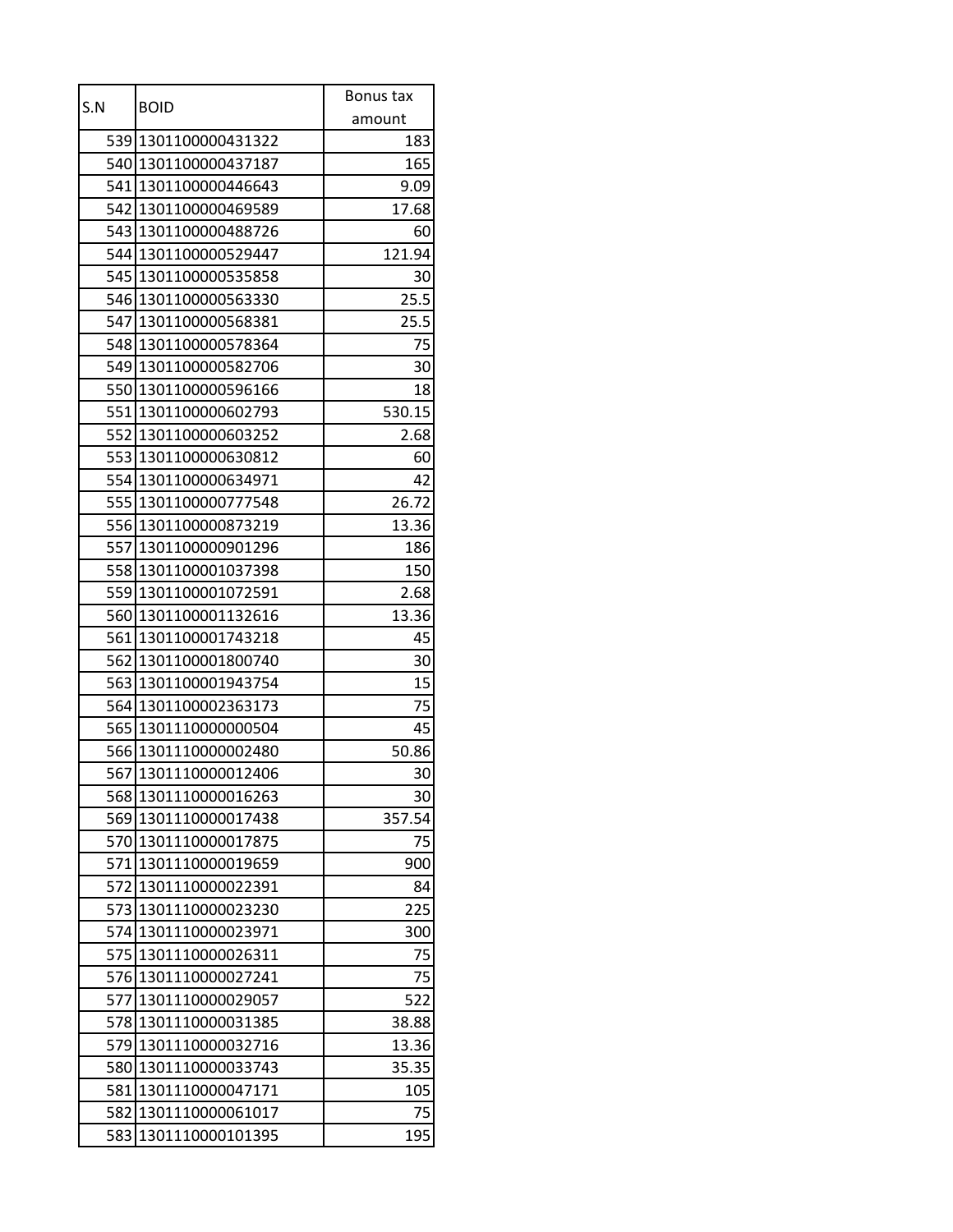| S.N |                      | Bonus tax |
|-----|----------------------|-----------|
|     | <b>BOID</b>          | amount    |
|     | 584 1301110000104339 | 176.72    |
|     | 585 1301110000122637 | 22.5      |
|     | 586 1301110000164711 | 52.5      |
|     | 587 1301110000166789 | 106.03    |
|     | 588 1301110000176227 | 17.86     |
|     | 589 1301110000193521 | 220.5     |
| 590 | 1301110000202989     | 15        |
|     | 591 1301110000241507 | 225       |
|     | 592 1301110000251129 | 165       |
|     | 593 1301110000269436 | 15        |
|     | 594 1301110000286629 | 83.02     |
|     | 595 1301110000287700 | 99        |
|     | 596 1301110000307082 | 165       |
|     | 597 1301110000456319 | 91.5      |
|     | 598 1301110000456872 | 15        |
|     | 599 1301120000000079 | 32.06     |
|     | 600 1301120000000161 | 40.26     |
|     | 601 1301120000000993 | 180       |
|     | 602 1301120000001982 | 15        |
|     | 603 1301120000005778 | 150       |
|     | 604 1301120000005797 | 33.58     |
|     | 605 1301120000006294 | 176.72    |
|     | 606 1301120000007441 | 88.5      |
| 607 | 1301120000010674     | 225.65    |
|     | 608 1301120000011591 | 253.55    |
|     | 609 1301120000012181 | 17.68     |
|     | 610 1301120000012730 | 168.51    |
|     | 611 1301120000013603 | 79.18     |
|     | 612 1301120000015993 | 105       |
| 613 | 1301120000018519     | 27        |
| 614 | 1301120000021836     | 30        |
| 615 | 1301120000022654     | 525       |
| 616 | 1301120000024096     | 32        |
| 617 | 1301120000030251     | 150       |
| 618 | 1301120000031517     | 13.5      |
| 619 | 1301120000032432     | 619.79    |
| 620 | 1301120000037635     | 34.5      |
| 621 | 1301120000038020     | 210       |
| 622 | 1301120000045488     | 66.79     |
| 623 | 1301120000049366     | 242.21    |
| 624 | 1301120000052970     | 13.5      |
| 625 | 1301120000053142     | 5.35      |
| 626 | 1301120000065540     | 10.96     |
| 627 | 1301120000074095     | 30        |
| 628 | 1301120000087503     | 300       |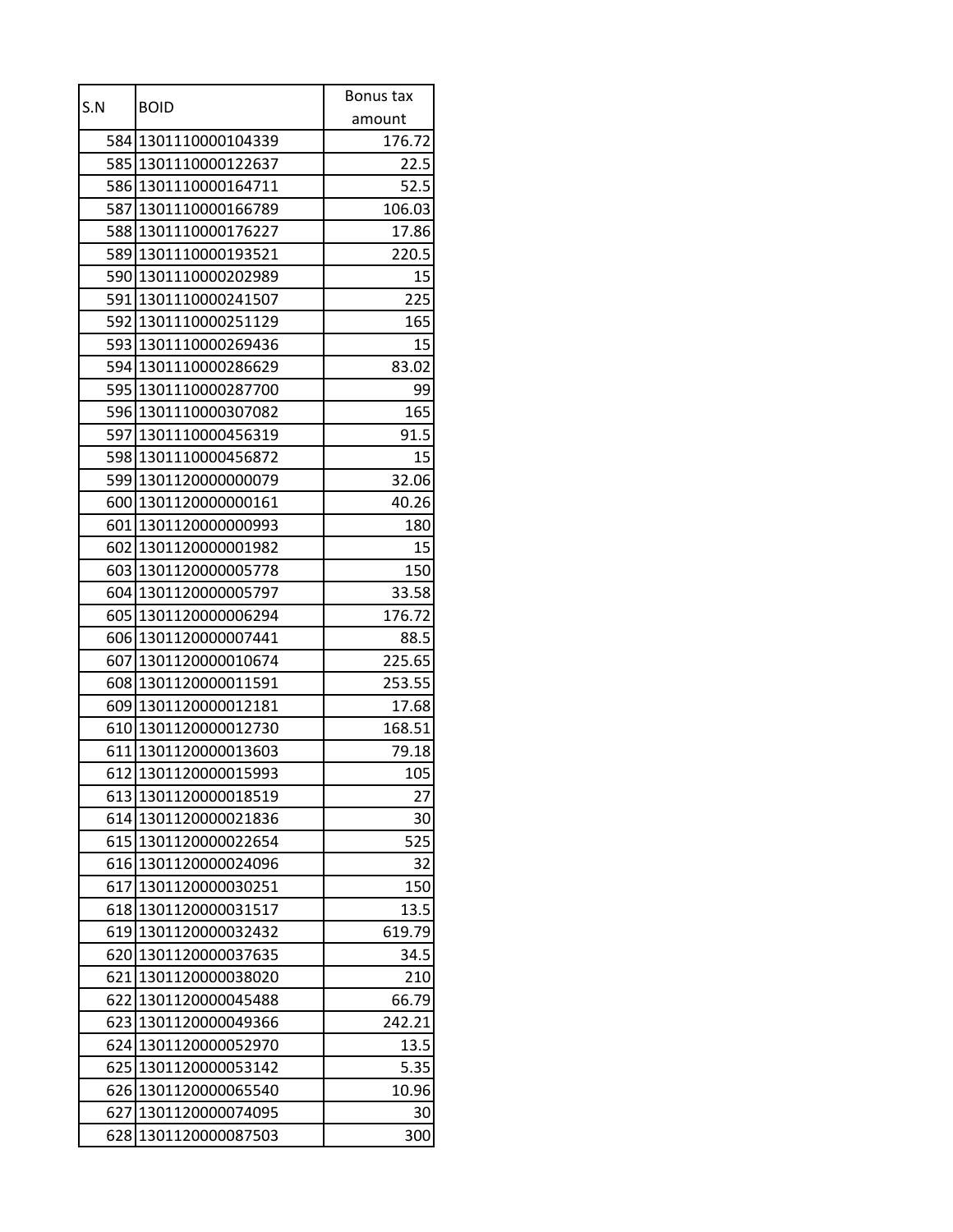|     |                      | Bonus tax |
|-----|----------------------|-----------|
| S.N | <b>BOID</b>          | amount    |
|     | 629 1301120000089120 | 176.72    |
|     | 630 1301120000090698 | 6         |
|     | 631 1301120000090854 | 15        |
|     | 632 1301120000094561 | 237       |
|     | 633 1301120000101170 | 45        |
|     | 634 1301120000101926 | 15        |
|     | 635 1301120000102398 | 15        |
|     | 636 1301120000108594 | 35.35     |
|     | 637 1301120000114572 | 30        |
|     | 638 1301120000114650 | 26.72     |
|     | 639 1301120000117968 | 5.35      |
|     | 640 1301120000121311 | 13.36     |
|     | 641 1301120000135449 | 17.68     |
|     | 642 1301120000136860 | 112.5     |
|     | 643 1301120000163544 | 40.5      |
|     | 644 1301120000165518 | 33        |
|     | 645 1301120000169263 | 150       |
|     | 646 1301120000189921 | 35.35     |
|     | 647 1301120000193096 | 428.79    |
|     | 648 1301120000199161 | 12        |
|     | 649 1301120000215879 | 54.83     |
|     | 650 1301120000218618 | 15        |
|     | 651 1301120000231221 | 300       |
| 652 | 1301120000241812     | 26.72     |
|     | 653 1301120000263171 | 158.84    |
|     | 654 1301120000296269 | 8.84      |
|     | 655 1301120000301402 | 225       |
|     | 656 1301120000314561 | 55.5      |
|     | 657 1301120000322317 | 33        |
|     | 658 1301120000333779 | 150       |
| 659 | 1301120000334808     | 31.36     |
| 660 | 1301120000337467     | 300       |
| 661 | 1301120000366074     | 225       |
| 662 | 1301120000370532     | 8.02      |
| 663 | 1301120000376266     | 101.72    |
| 664 | 1301120000382128     | 8.84      |
| 665 | 1301120000385226     | 45        |
| 666 | 1301120000386156     | 30        |
| 667 | 1301120000387559     | 300       |
| 668 | 1301120000388586     | 63        |
| 669 | 1301120000393351     | 22.5      |
| 670 | 1301120000401587     | 150       |
| 671 | 1301120000413835     | 75        |
|     | 672 1301120000414541 | 18        |
| 673 | 1301120000434389     | 75        |
|     |                      |           |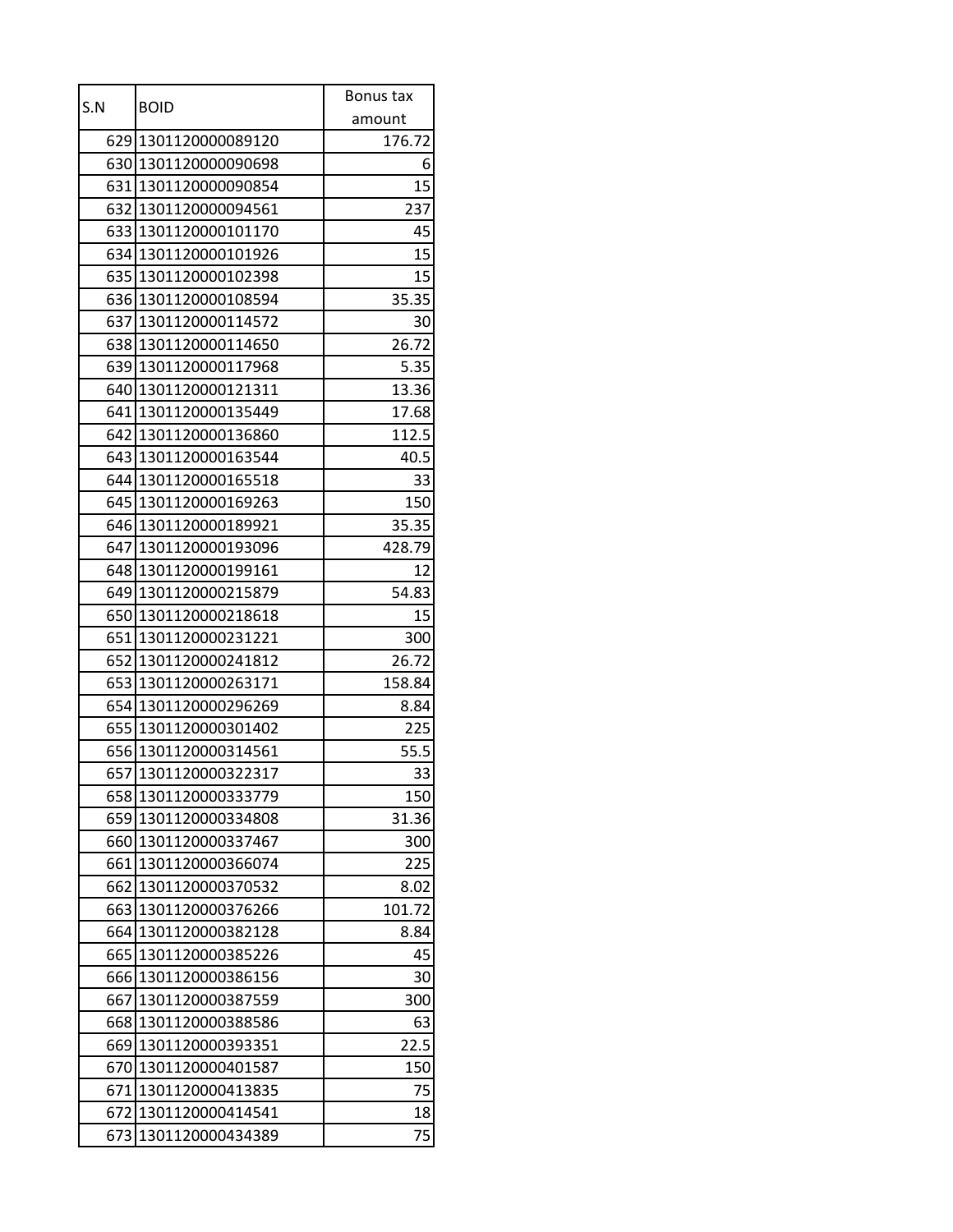| S.N | <b>BOID</b>                                  | Bonus tax     |
|-----|----------------------------------------------|---------------|
|     |                                              | amount        |
|     | 674 1301120000471522                         | 15            |
|     | 675 1301120000473699                         | 223.69        |
|     | 676 1301120000495121                         | 45            |
|     | 677 1301120000503133                         | 37.5          |
|     | 678 1301120000503435                         | 60            |
|     | 679 1301120000507292                         | 137.84        |
|     | 680 1301120000539223                         | 60            |
|     | 681 1301120000539238                         | 30            |
|     | 682 1301120000565642                         | 18            |
|     | 683 1301120000568740                         | 35.35         |
|     | 684 1301120000575591                         | 6             |
|     | 685 1301120000586012                         | 28.36         |
|     | 686 1301120000602865                         | 30            |
| 687 | 1301120000605944                             | 75            |
|     | 688 1301120000615190                         | 111           |
|     | 689 1301120000617715                         | 60            |
|     | 690 1301120000634283                         | 37.5          |
|     | 691 1301120000734474                         | 1050          |
|     | 692 1301120000736676                         | 150           |
|     | 693 1301120000769220                         | 294           |
|     | 694 1301120000776348                         | 150           |
|     | 695 1301120000778121                         | 288           |
|     | 696 1301120000778710                         | 353.44        |
| 697 | 1301120000778797                             | 15            |
|     | 698 1301120000801538                         | 1.07          |
|     | 699 1301120000821041                         | 75            |
|     | 700 1301120000827311<br>701 1301120000831932 | 27            |
|     |                                              | 25.18         |
| 703 | 702 1301120000835692<br>1301120000858737     | 37.5          |
| 704 | 1301120000862488                             | 223.5<br>2.68 |
| 705 | 1301120000865191                             | 15            |
| 706 | 1301120000882097                             | 77.76         |
| 707 | 1301120000893231                             | 15            |
| 708 | 1301120000902927                             | 91.5          |
| 709 | 1301120000943801                             | 63.62         |
|     | 710 1301120000946456                         | 75            |
| 711 | 1301120000957544                             | 19.5          |
| 712 | 1301120000975711                             | 30            |
| 713 | 1301120000995812                             | 118.36        |
| 714 | 1301120001023843                             | 35.35         |
| 715 | 1301120001032379                             | 34.5          |
| 716 | 1301120001059169                             | 30            |
|     | 717 1301120001086807                         | 75            |
| 718 | 1301120001110782                             | 0.54          |
|     |                                              |               |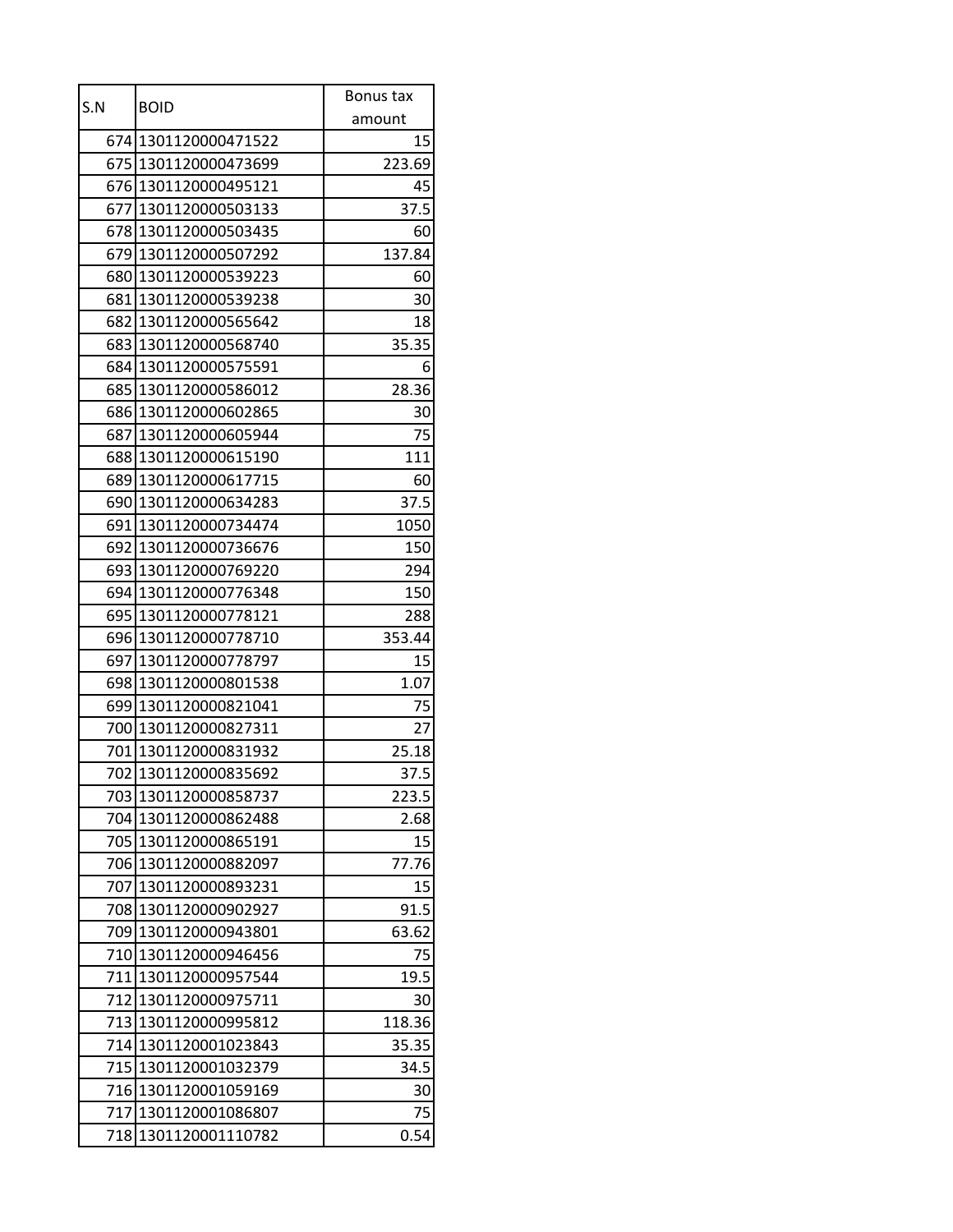| S.N  | <b>BOID</b>          | Bonus tax |
|------|----------------------|-----------|
|      |                      | amount    |
|      | 719 1301120001122251 | 37.5      |
|      | 720 1301120001148563 | 360       |
|      | 721 1301120001164197 | 75        |
|      | 722 1301120001200038 | 84        |
| 7231 | 1301120001203841     | 150       |
|      | 724 1301120001214091 | 150       |
|      | 725 1301120001236639 | 60        |
|      | 726 1301120001265461 | 22.5      |
|      | 727 1301120001270220 | 45        |
|      | 728 1301120001274069 | 15        |
|      | 729 1301120001332981 | 7.5       |
|      | 730 1301120001371225 | 150       |
|      | 731 1301120001381913 | 12        |
|      | 732 1301120001386191 | 88.36     |
|      | 733 1301120001419302 | 2.68      |
|      | 734 1301120001430611 | 85.5      |
|      | 735 1301120001451883 | 2.68      |
|      | 736 1301120001488911 | 15        |
| 737  | 1301120001497941     | 60        |
|      | 738 1301120001498801 | 330       |
|      | 739 1301120001538624 | 30        |
|      | 740 1301120001600139 | 75        |
|      | 741 1301120001679172 | 150       |
| 742  | 1301120001834001     | 30        |
|      | 743 1301120001966567 | 15        |
|      | 744 1301120002007121 | 15        |
|      | 745 1301120002102411 | 225       |
|      | 746 1301120002160772 | 75        |
|      | 747 1301120002246450 | 150       |
| 748  | 1301120002300262     | 24        |
| 749  | 1301120002339032     | 22.5      |
| 750  | 1301120002741398     | 63        |
| 751  | 1301120002937083     | 75        |
| 752  | 1301120002954675     | 30        |
| 753  | 1301120003025267     | 30        |
| 754  | 1301120003350915     | 375       |
| 755  | 1301130000000633     | 116.64    |
| 756  | 1301130000003672     | 15        |
| 757  | 1301130000004642     | 3810.68   |
| 758  | 1301130000013767     | 8.55      |
| 759  | 1301130000015916     | 375       |
| 760  | 1301130000020675     | 300       |
| 761  | 1301130000022556     | 139.5     |
| 762  | 1301130000027271     | 212.06    |
| 763  | 1301130000028125     | 150       |
|      |                      |           |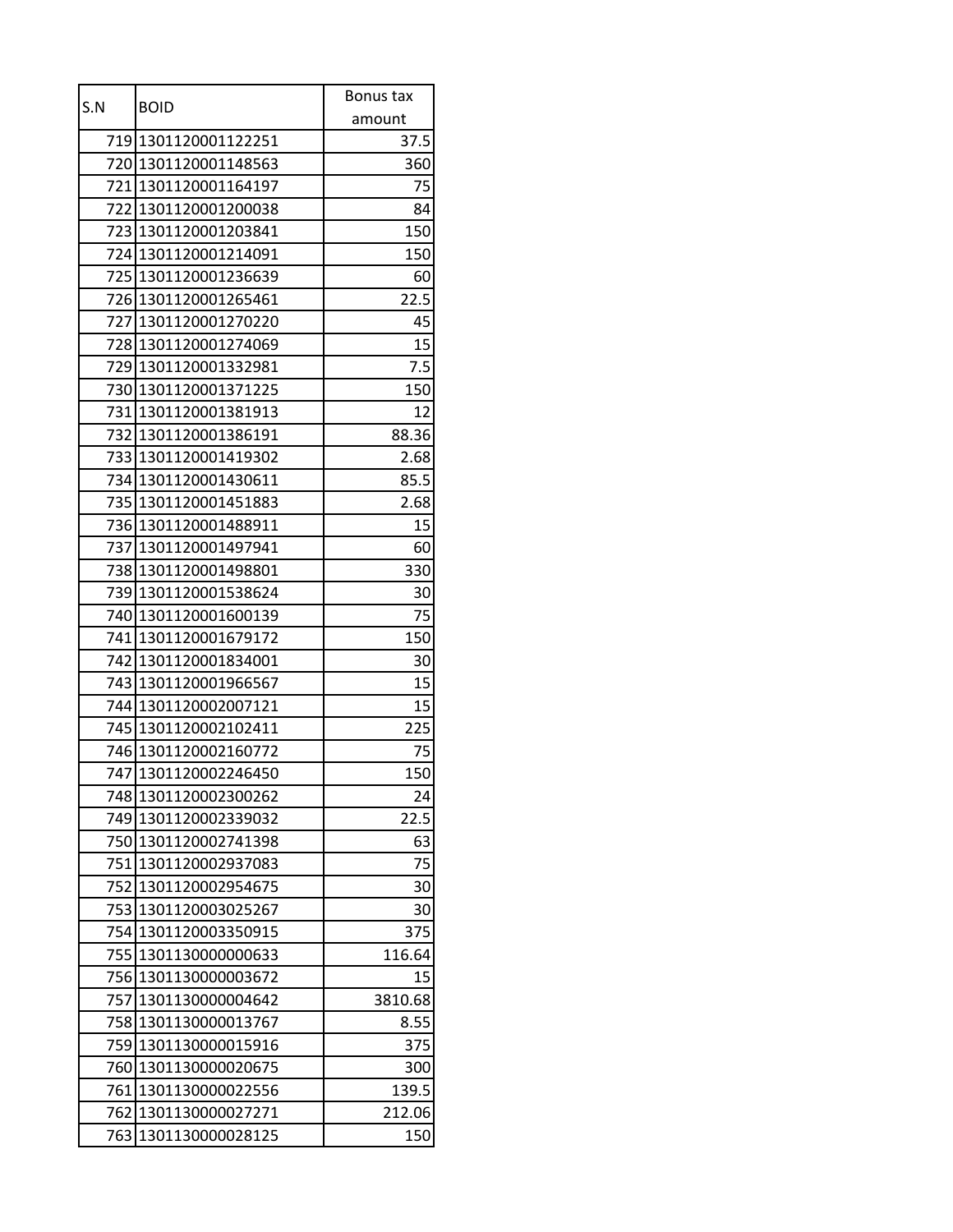| S.N  |                      | Bonus tax |
|------|----------------------|-----------|
|      | <b>BOID</b>          | amount    |
|      | 764 1301130000030774 | 427.23    |
| 765  | 1301130000033946     | 0.27      |
|      | 766 1301130000044635 | 33        |
|      | 767 1301130000051942 | 26.72     |
| 768  | 1301130000077781     | 90        |
|      | 769 1301130000079546 | 291       |
|      | 770 1301130000100672 | 60        |
|      | 771 1301130000113048 | 300       |
|      | 772 1301130000128791 | 3         |
|      | 773 1301130000148913 | 53.44     |
|      | 774 1301130000152168 | 61.57     |
|      | 775 1301130000162024 | 117       |
|      | 776 1301130000201170 | 300       |
| 777  | 1301130000207928     | 30        |
|      | 778 1301130000290861 | 30        |
|      | 779 1301140000001701 | 240       |
|      | 780 1301140000001790 | 2.68      |
|      | 781 1301140000002133 | 88.36     |
| 782  | 1301140000003082     | 35.35     |
|      | 783 1301140000005417 | 135       |
|      | 784 1301140000006292 | 6         |
|      | 785 1301140000007695 | 336       |
|      | 786 1301140000008650 | 442.5     |
| 787  | 1301140000032240     | 35.35     |
|      | 788 1301140000033926 | 3         |
| 7891 | 1301140000036718     | 1.77      |
|      | 790 1301140000046076 | 45.38     |
|      | 791 1301140000046481 | 30        |
|      | 792 1301140000056589 | 38.88     |
| 793  | 1301140000062816     | 150       |
| 794  | 1301140000066111     | 2.68      |
| 795  | 1301140000076276     | 26.68     |
| 796  | 1301140000095787     | 70.36     |
| 797  | 1301140000095812     | 15        |
| 798  | 1301140000095905     | 46.5      |
| 799  | 1301140000098997     | 5.35      |
| 800  | 1301140000105251     | 18.71     |
| 801  | 1301140000108972     | 6         |
| 802  | 1301140000124141     | 21        |
| 803  | 1301150000000076     | 132.46    |
| 804  | 1301150000000665     | 2520      |
| 805  | 1301150000000986     | 13.36     |
| 806  | 1301150000001863     | 75        |
| 807  | 1301150000002041     | 238.36    |
| 808  | 1301150000004047     | 7.22      |
|      |                      |           |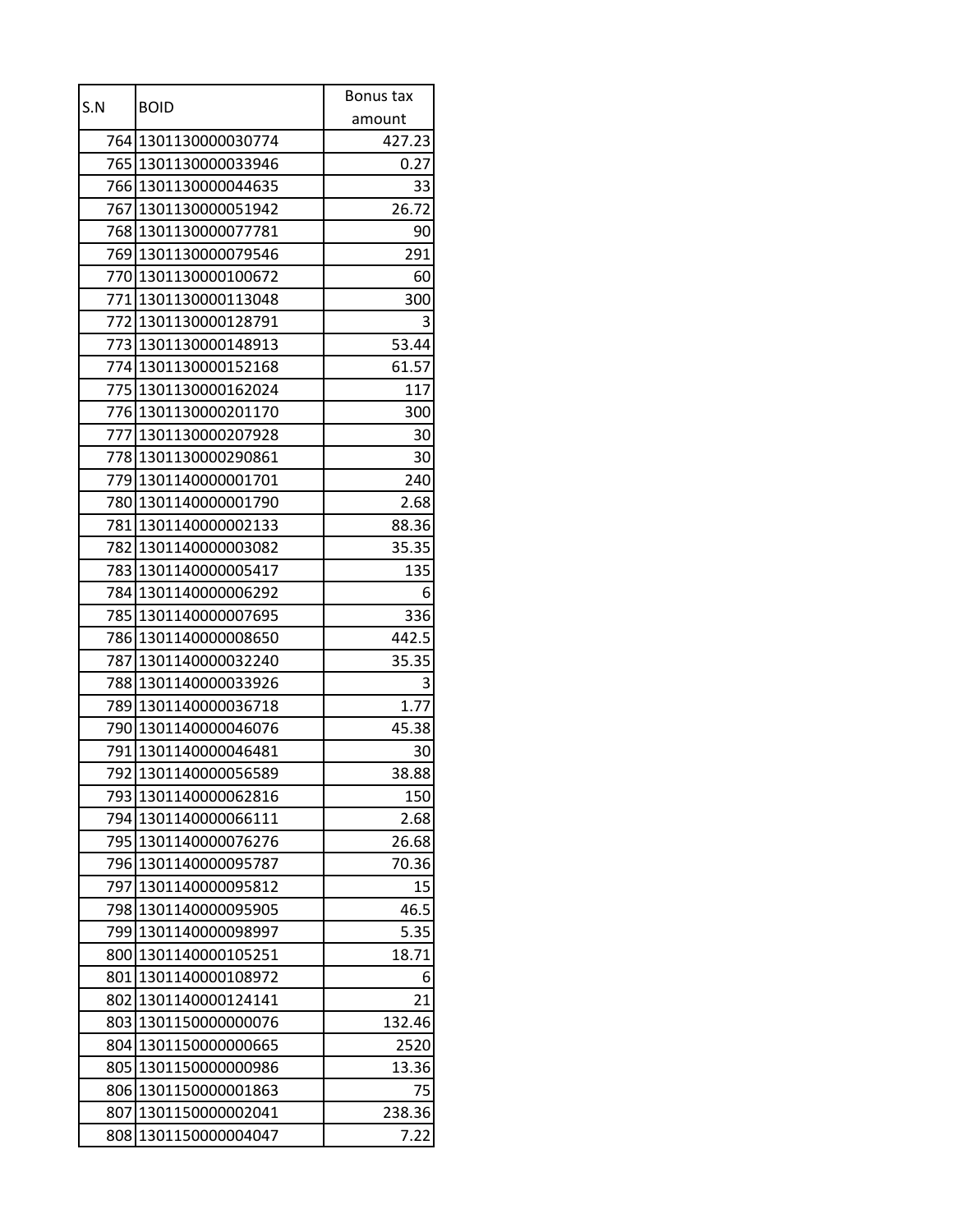| S.N | <b>BOID</b>          | Bonus tax |
|-----|----------------------|-----------|
|     |                      | amount    |
|     | 809 1301150000004163 | 183       |
|     | 810 1301150000005089 | 150       |
|     | 811 1301150000007791 | 765       |
|     | 812 1301150000010648 | 150       |
|     | 813 1301150000014000 | 60        |
|     | 814 1301150000028765 | 450       |
| 815 | 1301150000035620     | 300       |
|     | 816 1301150000043002 | 15        |
|     | 817 1301150000056011 | 35.35     |
|     | 818 1301150000059667 | 5.35      |
|     | 819 1301150000063954 | 21        |
|     | 820 1301150000076218 | 200.15    |
|     | 821 1301160000000081 | 231       |
|     | 822 1301160000000134 | 214.5     |
|     | 823 1301160000000358 | 721.5     |
|     | 824 1301160000001805 | 130.11    |
|     | 825 1301160000001917 | 735       |
|     | 826 1301160000002773 | 408.83    |
| 827 | 1301160000003228     | 30        |
|     | 828 1301160000012319 | 433.5     |
|     | 829 1301160000015075 | 28.5      |
|     | 830 1301160000017866 | 75        |
|     | 831 1301160000047901 | 45        |
| 832 | 1301160000057673     | 75        |
|     | 833 1301160000064047 | 75        |
|     | 834 1301160000065697 | 13.36     |
|     | 835 1301160000083091 | 15        |
|     | 836 1301160000109288 | 150       |
|     | 837 1301160000159876 | 375       |
| 838 | 1301170000002145     | 90        |
| 839 | 1301170000006382     | 108       |
| 840 | 1301170000007498     | 30        |
| 841 | 1301170000009609     | 88.36     |
| 842 | 1301170000013102     | 30        |
| 843 | 1301170000013233     | 183       |
| 844 | 1301170000017451     | 696.26    |
| 845 | 1301170000019254     | 15        |
| 846 | 1301170000019309     | 337.01    |
| 847 | 1301170000022651     | 7.07      |
| 848 | 1301170000030124     | 225       |
| 849 | 1301170000032351     | 88.36     |
| 850 | 1301170000033851     | 15        |
| 851 | 1301170000035819     | 17.68     |
| 852 | 1301170000037094     | 153       |
| 853 | 1301170000038672     | 108       |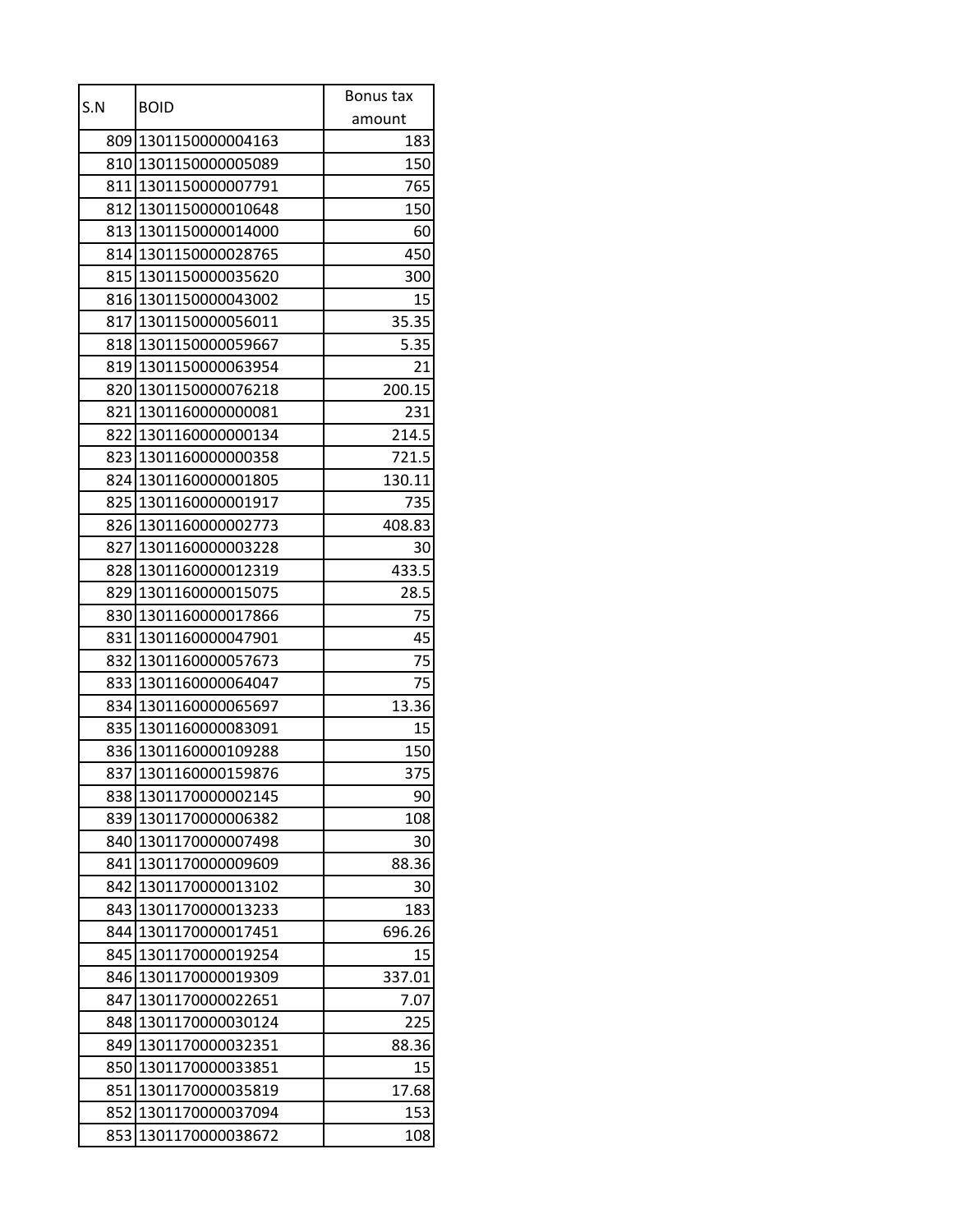| S.N  |                      | Bonus tax |
|------|----------------------|-----------|
|      | <b>BOID</b>          | amount    |
|      | 854 1301170000053566 | 150       |
|      | 855 1301170000065225 | 37.41     |
|      | 856 1301170000066140 | 225       |
|      | 857 1301170000084191 | 32.33     |
|      | 858 1301170000084512 | 75        |
|      | 859 1301170000090961 | 75        |
| 860  | 1301170000113819     | 75        |
|      | 861 1301170000116332 | 21        |
|      | 862 1301170000135621 | 60.09     |
|      | 863 1301170000235561 | 353.44    |
|      | 864 1301170000245126 | 75        |
| 865  | 1301170000262532     | 150       |
|      | 866 1301170000277610 | 37.5      |
|      | 867 1301170000282941 | 330       |
|      | 868 1301170000296283 | 30        |
|      | 869 1301170000304787 | 11.08     |
|      | 870 1301170000334189 | 27.54     |
|      | 871 1301170000349136 | 49.49     |
|      | 872 1301170000353841 | 150       |
|      | 873l1301170000410301 | 150       |
|      | 874 1301170000427024 | 69        |
|      | 875 1301170000434082 | 19.5      |
|      | 876 1301170000451334 | 83.37     |
| 877  | 1301170000454369     | 18.71     |
|      | 878 1301170000492261 | 414       |
| 8791 | 1301170000499404     | 15        |
|      | 880 1301170000582505 | 24.58     |
|      | 881 1301170000661659 | 16.38     |
|      | 882 1301170000885950 | 30        |
| 883  | 1301170000899321     | 30        |
| 884  | 1301170000983502     | 15        |
| 885  | 1301170001451437     | 37.5      |
| 886  | 1301180000000016     | 70.69     |
| 887  | 1301180000000088     | 300       |
| 888  | 1301180000000774     | 300       |
| 889  | 1301180000001136     | 295.5     |
| 890  | 1301180000001140     | 79.5      |
| 891  | 1301180000001330     | 1135.5    |
| 892  | 1301180000001710     | 28.5      |
| 893  | 1301180000003055     | 376.5     |
| 894  | 1301180000003625     | 750       |
| 895  | 1301180000006115     | 45        |
| 896  | 1301180000007653     | 88.36     |
| 897  | 1301180000008087     | 35.35     |
| 898  | 1301180000010776     | 150       |
|      |                      |           |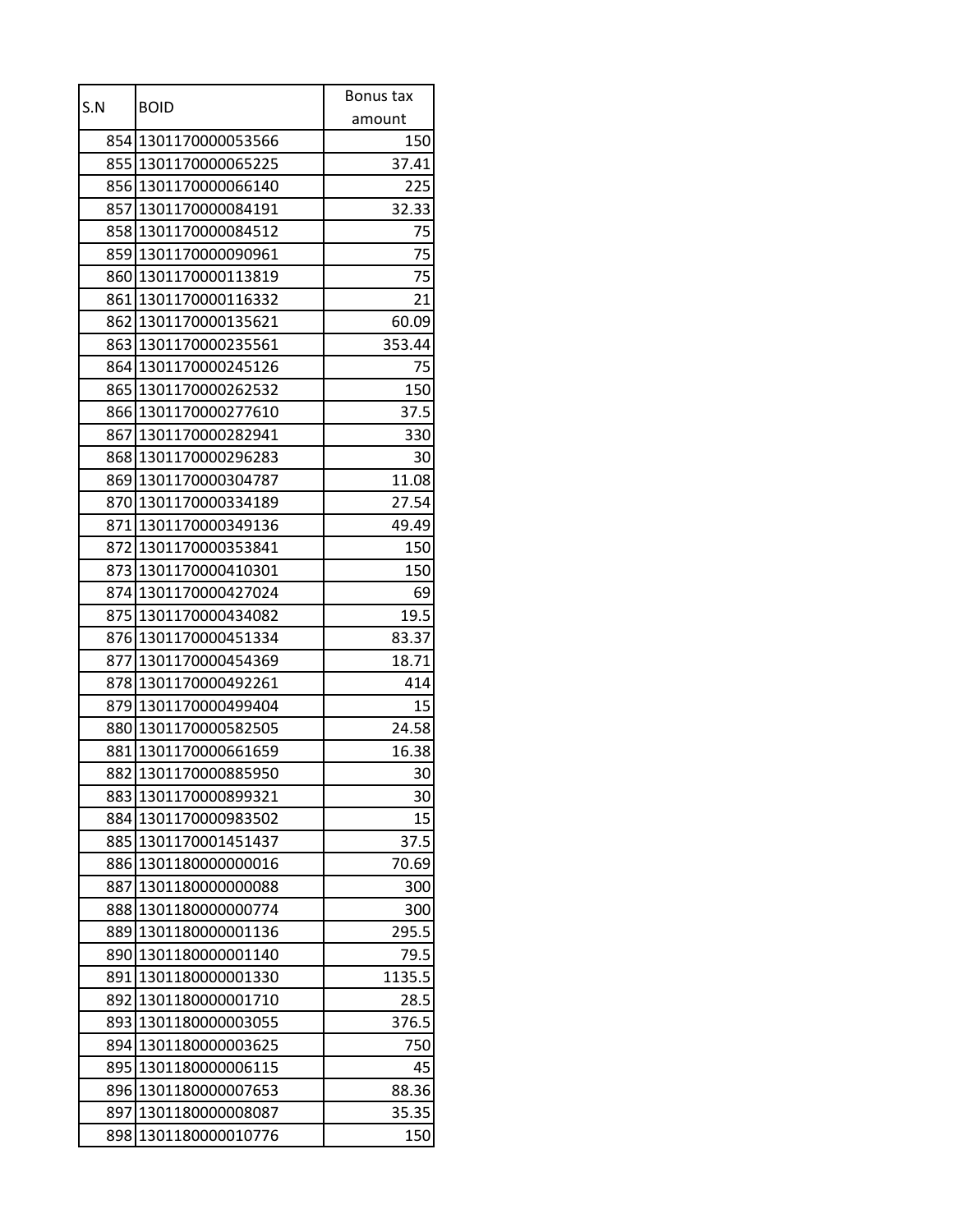| S.N |                      | Bonus tax |
|-----|----------------------|-----------|
|     | <b>BOID</b>          | amount    |
|     | 899 1301180000014217 | 120       |
|     | 900 1301180000020326 | 133.58    |
|     | 901 1301180000020763 | 162.94    |
|     | 902 1301180000023823 | 3231      |
|     | 903 1301180000027053 | 6.68      |
|     | 904 1301180000027171 | 1945.5    |
|     | 905 1301180000032154 | 150       |
|     | 906 1301180000034658 | 331.5     |
|     | 907 1301180000037610 | 150       |
|     | 908 1301180000050277 | 225       |
|     | 909 1301180000061287 | 60        |
|     | 910 1301180000074275 | 195       |
|     | 911 1301180000075167 | 27.25     |
|     | 912 1301180000089851 | 13.5      |
|     | 913 1301180000096700 | 15        |
|     | 914 1301180000110232 | 15        |
|     | 915 1301180000110475 | 88.36     |
|     | 916 1301180000132096 | 150       |
|     | 917 1301180000137115 | 75        |
|     | 918 1301180000138497 | 150       |
|     | 919 1301180000154234 | 75        |
|     | 920 1301180000163568 | 7.5       |
|     | 921 1301190000000015 | 24        |
| 922 | 1301190000000486     | 19.5      |
|     | 923 1301190000000925 | 315       |
|     | 924 1301190000005919 | 30        |
|     | 925 1301190000006298 | 1109.22   |
|     | 926 1301190000006566 | 445.5     |
|     | 927 1301190000008204 | 8.29      |
| 928 | 1301190000009246     | 15        |
| 929 | 1301190000009757     | 1346.58   |
|     | 930 1301190000009816 | 158.02    |
| 931 | 1301190000010040     | 13.63     |
| 932 | 1301190000018054     | 600       |
| 933 | 1301190000018983     | 183       |
| 934 | 1301190000025532     | 90        |
| 935 | 1301190000035684     | 781.09    |
| 936 | 1301190000044775     | 15        |
| 937 | 1301190000045823     | 180       |
| 938 | 1301190000049258     | 53.44     |
| 939 | 1301190000051436     | 591       |
| 940 | 1301190000057691     | 334.5     |
| 941 | 1301190000067955     | 21        |
| 942 | 1301190000069095     | 5.08      |
| 943 | 1301190000075886     | 78        |
|     |                      |           |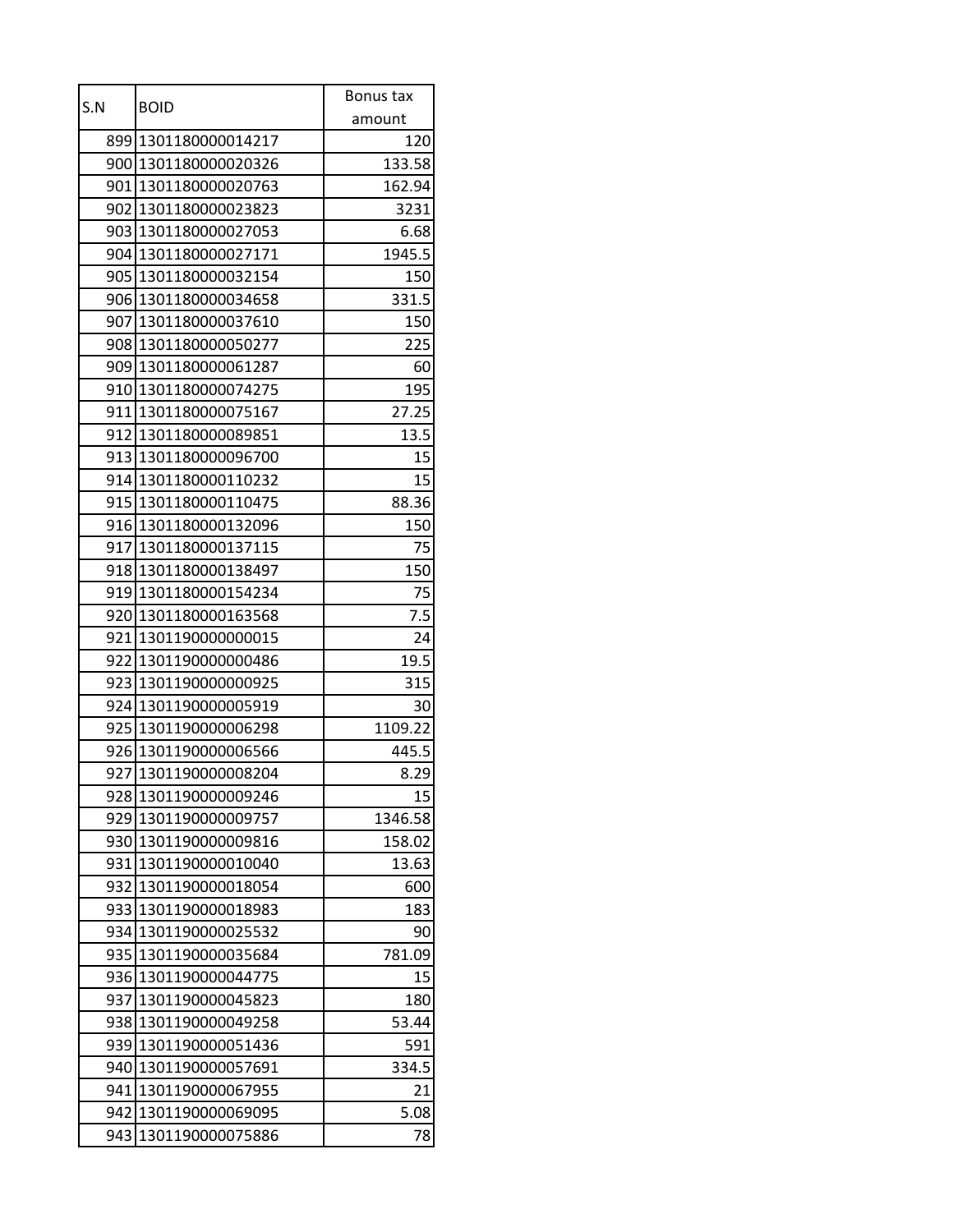| S.N | <b>BOID</b>          | Bonus tax |
|-----|----------------------|-----------|
|     |                      | amount    |
|     | 944 1301190000077976 | 13.36     |
|     | 945 1301190000093065 | 53.44     |
|     | 946 1301190000102334 | 127.55    |
|     | 947 1301190000117577 | 296.55    |
|     | 948 1301190000129956 | 640.5     |
|     | 949 1301200000002131 | 750       |
|     | 950 1301200000002676 | 37.5      |
|     | 951 1301200000008319 | 10.96     |
|     | 952 1301200000008756 | 1665      |
|     | 953 1301200000008775 | 963       |
|     | 954 1301200000011009 | 16.76     |
|     | 955 1301200000033563 | 10.96     |
|     | 956 1301200000039297 | 141.38    |
|     | 957 1301220000008959 | 75        |
|     | 958 1301220000010776 | 68.93     |
|     | 959 1301220000013382 | 3.54      |
|     | 960 1301220000024791 | 90        |
|     | 961 1301220000028494 | 39        |
|     | 962 1301220000069174 | 150       |
|     | 963 1301220000069193 | 150       |
|     | 964 1301220000338957 | 63        |
|     | 965 1301220000419559 | 16.5      |
|     | 966 1301220000429453 | 75        |
| 967 | 1301230000000336     | 15        |
|     | 968 1301230000000642 | 150       |
|     | 969 1301230000002747 | 5.35      |
|     | 970 1301230000004725 | 176.72    |
|     | 971 1301230000004934 | 300       |
|     | 972 1301230000006186 | 38.88     |
|     | 973 1301230000010950 | 2104.69   |
| 974 | 1301230000013440     | 109.69    |
|     | 975 1301230000013719 | 30        |
| 976 | 1301230000023949     | 13.36     |
| 977 | 1301230000029974     | 28.36     |
|     | 978 1301230000040542 | 123       |
| 979 | 1301230000043144     | 353.44    |
|     | 980 1301230000047947 | 38.88     |
| 981 | 1301230000057991     | 75        |
| 982 | 1301230000065107     | 750       |
| 983 | 1301230000149658     | 250.94    |
| 984 | 1301230000205769     | 15        |
|     | 985 1301240000000111 | 150       |
| 986 | 1301240000000198     | 15        |
|     | 987 1301240000000958 | 17.68     |
| 988 | 1301240000002332     | 12.38     |
|     |                      |           |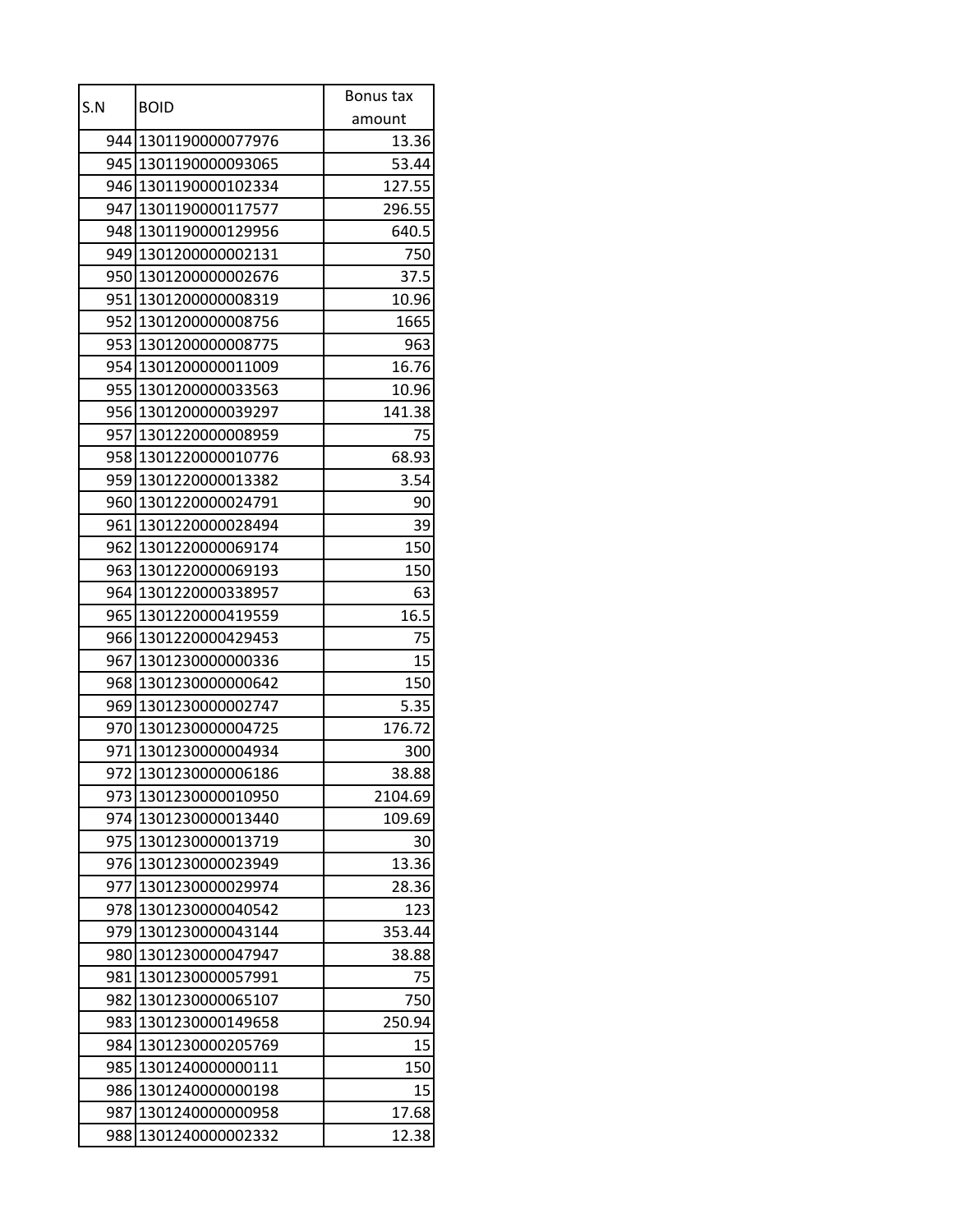| amount<br>989 1301240000002955<br>24<br>990 1301240000005012<br>1464<br>991 1301240000007096<br>75<br>992 1301240000019671<br>25.69<br>993 1301240000048443<br>46.5<br>994 1301240000072791<br>45<br>995 1301240000109704<br>2.68<br>75<br>996 1301240000120743<br>153<br>997 1301240000166888<br>998 1301240000205943<br>525<br>999 1301240000211811<br>4.55<br>1000 1301240000270572<br>90<br>1001 1301240000270777<br>75<br>1002 1301240000277029<br>600<br>1003 1301240000281276<br>75<br>1004 1301240000283896<br>53.02<br>1005 1301240000380708<br>30<br>75<br>1006 1301240000430387<br>1007 1301240000430617<br>30<br>1008 1301240000511354<br>25.5<br>1009 1301240000512271<br>60<br>13.5<br>1010 1301240000516027<br>1011 1301240000536571<br>12<br>153<br>1012 1301240000555472<br>1013 1301240000620412<br>45<br>1014 1301240000728767<br>75<br>1015 1301250000001380<br>658.51<br>1016 1301250000001908<br>253.5<br>75<br>1017 1301250000002601<br>1018 1301250000003392<br>60<br>1019<br>1301250000004738<br>36<br>1020 1301250000005858<br>33.58<br>1021 1301250000007270<br>15<br>1022 1301250000014005<br>12<br>1023 1301250000016528<br>256.76<br>1024 1301250000030500<br>30<br>1025 1301250000031367<br>30<br>215.6<br>1026<br>1301250000038816<br>1301250000039176<br>1027<br>26.72<br>1028 1301250000068879<br>30<br>1029 1301250000069950<br>10.61<br>1030 1301250000070605<br>30<br>637.5<br>1031<br>1301250000081518<br>1032 1301250000108349 | S.N | <b>BOID</b> | Bonus tax |
|-----------------------------------------------------------------------------------------------------------------------------------------------------------------------------------------------------------------------------------------------------------------------------------------------------------------------------------------------------------------------------------------------------------------------------------------------------------------------------------------------------------------------------------------------------------------------------------------------------------------------------------------------------------------------------------------------------------------------------------------------------------------------------------------------------------------------------------------------------------------------------------------------------------------------------------------------------------------------------------------------------------------------------------------------------------------------------------------------------------------------------------------------------------------------------------------------------------------------------------------------------------------------------------------------------------------------------------------------------------------------------------------------------------------------------------------------------------------------|-----|-------------|-----------|
|                                                                                                                                                                                                                                                                                                                                                                                                                                                                                                                                                                                                                                                                                                                                                                                                                                                                                                                                                                                                                                                                                                                                                                                                                                                                                                                                                                                                                                                                       |     |             |           |
|                                                                                                                                                                                                                                                                                                                                                                                                                                                                                                                                                                                                                                                                                                                                                                                                                                                                                                                                                                                                                                                                                                                                                                                                                                                                                                                                                                                                                                                                       |     |             |           |
|                                                                                                                                                                                                                                                                                                                                                                                                                                                                                                                                                                                                                                                                                                                                                                                                                                                                                                                                                                                                                                                                                                                                                                                                                                                                                                                                                                                                                                                                       |     |             |           |
|                                                                                                                                                                                                                                                                                                                                                                                                                                                                                                                                                                                                                                                                                                                                                                                                                                                                                                                                                                                                                                                                                                                                                                                                                                                                                                                                                                                                                                                                       |     |             |           |
|                                                                                                                                                                                                                                                                                                                                                                                                                                                                                                                                                                                                                                                                                                                                                                                                                                                                                                                                                                                                                                                                                                                                                                                                                                                                                                                                                                                                                                                                       |     |             |           |
|                                                                                                                                                                                                                                                                                                                                                                                                                                                                                                                                                                                                                                                                                                                                                                                                                                                                                                                                                                                                                                                                                                                                                                                                                                                                                                                                                                                                                                                                       |     |             |           |
|                                                                                                                                                                                                                                                                                                                                                                                                                                                                                                                                                                                                                                                                                                                                                                                                                                                                                                                                                                                                                                                                                                                                                                                                                                                                                                                                                                                                                                                                       |     |             |           |
|                                                                                                                                                                                                                                                                                                                                                                                                                                                                                                                                                                                                                                                                                                                                                                                                                                                                                                                                                                                                                                                                                                                                                                                                                                                                                                                                                                                                                                                                       |     |             |           |
|                                                                                                                                                                                                                                                                                                                                                                                                                                                                                                                                                                                                                                                                                                                                                                                                                                                                                                                                                                                                                                                                                                                                                                                                                                                                                                                                                                                                                                                                       |     |             |           |
|                                                                                                                                                                                                                                                                                                                                                                                                                                                                                                                                                                                                                                                                                                                                                                                                                                                                                                                                                                                                                                                                                                                                                                                                                                                                                                                                                                                                                                                                       |     |             |           |
|                                                                                                                                                                                                                                                                                                                                                                                                                                                                                                                                                                                                                                                                                                                                                                                                                                                                                                                                                                                                                                                                                                                                                                                                                                                                                                                                                                                                                                                                       |     |             |           |
|                                                                                                                                                                                                                                                                                                                                                                                                                                                                                                                                                                                                                                                                                                                                                                                                                                                                                                                                                                                                                                                                                                                                                                                                                                                                                                                                                                                                                                                                       |     |             |           |
|                                                                                                                                                                                                                                                                                                                                                                                                                                                                                                                                                                                                                                                                                                                                                                                                                                                                                                                                                                                                                                                                                                                                                                                                                                                                                                                                                                                                                                                                       |     |             |           |
|                                                                                                                                                                                                                                                                                                                                                                                                                                                                                                                                                                                                                                                                                                                                                                                                                                                                                                                                                                                                                                                                                                                                                                                                                                                                                                                                                                                                                                                                       |     |             |           |
|                                                                                                                                                                                                                                                                                                                                                                                                                                                                                                                                                                                                                                                                                                                                                                                                                                                                                                                                                                                                                                                                                                                                                                                                                                                                                                                                                                                                                                                                       |     |             |           |
|                                                                                                                                                                                                                                                                                                                                                                                                                                                                                                                                                                                                                                                                                                                                                                                                                                                                                                                                                                                                                                                                                                                                                                                                                                                                                                                                                                                                                                                                       |     |             |           |
|                                                                                                                                                                                                                                                                                                                                                                                                                                                                                                                                                                                                                                                                                                                                                                                                                                                                                                                                                                                                                                                                                                                                                                                                                                                                                                                                                                                                                                                                       |     |             |           |
|                                                                                                                                                                                                                                                                                                                                                                                                                                                                                                                                                                                                                                                                                                                                                                                                                                                                                                                                                                                                                                                                                                                                                                                                                                                                                                                                                                                                                                                                       |     |             |           |
|                                                                                                                                                                                                                                                                                                                                                                                                                                                                                                                                                                                                                                                                                                                                                                                                                                                                                                                                                                                                                                                                                                                                                                                                                                                                                                                                                                                                                                                                       |     |             |           |
|                                                                                                                                                                                                                                                                                                                                                                                                                                                                                                                                                                                                                                                                                                                                                                                                                                                                                                                                                                                                                                                                                                                                                                                                                                                                                                                                                                                                                                                                       |     |             |           |
|                                                                                                                                                                                                                                                                                                                                                                                                                                                                                                                                                                                                                                                                                                                                                                                                                                                                                                                                                                                                                                                                                                                                                                                                                                                                                                                                                                                                                                                                       |     |             |           |
|                                                                                                                                                                                                                                                                                                                                                                                                                                                                                                                                                                                                                                                                                                                                                                                                                                                                                                                                                                                                                                                                                                                                                                                                                                                                                                                                                                                                                                                                       |     |             |           |
|                                                                                                                                                                                                                                                                                                                                                                                                                                                                                                                                                                                                                                                                                                                                                                                                                                                                                                                                                                                                                                                                                                                                                                                                                                                                                                                                                                                                                                                                       |     |             |           |
|                                                                                                                                                                                                                                                                                                                                                                                                                                                                                                                                                                                                                                                                                                                                                                                                                                                                                                                                                                                                                                                                                                                                                                                                                                                                                                                                                                                                                                                                       |     |             |           |
|                                                                                                                                                                                                                                                                                                                                                                                                                                                                                                                                                                                                                                                                                                                                                                                                                                                                                                                                                                                                                                                                                                                                                                                                                                                                                                                                                                                                                                                                       |     |             |           |
|                                                                                                                                                                                                                                                                                                                                                                                                                                                                                                                                                                                                                                                                                                                                                                                                                                                                                                                                                                                                                                                                                                                                                                                                                                                                                                                                                                                                                                                                       |     |             |           |
|                                                                                                                                                                                                                                                                                                                                                                                                                                                                                                                                                                                                                                                                                                                                                                                                                                                                                                                                                                                                                                                                                                                                                                                                                                                                                                                                                                                                                                                                       |     |             |           |
|                                                                                                                                                                                                                                                                                                                                                                                                                                                                                                                                                                                                                                                                                                                                                                                                                                                                                                                                                                                                                                                                                                                                                                                                                                                                                                                                                                                                                                                                       |     |             |           |
|                                                                                                                                                                                                                                                                                                                                                                                                                                                                                                                                                                                                                                                                                                                                                                                                                                                                                                                                                                                                                                                                                                                                                                                                                                                                                                                                                                                                                                                                       |     |             |           |
|                                                                                                                                                                                                                                                                                                                                                                                                                                                                                                                                                                                                                                                                                                                                                                                                                                                                                                                                                                                                                                                                                                                                                                                                                                                                                                                                                                                                                                                                       |     |             |           |
|                                                                                                                                                                                                                                                                                                                                                                                                                                                                                                                                                                                                                                                                                                                                                                                                                                                                                                                                                                                                                                                                                                                                                                                                                                                                                                                                                                                                                                                                       |     |             |           |
|                                                                                                                                                                                                                                                                                                                                                                                                                                                                                                                                                                                                                                                                                                                                                                                                                                                                                                                                                                                                                                                                                                                                                                                                                                                                                                                                                                                                                                                                       |     |             |           |
|                                                                                                                                                                                                                                                                                                                                                                                                                                                                                                                                                                                                                                                                                                                                                                                                                                                                                                                                                                                                                                                                                                                                                                                                                                                                                                                                                                                                                                                                       |     |             |           |
|                                                                                                                                                                                                                                                                                                                                                                                                                                                                                                                                                                                                                                                                                                                                                                                                                                                                                                                                                                                                                                                                                                                                                                                                                                                                                                                                                                                                                                                                       |     |             |           |
|                                                                                                                                                                                                                                                                                                                                                                                                                                                                                                                                                                                                                                                                                                                                                                                                                                                                                                                                                                                                                                                                                                                                                                                                                                                                                                                                                                                                                                                                       |     |             |           |
|                                                                                                                                                                                                                                                                                                                                                                                                                                                                                                                                                                                                                                                                                                                                                                                                                                                                                                                                                                                                                                                                                                                                                                                                                                                                                                                                                                                                                                                                       |     |             |           |
|                                                                                                                                                                                                                                                                                                                                                                                                                                                                                                                                                                                                                                                                                                                                                                                                                                                                                                                                                                                                                                                                                                                                                                                                                                                                                                                                                                                                                                                                       |     |             |           |
|                                                                                                                                                                                                                                                                                                                                                                                                                                                                                                                                                                                                                                                                                                                                                                                                                                                                                                                                                                                                                                                                                                                                                                                                                                                                                                                                                                                                                                                                       |     |             |           |
|                                                                                                                                                                                                                                                                                                                                                                                                                                                                                                                                                                                                                                                                                                                                                                                                                                                                                                                                                                                                                                                                                                                                                                                                                                                                                                                                                                                                                                                                       |     |             |           |
|                                                                                                                                                                                                                                                                                                                                                                                                                                                                                                                                                                                                                                                                                                                                                                                                                                                                                                                                                                                                                                                                                                                                                                                                                                                                                                                                                                                                                                                                       |     |             |           |
|                                                                                                                                                                                                                                                                                                                                                                                                                                                                                                                                                                                                                                                                                                                                                                                                                                                                                                                                                                                                                                                                                                                                                                                                                                                                                                                                                                                                                                                                       |     |             |           |
|                                                                                                                                                                                                                                                                                                                                                                                                                                                                                                                                                                                                                                                                                                                                                                                                                                                                                                                                                                                                                                                                                                                                                                                                                                                                                                                                                                                                                                                                       |     |             |           |
|                                                                                                                                                                                                                                                                                                                                                                                                                                                                                                                                                                                                                                                                                                                                                                                                                                                                                                                                                                                                                                                                                                                                                                                                                                                                                                                                                                                                                                                                       |     |             |           |
|                                                                                                                                                                                                                                                                                                                                                                                                                                                                                                                                                                                                                                                                                                                                                                                                                                                                                                                                                                                                                                                                                                                                                                                                                                                                                                                                                                                                                                                                       |     |             |           |
|                                                                                                                                                                                                                                                                                                                                                                                                                                                                                                                                                                                                                                                                                                                                                                                                                                                                                                                                                                                                                                                                                                                                                                                                                                                                                                                                                                                                                                                                       |     |             | 60        |
| 54<br>1033<br>1301250000126972                                                                                                                                                                                                                                                                                                                                                                                                                                                                                                                                                                                                                                                                                                                                                                                                                                                                                                                                                                                                                                                                                                                                                                                                                                                                                                                                                                                                                                        |     |             |           |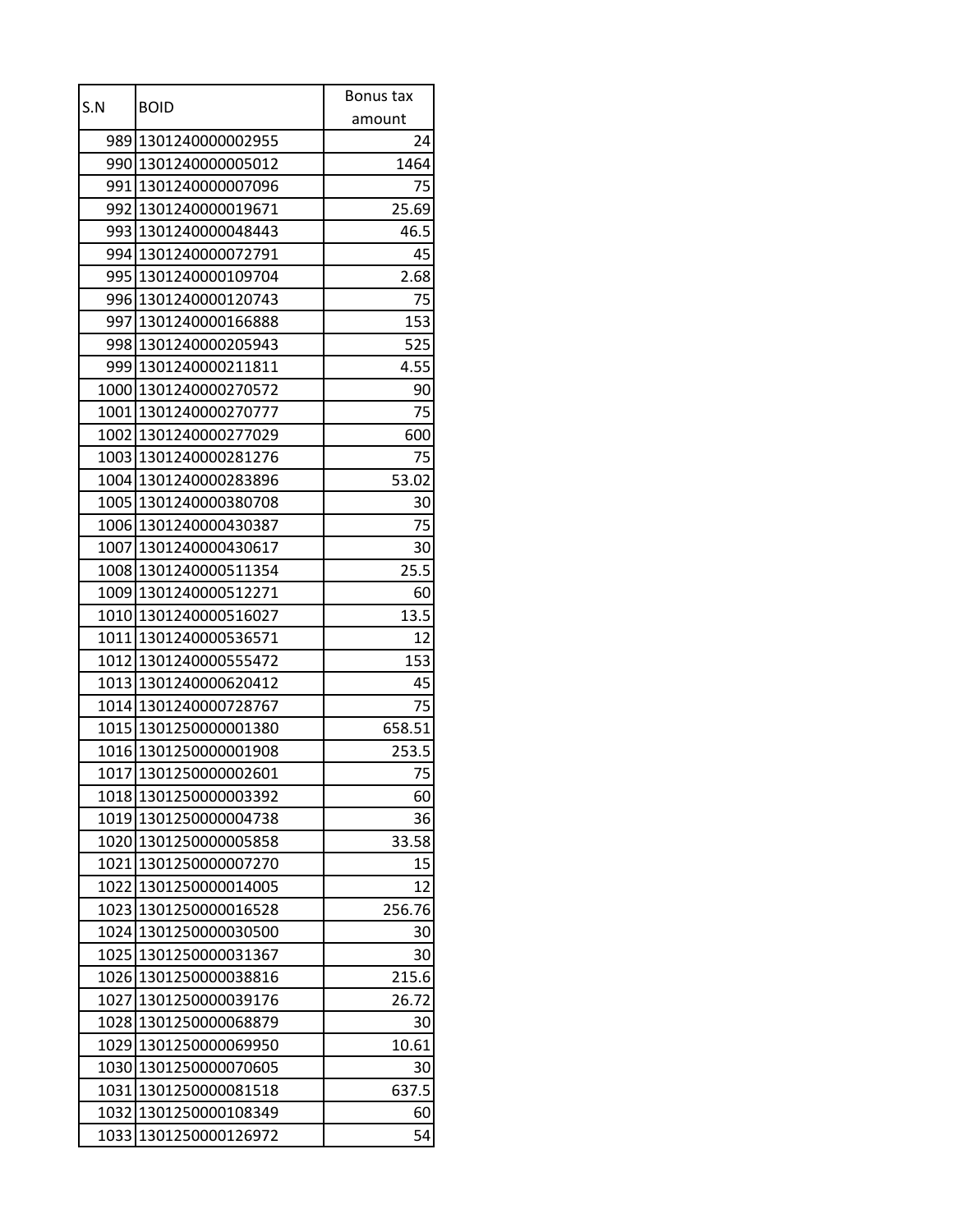| amount<br>1034 1301250000133160<br>60<br>16.36<br>1035 1301250000149700<br>1036 1301250000186730<br>38.02<br>1037 1301250000212791<br>22.5<br>1038 1301250000436749<br>45<br>1039 1301250000475208<br>26.72<br>1040 1301250000607183<br>165<br>1041 1301250000804604<br>37.5<br>1042 1301260000000348<br>7.5<br>1043 1301260000029971<br>30<br>1044 1301260000037222<br>139.5<br>1045 1301260000047788<br>19.5<br>1046 1301260000088852<br>17.68<br>1047 1301260000149655<br>60<br>1048 1301260000158083<br>26.72<br>1049 1301260000161795<br>75<br>1050 1301260000267253<br>30<br>1051 1301260000277519<br>4.5<br>1052 1301260000411921<br>0.54<br>1053 1301260000558925<br>37.41<br>1054 1301260000566290<br>300<br>45<br>1055 1301260000652996<br>1056 1301260000695981<br>60<br>1301260000809008<br>15<br>1057<br>45<br>1058 1301260000856842<br>1059 1301260000918079<br>150<br>1060 1301260001201085<br>15<br>1061 1301260001336854<br>15<br>75<br>1062 1301270000000332<br>1063 1301270000000351<br>75<br>1301270000002116<br>69<br>1064<br>1065 1301270000022479<br>176.72<br>1301280000000458<br>1066<br>525<br>1067<br>1301280000001753<br>30<br>1068 1301280000001787<br>2.14<br>1069<br>1301280000002630<br>1.77<br>1070 1301280000003176<br>45<br>15<br>1071<br>1301280000010314<br>1301280000012822<br>150<br>1072<br>1073 1301280000012881<br>600<br>1074 1301280000012915<br>25.61<br>1075 1301280000015667<br>30.36<br>1301280000016295<br>1076<br>133.58<br>1077 1301280000029017<br>45<br>3 | S.N  | <b>BOID</b>      | Bonus tax |
|----------------------------------------------------------------------------------------------------------------------------------------------------------------------------------------------------------------------------------------------------------------------------------------------------------------------------------------------------------------------------------------------------------------------------------------------------------------------------------------------------------------------------------------------------------------------------------------------------------------------------------------------------------------------------------------------------------------------------------------------------------------------------------------------------------------------------------------------------------------------------------------------------------------------------------------------------------------------------------------------------------------------------------------------------------------------------------------------------------------------------------------------------------------------------------------------------------------------------------------------------------------------------------------------------------------------------------------------------------------------------------------------------------------------------------------------------------------------------------------------------------------|------|------------------|-----------|
|                                                                                                                                                                                                                                                                                                                                                                                                                                                                                                                                                                                                                                                                                                                                                                                                                                                                                                                                                                                                                                                                                                                                                                                                                                                                                                                                                                                                                                                                                                                |      |                  |           |
|                                                                                                                                                                                                                                                                                                                                                                                                                                                                                                                                                                                                                                                                                                                                                                                                                                                                                                                                                                                                                                                                                                                                                                                                                                                                                                                                                                                                                                                                                                                |      |                  |           |
|                                                                                                                                                                                                                                                                                                                                                                                                                                                                                                                                                                                                                                                                                                                                                                                                                                                                                                                                                                                                                                                                                                                                                                                                                                                                                                                                                                                                                                                                                                                |      |                  |           |
|                                                                                                                                                                                                                                                                                                                                                                                                                                                                                                                                                                                                                                                                                                                                                                                                                                                                                                                                                                                                                                                                                                                                                                                                                                                                                                                                                                                                                                                                                                                |      |                  |           |
|                                                                                                                                                                                                                                                                                                                                                                                                                                                                                                                                                                                                                                                                                                                                                                                                                                                                                                                                                                                                                                                                                                                                                                                                                                                                                                                                                                                                                                                                                                                |      |                  |           |
|                                                                                                                                                                                                                                                                                                                                                                                                                                                                                                                                                                                                                                                                                                                                                                                                                                                                                                                                                                                                                                                                                                                                                                                                                                                                                                                                                                                                                                                                                                                |      |                  |           |
|                                                                                                                                                                                                                                                                                                                                                                                                                                                                                                                                                                                                                                                                                                                                                                                                                                                                                                                                                                                                                                                                                                                                                                                                                                                                                                                                                                                                                                                                                                                |      |                  |           |
|                                                                                                                                                                                                                                                                                                                                                                                                                                                                                                                                                                                                                                                                                                                                                                                                                                                                                                                                                                                                                                                                                                                                                                                                                                                                                                                                                                                                                                                                                                                |      |                  |           |
|                                                                                                                                                                                                                                                                                                                                                                                                                                                                                                                                                                                                                                                                                                                                                                                                                                                                                                                                                                                                                                                                                                                                                                                                                                                                                                                                                                                                                                                                                                                |      |                  |           |
|                                                                                                                                                                                                                                                                                                                                                                                                                                                                                                                                                                                                                                                                                                                                                                                                                                                                                                                                                                                                                                                                                                                                                                                                                                                                                                                                                                                                                                                                                                                |      |                  |           |
|                                                                                                                                                                                                                                                                                                                                                                                                                                                                                                                                                                                                                                                                                                                                                                                                                                                                                                                                                                                                                                                                                                                                                                                                                                                                                                                                                                                                                                                                                                                |      |                  |           |
|                                                                                                                                                                                                                                                                                                                                                                                                                                                                                                                                                                                                                                                                                                                                                                                                                                                                                                                                                                                                                                                                                                                                                                                                                                                                                                                                                                                                                                                                                                                |      |                  |           |
|                                                                                                                                                                                                                                                                                                                                                                                                                                                                                                                                                                                                                                                                                                                                                                                                                                                                                                                                                                                                                                                                                                                                                                                                                                                                                                                                                                                                                                                                                                                |      |                  |           |
|                                                                                                                                                                                                                                                                                                                                                                                                                                                                                                                                                                                                                                                                                                                                                                                                                                                                                                                                                                                                                                                                                                                                                                                                                                                                                                                                                                                                                                                                                                                |      |                  |           |
|                                                                                                                                                                                                                                                                                                                                                                                                                                                                                                                                                                                                                                                                                                                                                                                                                                                                                                                                                                                                                                                                                                                                                                                                                                                                                                                                                                                                                                                                                                                |      |                  |           |
|                                                                                                                                                                                                                                                                                                                                                                                                                                                                                                                                                                                                                                                                                                                                                                                                                                                                                                                                                                                                                                                                                                                                                                                                                                                                                                                                                                                                                                                                                                                |      |                  |           |
|                                                                                                                                                                                                                                                                                                                                                                                                                                                                                                                                                                                                                                                                                                                                                                                                                                                                                                                                                                                                                                                                                                                                                                                                                                                                                                                                                                                                                                                                                                                |      |                  |           |
|                                                                                                                                                                                                                                                                                                                                                                                                                                                                                                                                                                                                                                                                                                                                                                                                                                                                                                                                                                                                                                                                                                                                                                                                                                                                                                                                                                                                                                                                                                                |      |                  |           |
|                                                                                                                                                                                                                                                                                                                                                                                                                                                                                                                                                                                                                                                                                                                                                                                                                                                                                                                                                                                                                                                                                                                                                                                                                                                                                                                                                                                                                                                                                                                |      |                  |           |
|                                                                                                                                                                                                                                                                                                                                                                                                                                                                                                                                                                                                                                                                                                                                                                                                                                                                                                                                                                                                                                                                                                                                                                                                                                                                                                                                                                                                                                                                                                                |      |                  |           |
|                                                                                                                                                                                                                                                                                                                                                                                                                                                                                                                                                                                                                                                                                                                                                                                                                                                                                                                                                                                                                                                                                                                                                                                                                                                                                                                                                                                                                                                                                                                |      |                  |           |
|                                                                                                                                                                                                                                                                                                                                                                                                                                                                                                                                                                                                                                                                                                                                                                                                                                                                                                                                                                                                                                                                                                                                                                                                                                                                                                                                                                                                                                                                                                                |      |                  |           |
|                                                                                                                                                                                                                                                                                                                                                                                                                                                                                                                                                                                                                                                                                                                                                                                                                                                                                                                                                                                                                                                                                                                                                                                                                                                                                                                                                                                                                                                                                                                |      |                  |           |
|                                                                                                                                                                                                                                                                                                                                                                                                                                                                                                                                                                                                                                                                                                                                                                                                                                                                                                                                                                                                                                                                                                                                                                                                                                                                                                                                                                                                                                                                                                                |      |                  |           |
|                                                                                                                                                                                                                                                                                                                                                                                                                                                                                                                                                                                                                                                                                                                                                                                                                                                                                                                                                                                                                                                                                                                                                                                                                                                                                                                                                                                                                                                                                                                |      |                  |           |
|                                                                                                                                                                                                                                                                                                                                                                                                                                                                                                                                                                                                                                                                                                                                                                                                                                                                                                                                                                                                                                                                                                                                                                                                                                                                                                                                                                                                                                                                                                                |      |                  |           |
|                                                                                                                                                                                                                                                                                                                                                                                                                                                                                                                                                                                                                                                                                                                                                                                                                                                                                                                                                                                                                                                                                                                                                                                                                                                                                                                                                                                                                                                                                                                |      |                  |           |
|                                                                                                                                                                                                                                                                                                                                                                                                                                                                                                                                                                                                                                                                                                                                                                                                                                                                                                                                                                                                                                                                                                                                                                                                                                                                                                                                                                                                                                                                                                                |      |                  |           |
|                                                                                                                                                                                                                                                                                                                                                                                                                                                                                                                                                                                                                                                                                                                                                                                                                                                                                                                                                                                                                                                                                                                                                                                                                                                                                                                                                                                                                                                                                                                |      |                  |           |
|                                                                                                                                                                                                                                                                                                                                                                                                                                                                                                                                                                                                                                                                                                                                                                                                                                                                                                                                                                                                                                                                                                                                                                                                                                                                                                                                                                                                                                                                                                                |      |                  |           |
|                                                                                                                                                                                                                                                                                                                                                                                                                                                                                                                                                                                                                                                                                                                                                                                                                                                                                                                                                                                                                                                                                                                                                                                                                                                                                                                                                                                                                                                                                                                |      |                  |           |
|                                                                                                                                                                                                                                                                                                                                                                                                                                                                                                                                                                                                                                                                                                                                                                                                                                                                                                                                                                                                                                                                                                                                                                                                                                                                                                                                                                                                                                                                                                                |      |                  |           |
|                                                                                                                                                                                                                                                                                                                                                                                                                                                                                                                                                                                                                                                                                                                                                                                                                                                                                                                                                                                                                                                                                                                                                                                                                                                                                                                                                                                                                                                                                                                |      |                  |           |
|                                                                                                                                                                                                                                                                                                                                                                                                                                                                                                                                                                                                                                                                                                                                                                                                                                                                                                                                                                                                                                                                                                                                                                                                                                                                                                                                                                                                                                                                                                                |      |                  |           |
|                                                                                                                                                                                                                                                                                                                                                                                                                                                                                                                                                                                                                                                                                                                                                                                                                                                                                                                                                                                                                                                                                                                                                                                                                                                                                                                                                                                                                                                                                                                |      |                  |           |
|                                                                                                                                                                                                                                                                                                                                                                                                                                                                                                                                                                                                                                                                                                                                                                                                                                                                                                                                                                                                                                                                                                                                                                                                                                                                                                                                                                                                                                                                                                                |      |                  |           |
|                                                                                                                                                                                                                                                                                                                                                                                                                                                                                                                                                                                                                                                                                                                                                                                                                                                                                                                                                                                                                                                                                                                                                                                                                                                                                                                                                                                                                                                                                                                |      |                  |           |
|                                                                                                                                                                                                                                                                                                                                                                                                                                                                                                                                                                                                                                                                                                                                                                                                                                                                                                                                                                                                                                                                                                                                                                                                                                                                                                                                                                                                                                                                                                                |      |                  |           |
|                                                                                                                                                                                                                                                                                                                                                                                                                                                                                                                                                                                                                                                                                                                                                                                                                                                                                                                                                                                                                                                                                                                                                                                                                                                                                                                                                                                                                                                                                                                |      |                  |           |
|                                                                                                                                                                                                                                                                                                                                                                                                                                                                                                                                                                                                                                                                                                                                                                                                                                                                                                                                                                                                                                                                                                                                                                                                                                                                                                                                                                                                                                                                                                                |      |                  |           |
|                                                                                                                                                                                                                                                                                                                                                                                                                                                                                                                                                                                                                                                                                                                                                                                                                                                                                                                                                                                                                                                                                                                                                                                                                                                                                                                                                                                                                                                                                                                |      |                  |           |
|                                                                                                                                                                                                                                                                                                                                                                                                                                                                                                                                                                                                                                                                                                                                                                                                                                                                                                                                                                                                                                                                                                                                                                                                                                                                                                                                                                                                                                                                                                                |      |                  |           |
|                                                                                                                                                                                                                                                                                                                                                                                                                                                                                                                                                                                                                                                                                                                                                                                                                                                                                                                                                                                                                                                                                                                                                                                                                                                                                                                                                                                                                                                                                                                |      |                  |           |
|                                                                                                                                                                                                                                                                                                                                                                                                                                                                                                                                                                                                                                                                                                                                                                                                                                                                                                                                                                                                                                                                                                                                                                                                                                                                                                                                                                                                                                                                                                                |      |                  |           |
|                                                                                                                                                                                                                                                                                                                                                                                                                                                                                                                                                                                                                                                                                                                                                                                                                                                                                                                                                                                                                                                                                                                                                                                                                                                                                                                                                                                                                                                                                                                |      |                  |           |
|                                                                                                                                                                                                                                                                                                                                                                                                                                                                                                                                                                                                                                                                                                                                                                                                                                                                                                                                                                                                                                                                                                                                                                                                                                                                                                                                                                                                                                                                                                                | 1078 | 1301280000029207 |           |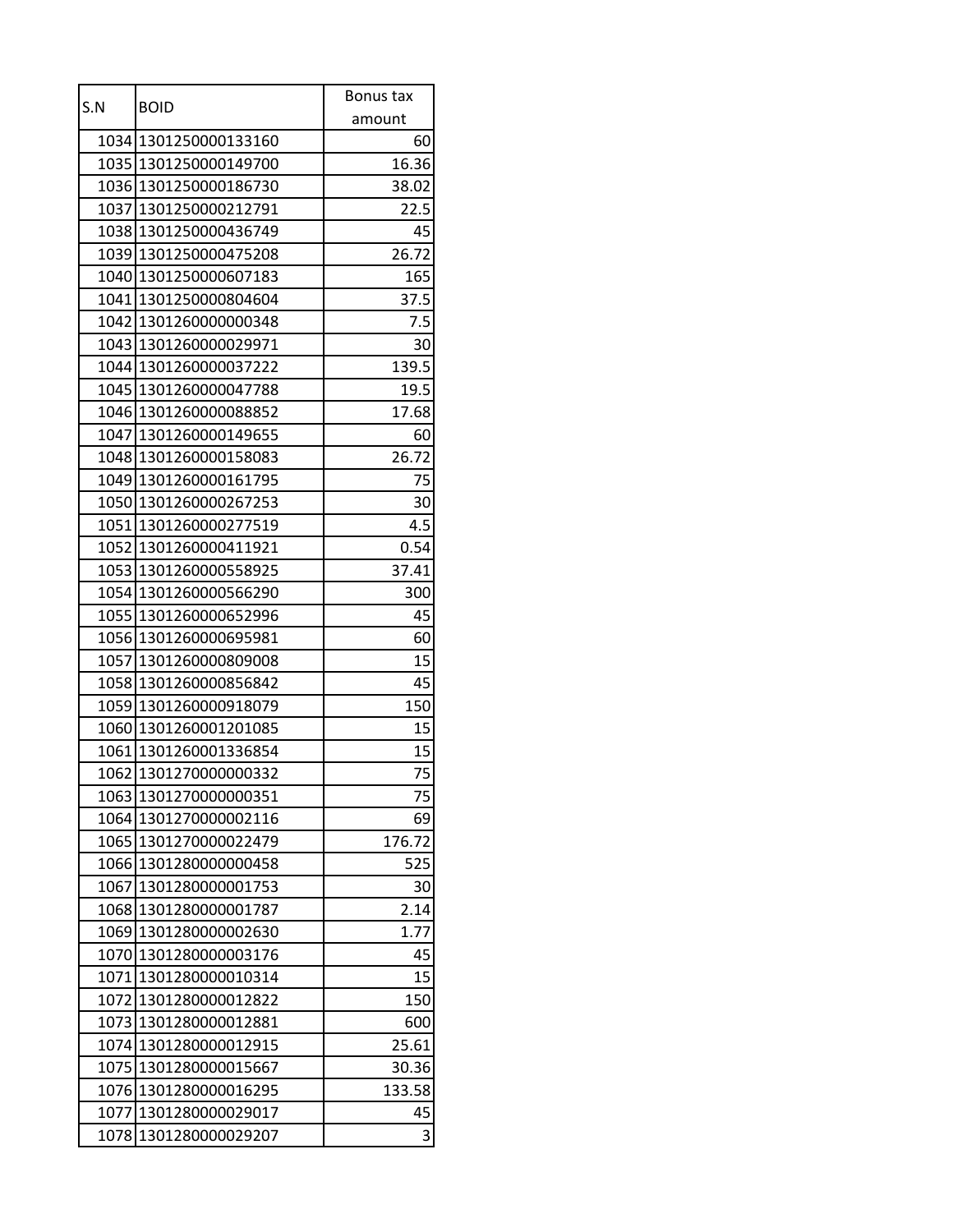| S.N  | <b>BOID</b>           | Bonus tax |
|------|-----------------------|-----------|
|      |                       | amount    |
|      | 1079 1301280000108779 | 78        |
|      | 1080 1301280000115727 | 131.44    |
|      | 1081 1301280000129041 | 60        |
|      | 1082 1301280000129795 | 105       |
|      | 1083 1301280000175071 | 30        |
|      | 1084 1301280000179304 | 8.02      |
|      | 1085 1301280000191463 | 39        |
|      | 1086 1301290000000968 | 26.72     |
|      | 1087 1301290000001450 | 300       |
|      | 1088 1301290000001942 | 150       |
|      | 1089 1301290000003502 | 436.5     |
|      | 1090 1301290000003517 | 825       |
|      | 1091 1301290000003561 | 300       |
|      | 1092 1301290000006936 | 30        |
|      | 1093 1301290000033829 | 30        |
|      | 1094 1301290000035980 | 24        |
|      | 1095 1301290000068229 | 35.35     |
|      | 1096 1301290000071761 | 176.72    |
|      | 1097 1301290000080428 | 15        |
|      | 1098 1301290000088353 | 38.88     |
|      | 1099 1301300000004513 | 75        |
|      | 1100 1301300000009551 | 10.42     |
|      | 1101 1301300000011056 | 10.69     |
|      | 1102 1301300000011436 | 55.5      |
|      | 1103 1301300000015620 | 60        |
|      | 1104 1301300000016206 | 45        |
|      | 1105 1301300000018617 | 23.68     |
|      | 1106 1301300000021121 | 171       |
|      | 1107 1301300000021136 | 354       |
|      | 1108 1301300000023872 | 28.5      |
|      | 1109 1301300000028000 | 216       |
|      | 1110 1301300000028471 | 150       |
|      | 1111 1301300000028661 | 150       |
|      | 1112 1301300000049333 | 45        |
|      | 1113 1301300000053314 | 16.5      |
|      | 1114 1301300000078392 | 15        |
|      | 1115 1301310000000254 | 300       |
| 1116 | 1301310000000347      | 78        |
|      | 1117 1301310000000727 | 2266.33   |
|      | 1118 1301310000000771 | 189       |
|      | 1119 1301310000000843 | 6294.49   |
|      | 1120 1301310000001579 | 131.72    |
|      | 1121 1301310000001925 | 150       |
|      | 1122 1301310000003770 | 2295      |
| 1123 | 1301310000004244      | 150       |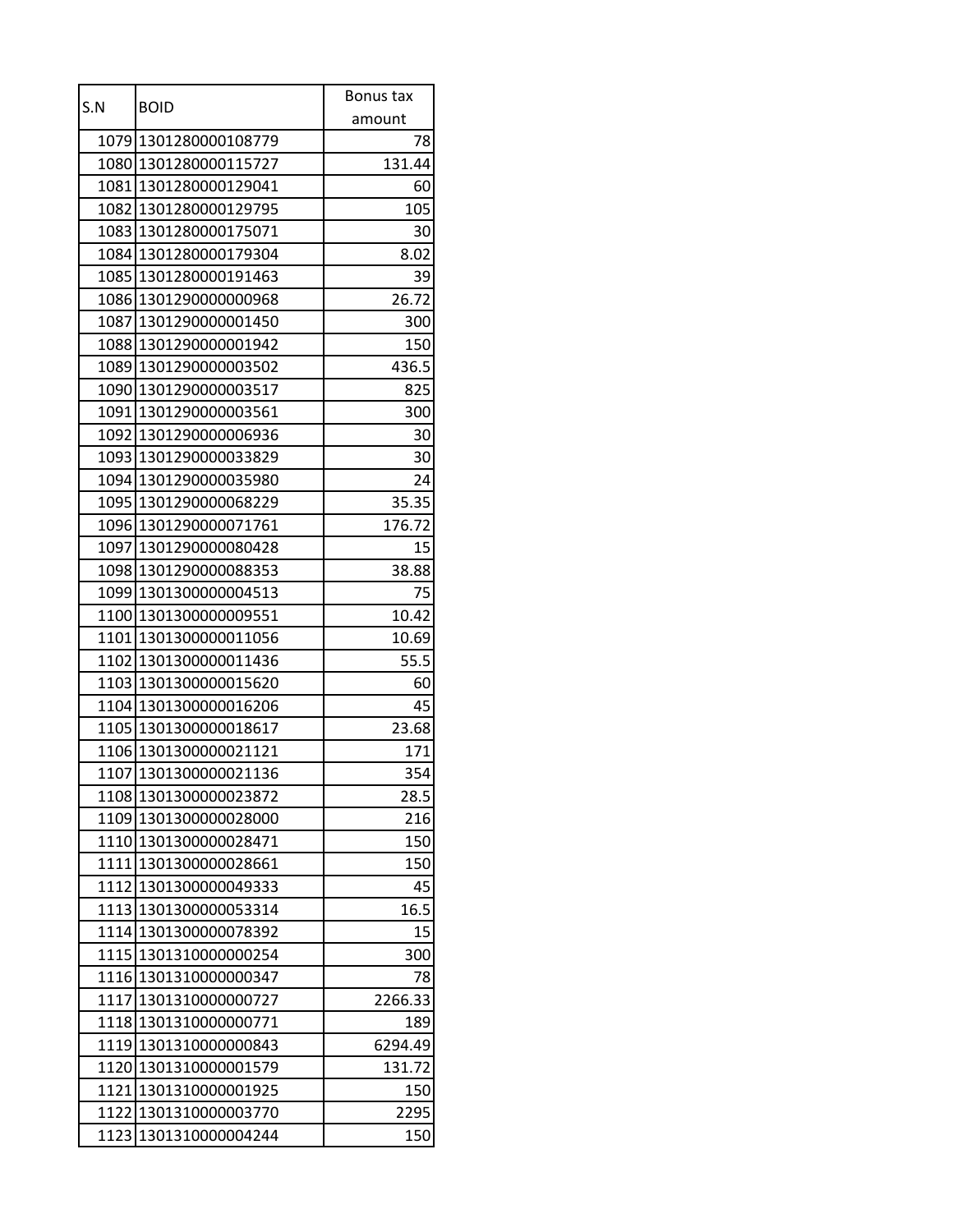| S.N  | <b>BOID</b>           | Bonus tax |
|------|-----------------------|-----------|
|      |                       | amount    |
|      | 1124 1301310000004871 | 1780.64   |
|      | 1125 1301310000005155 | 111.94    |
|      | 1126 1301310000005398 | 111       |
|      | 1127 1301310000008215 | 89.72     |
|      | 1128 1301310000010218 | 89.24     |
|      | 1129 1301310000011338 | 90        |
|      | 1130 1301310000012502 | 15.77     |
|      | 1131 1301310000012895 | 11.8      |
|      | 1132 1301310000014153 | 60        |
|      | 1133 1301310000015431 | 38.88     |
|      | 1134 1301310000018859 | 607.5     |
|      | 1135 1301310000027614 | 441       |
|      | 1136 1301310000031652 | 36        |
|      | 1137 1301310000031711 | 73.18     |
|      | 1138 1301310000043763 | 2.68      |
|      | 1139 1301310000045021 | 150       |
|      | 1140 1301310000046350 | 3.54      |
|      | 1141 1301310000049391 | 16.03     |
|      | 1142 1301310000057415 | 75        |
|      | 1143 1301310000061449 | 2630.21   |
|      | 1144 1301310000061531 | 183.71    |
|      | 1145 1301310000064663 | 30        |
|      | 1146 1301310000075451 | 60        |
|      | 1147 1301310000086265 | 109.87    |
|      | 1148 1301310000090212 | 150       |
|      | 1149 1301310000104114 | 375.47    |
|      | 1150 1301310000117725 | 331.87    |
|      | 1151 1301310000127691 | 120       |
|      | 1152 1301310000146600 | 34.5      |
|      | 1153 1301310000155423 | 150       |
|      | 1154 1301310000162044 | 17.68     |
|      | 1155 1301310000190441 | 4.5       |
| 1156 | 1301310000192951      | 55.36     |
|      | 1157 1301310000196044 | 138       |
|      | 1158 1301310000223081 | 26.72     |
|      | 1159 1301310000242212 | 4.12      |
|      | 1160 1301310000245990 | 450       |
|      | 1161 1301310000293137 | 150       |
|      | 1162 1301310000301003 | 150       |
| 1163 | 1301320000000648      | 63.59     |
|      | 1164 1301320000001525 | 15        |
|      | 1165 1301320000004828 | 45        |
| 1166 | 1301320000005382      | 88.36     |
|      | 1167 1301320000011337 | 326.72    |
| 1168 | 1301320000012516      | 105       |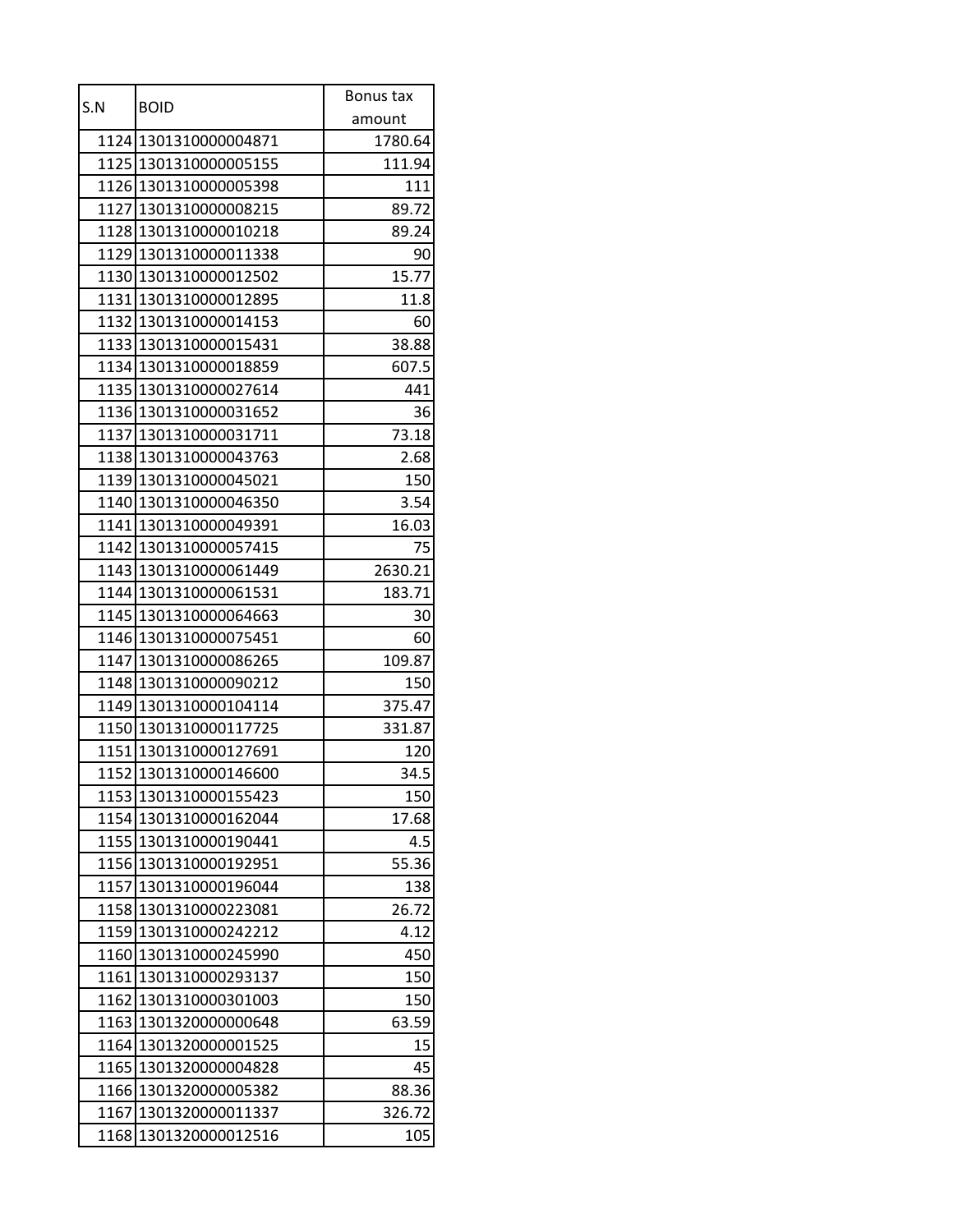| S.N  | <b>BOID</b>           | Bonus tax |
|------|-----------------------|-----------|
|      |                       | amount    |
|      | 1169 1301320000024781 | 13.36     |
|      | 1170 1301320000028334 | 30        |
|      | 1171 1301320000035320 | 300       |
|      | 1172 1301320000055947 | 26.72     |
|      | 1173 1301320000066505 | 22.98     |
|      | 1174 1301320000071279 | 150       |
|      | 1175 1301320000090251 | 300       |
|      | 1176 1301320000090395 | 253.5     |
|      | 1177 1301320000115594 | 600       |
|      | 1178 1301330000001110 | 165       |
|      | 1179 1301330000021435 | 300       |
|      | 1180 1301330000052088 | 32.6      |
|      | 1181 1301330000061316 | 35.35     |
|      | 1182 1301330000105762 | 13.36     |
|      | 1183 1301340000001451 | 283.5     |
|      | 1184 1301340000002926 | 12        |
|      | 1185 1301340000005887 | 60        |
|      | 1186 1301340000006707 | 30        |
|      | 1187 1301340000012489 | 117       |
|      | 1188 1301340000014199 | 226.2     |
|      | 1189 1301340000026086 | 50.43     |
|      | 1190 1301340000044327 | 150       |
|      | 1191 1301340000065932 | 154.7     |
|      | 1192 1301340000092012 | 150       |
|      | 1193 1301350000000227 | 150       |
|      | 1194 1301350000000738 | 108       |
|      | 1195 1301350000000776 | 398.64    |
|      | 1196 1301350000003076 | 607.5     |
|      | 1197 1301350000005381 | 90        |
|      | 1198 1301350000005696 | 0.54      |
|      | 1199 1301350000007450 | 748.36    |
|      | 1200 1301350000007661 | 75        |
|      | 1201 1301350000008376 | 300       |
|      | 1202 1301350000008631 | 33        |
|      | 1203 1301350000009764 | 60        |
|      | 1204 1301350000025461 | 60        |
|      | 1205 1301350000026636 | 87.1      |
|      | 1206 1301350000026923 | 150       |
|      | 1207 1301350000027663 | 63        |
|      | 1208 1301350000045693 | 390       |
|      | 1209 1301350000051667 | 3.54      |
|      | 1210 1301350000066063 | 735       |
|      | 1211 1301350000069180 | 18        |
|      | 1212 1301350000070234 | 75        |
| 1213 | 1301350000070517      | 53.44     |
|      |                       |           |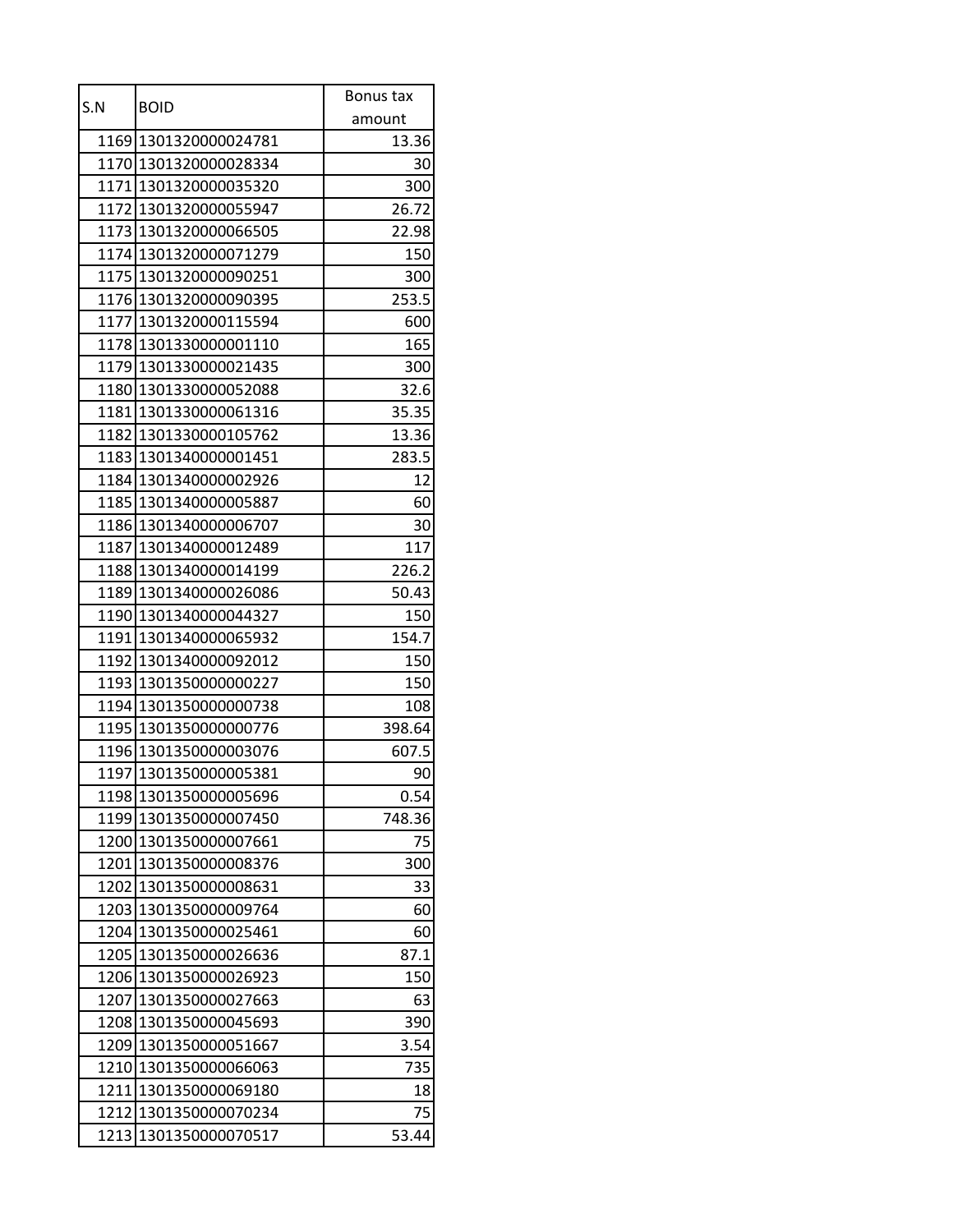| S.N  |                       | Bonus tax |
|------|-----------------------|-----------|
|      | <b>BOID</b>           | amount    |
|      | 1214 1301350000088750 | 75        |
|      | 1215 1301350000092269 | 176.72    |
|      | 1216 1301350000095105 | 225       |
|      | 1217 1301350000096400 | 45        |
|      | 1218 1301350000096886 | 2.41      |
|      | 1219 1301360000002622 | 13.36     |
|      | 1220 1301360000002715 | 22.07     |
|      | 1221 1301360000002939 | 35.35     |
|      | 1222 1301360000013480 | 133.36    |
|      | 1223 1301360000025893 | 62.68     |
|      | 1224 1301360000037548 | 112.41    |
|      | 1225 1301370000000147 | 52.2      |
|      | 1226 1301370000001189 | 26.72     |
|      | 1227 1301370000001326 | 21        |
|      | 1228 1301370000006305 | 1086      |
|      | 1229 1301370000006311 | 83.09     |
|      | 1230 1301370000006626 | 67.16     |
|      | 1231 1301370000015584 | 75        |
|      | 1232 1301370000017412 | 192       |
|      | 1233 1301370000018566 | 15        |
|      | 1234 1301370000019044 | 15        |
|      | 1235 1301370000020005 | 150       |
|      | 1236 1301370000020710 | 703.65    |
| 1237 | 1301370000022678      | 7.5       |
|      | 1238 1301370000023156 | 225       |
|      | 1239 1301370000027414 | 163.5     |
|      | 1240 1301370000030332 | 30        |
|      | 1241 1301370000030824 | 300       |
|      | 1242 1301370000031401 | 15        |
|      | 1243 1301370000034356 | 53.44     |
| 1244 | 1301370000039432      | 11.76     |
|      | 1245 1301370000039510 | 75        |
| 1246 | 1301370000040028      | 15        |
| 1247 | 1301370000049964      | 75        |
|      | 1248 1301370000053814 | 14.16     |
| 1249 | 1301370000074484      | 45        |
|      | 1250 1301370000086099 | 17.68     |
| 1251 | 1301370000096388      | 66        |
|      | 1252 1301370000145785 | 30        |
| 1253 | 1301370000169711      | 80.15     |
|      | 1254 1301370000172509 | 210       |
|      | 1255 1301370000172834 | 15        |
| 1256 | 1301370000175664      | 60        |
|      | 1257 1301370000177389 | 75        |
| 1258 | 1301370000180503      | 185.86    |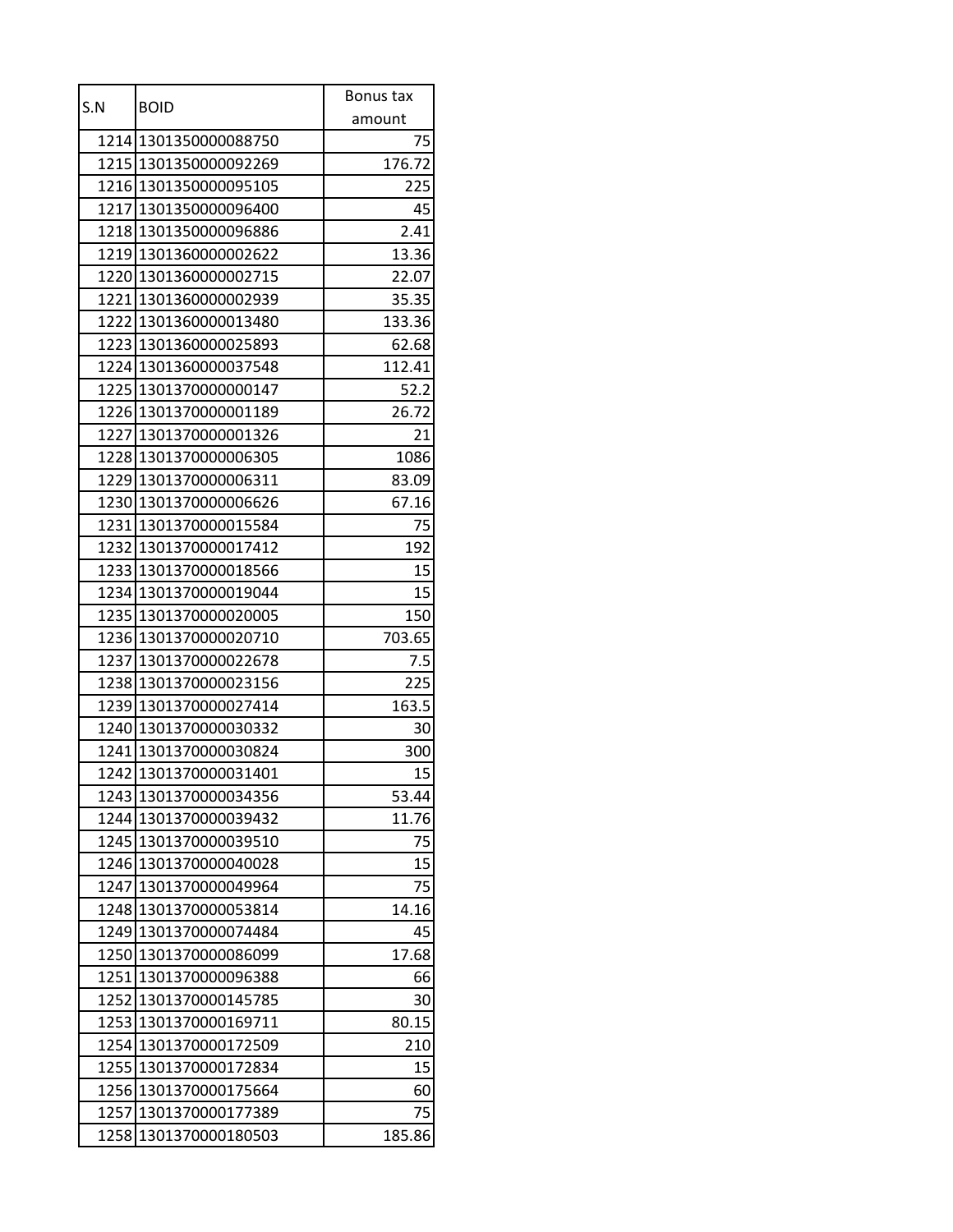| amount<br>1259 1301370000182344<br>15<br>1.5<br>1260 1301370000207693<br>1261 1301370000213439<br>30<br>1262 1301370000223329<br>45<br>18.54<br>1263 1301370000226066<br>15<br>1264 1301370000233939<br>5.35<br>1265 1301370000239303<br>22.5<br>1266 1301370000255769<br>34.5<br>1267 1301370000262886<br>1268 1301370000279450<br>21<br>1269 1301370000292936<br>600<br>187.5<br>1270 1301370000297782<br>1271 1301370000302128<br>433.58<br>1272 1301370000308343<br>19.44<br>1273 1301370000311510<br>18<br>1274 1301370000324492<br>5.35<br>1275 1301370000340911<br>150<br>1276 1301370000341311<br>26.72<br>1277 1301370000343585<br>35.35<br>1278 1301370000363536<br>148.45<br>1279 1301370000364223<br>1950<br>1280 1301370000380450<br>115.5<br>1281 1301370000389774<br>51<br>1282 1301370000398884<br>2.41<br>1283 1301370000439816<br>19.5<br>1284 1301370000455226<br>152.41<br>1285 1301370000458816<br>5.35<br>1286 1301370000461369<br>2.94<br>1287 1301370000486721<br>15<br>1288 1301370000488197<br>0.27<br>1289<br>1301370000490584<br>88.36<br>1290 1301370000496250<br>15<br>15<br>1291 1301370000511341<br>1292 1301370000520451<br>95.43<br>1293 1301370000522391<br>5.35<br>1294 1301370000533357<br>301.5<br>1295 1301370000586591<br>360<br>1296<br>1301370000586775<br>13.5<br>1297 1301370000663883<br>66<br>4.81<br>1298 1301370000670295<br>1299 1301370000673604<br>150<br>1300 1301370000718674<br>150<br>1301 1301370000741387<br>45<br>1302 1301370000758200<br>37.5<br>1301370000764533<br>139.5<br>1303 |     |             | Bonus tax |
|------------------------------------------------------------------------------------------------------------------------------------------------------------------------------------------------------------------------------------------------------------------------------------------------------------------------------------------------------------------------------------------------------------------------------------------------------------------------------------------------------------------------------------------------------------------------------------------------------------------------------------------------------------------------------------------------------------------------------------------------------------------------------------------------------------------------------------------------------------------------------------------------------------------------------------------------------------------------------------------------------------------------------------------------------------------------------------------------------------------------------------------------------------------------------------------------------------------------------------------------------------------------------------------------------------------------------------------------------------------------------------------------------------------------------------------------------------------------------------------------------------------------------------------------|-----|-------------|-----------|
|                                                                                                                                                                                                                                                                                                                                                                                                                                                                                                                                                                                                                                                                                                                                                                                                                                                                                                                                                                                                                                                                                                                                                                                                                                                                                                                                                                                                                                                                                                                                                | S.N | <b>BOID</b> |           |
|                                                                                                                                                                                                                                                                                                                                                                                                                                                                                                                                                                                                                                                                                                                                                                                                                                                                                                                                                                                                                                                                                                                                                                                                                                                                                                                                                                                                                                                                                                                                                |     |             |           |
|                                                                                                                                                                                                                                                                                                                                                                                                                                                                                                                                                                                                                                                                                                                                                                                                                                                                                                                                                                                                                                                                                                                                                                                                                                                                                                                                                                                                                                                                                                                                                |     |             |           |
|                                                                                                                                                                                                                                                                                                                                                                                                                                                                                                                                                                                                                                                                                                                                                                                                                                                                                                                                                                                                                                                                                                                                                                                                                                                                                                                                                                                                                                                                                                                                                |     |             |           |
|                                                                                                                                                                                                                                                                                                                                                                                                                                                                                                                                                                                                                                                                                                                                                                                                                                                                                                                                                                                                                                                                                                                                                                                                                                                                                                                                                                                                                                                                                                                                                |     |             |           |
|                                                                                                                                                                                                                                                                                                                                                                                                                                                                                                                                                                                                                                                                                                                                                                                                                                                                                                                                                                                                                                                                                                                                                                                                                                                                                                                                                                                                                                                                                                                                                |     |             |           |
|                                                                                                                                                                                                                                                                                                                                                                                                                                                                                                                                                                                                                                                                                                                                                                                                                                                                                                                                                                                                                                                                                                                                                                                                                                                                                                                                                                                                                                                                                                                                                |     |             |           |
|                                                                                                                                                                                                                                                                                                                                                                                                                                                                                                                                                                                                                                                                                                                                                                                                                                                                                                                                                                                                                                                                                                                                                                                                                                                                                                                                                                                                                                                                                                                                                |     |             |           |
|                                                                                                                                                                                                                                                                                                                                                                                                                                                                                                                                                                                                                                                                                                                                                                                                                                                                                                                                                                                                                                                                                                                                                                                                                                                                                                                                                                                                                                                                                                                                                |     |             |           |
|                                                                                                                                                                                                                                                                                                                                                                                                                                                                                                                                                                                                                                                                                                                                                                                                                                                                                                                                                                                                                                                                                                                                                                                                                                                                                                                                                                                                                                                                                                                                                |     |             |           |
|                                                                                                                                                                                                                                                                                                                                                                                                                                                                                                                                                                                                                                                                                                                                                                                                                                                                                                                                                                                                                                                                                                                                                                                                                                                                                                                                                                                                                                                                                                                                                |     |             |           |
|                                                                                                                                                                                                                                                                                                                                                                                                                                                                                                                                                                                                                                                                                                                                                                                                                                                                                                                                                                                                                                                                                                                                                                                                                                                                                                                                                                                                                                                                                                                                                |     |             |           |
|                                                                                                                                                                                                                                                                                                                                                                                                                                                                                                                                                                                                                                                                                                                                                                                                                                                                                                                                                                                                                                                                                                                                                                                                                                                                                                                                                                                                                                                                                                                                                |     |             |           |
|                                                                                                                                                                                                                                                                                                                                                                                                                                                                                                                                                                                                                                                                                                                                                                                                                                                                                                                                                                                                                                                                                                                                                                                                                                                                                                                                                                                                                                                                                                                                                |     |             |           |
|                                                                                                                                                                                                                                                                                                                                                                                                                                                                                                                                                                                                                                                                                                                                                                                                                                                                                                                                                                                                                                                                                                                                                                                                                                                                                                                                                                                                                                                                                                                                                |     |             |           |
|                                                                                                                                                                                                                                                                                                                                                                                                                                                                                                                                                                                                                                                                                                                                                                                                                                                                                                                                                                                                                                                                                                                                                                                                                                                                                                                                                                                                                                                                                                                                                |     |             |           |
|                                                                                                                                                                                                                                                                                                                                                                                                                                                                                                                                                                                                                                                                                                                                                                                                                                                                                                                                                                                                                                                                                                                                                                                                                                                                                                                                                                                                                                                                                                                                                |     |             |           |
|                                                                                                                                                                                                                                                                                                                                                                                                                                                                                                                                                                                                                                                                                                                                                                                                                                                                                                                                                                                                                                                                                                                                                                                                                                                                                                                                                                                                                                                                                                                                                |     |             |           |
|                                                                                                                                                                                                                                                                                                                                                                                                                                                                                                                                                                                                                                                                                                                                                                                                                                                                                                                                                                                                                                                                                                                                                                                                                                                                                                                                                                                                                                                                                                                                                |     |             |           |
|                                                                                                                                                                                                                                                                                                                                                                                                                                                                                                                                                                                                                                                                                                                                                                                                                                                                                                                                                                                                                                                                                                                                                                                                                                                                                                                                                                                                                                                                                                                                                |     |             |           |
|                                                                                                                                                                                                                                                                                                                                                                                                                                                                                                                                                                                                                                                                                                                                                                                                                                                                                                                                                                                                                                                                                                                                                                                                                                                                                                                                                                                                                                                                                                                                                |     |             |           |
|                                                                                                                                                                                                                                                                                                                                                                                                                                                                                                                                                                                                                                                                                                                                                                                                                                                                                                                                                                                                                                                                                                                                                                                                                                                                                                                                                                                                                                                                                                                                                |     |             |           |
|                                                                                                                                                                                                                                                                                                                                                                                                                                                                                                                                                                                                                                                                                                                                                                                                                                                                                                                                                                                                                                                                                                                                                                                                                                                                                                                                                                                                                                                                                                                                                |     |             |           |
|                                                                                                                                                                                                                                                                                                                                                                                                                                                                                                                                                                                                                                                                                                                                                                                                                                                                                                                                                                                                                                                                                                                                                                                                                                                                                                                                                                                                                                                                                                                                                |     |             |           |
|                                                                                                                                                                                                                                                                                                                                                                                                                                                                                                                                                                                                                                                                                                                                                                                                                                                                                                                                                                                                                                                                                                                                                                                                                                                                                                                                                                                                                                                                                                                                                |     |             |           |
|                                                                                                                                                                                                                                                                                                                                                                                                                                                                                                                                                                                                                                                                                                                                                                                                                                                                                                                                                                                                                                                                                                                                                                                                                                                                                                                                                                                                                                                                                                                                                |     |             |           |
|                                                                                                                                                                                                                                                                                                                                                                                                                                                                                                                                                                                                                                                                                                                                                                                                                                                                                                                                                                                                                                                                                                                                                                                                                                                                                                                                                                                                                                                                                                                                                |     |             |           |
|                                                                                                                                                                                                                                                                                                                                                                                                                                                                                                                                                                                                                                                                                                                                                                                                                                                                                                                                                                                                                                                                                                                                                                                                                                                                                                                                                                                                                                                                                                                                                |     |             |           |
|                                                                                                                                                                                                                                                                                                                                                                                                                                                                                                                                                                                                                                                                                                                                                                                                                                                                                                                                                                                                                                                                                                                                                                                                                                                                                                                                                                                                                                                                                                                                                |     |             |           |
|                                                                                                                                                                                                                                                                                                                                                                                                                                                                                                                                                                                                                                                                                                                                                                                                                                                                                                                                                                                                                                                                                                                                                                                                                                                                                                                                                                                                                                                                                                                                                |     |             |           |
|                                                                                                                                                                                                                                                                                                                                                                                                                                                                                                                                                                                                                                                                                                                                                                                                                                                                                                                                                                                                                                                                                                                                                                                                                                                                                                                                                                                                                                                                                                                                                |     |             |           |
|                                                                                                                                                                                                                                                                                                                                                                                                                                                                                                                                                                                                                                                                                                                                                                                                                                                                                                                                                                                                                                                                                                                                                                                                                                                                                                                                                                                                                                                                                                                                                |     |             |           |
|                                                                                                                                                                                                                                                                                                                                                                                                                                                                                                                                                                                                                                                                                                                                                                                                                                                                                                                                                                                                                                                                                                                                                                                                                                                                                                                                                                                                                                                                                                                                                |     |             |           |
|                                                                                                                                                                                                                                                                                                                                                                                                                                                                                                                                                                                                                                                                                                                                                                                                                                                                                                                                                                                                                                                                                                                                                                                                                                                                                                                                                                                                                                                                                                                                                |     |             |           |
|                                                                                                                                                                                                                                                                                                                                                                                                                                                                                                                                                                                                                                                                                                                                                                                                                                                                                                                                                                                                                                                                                                                                                                                                                                                                                                                                                                                                                                                                                                                                                |     |             |           |
|                                                                                                                                                                                                                                                                                                                                                                                                                                                                                                                                                                                                                                                                                                                                                                                                                                                                                                                                                                                                                                                                                                                                                                                                                                                                                                                                                                                                                                                                                                                                                |     |             |           |
|                                                                                                                                                                                                                                                                                                                                                                                                                                                                                                                                                                                                                                                                                                                                                                                                                                                                                                                                                                                                                                                                                                                                                                                                                                                                                                                                                                                                                                                                                                                                                |     |             |           |
|                                                                                                                                                                                                                                                                                                                                                                                                                                                                                                                                                                                                                                                                                                                                                                                                                                                                                                                                                                                                                                                                                                                                                                                                                                                                                                                                                                                                                                                                                                                                                |     |             |           |
|                                                                                                                                                                                                                                                                                                                                                                                                                                                                                                                                                                                                                                                                                                                                                                                                                                                                                                                                                                                                                                                                                                                                                                                                                                                                                                                                                                                                                                                                                                                                                |     |             |           |
|                                                                                                                                                                                                                                                                                                                                                                                                                                                                                                                                                                                                                                                                                                                                                                                                                                                                                                                                                                                                                                                                                                                                                                                                                                                                                                                                                                                                                                                                                                                                                |     |             |           |
|                                                                                                                                                                                                                                                                                                                                                                                                                                                                                                                                                                                                                                                                                                                                                                                                                                                                                                                                                                                                                                                                                                                                                                                                                                                                                                                                                                                                                                                                                                                                                |     |             |           |
|                                                                                                                                                                                                                                                                                                                                                                                                                                                                                                                                                                                                                                                                                                                                                                                                                                                                                                                                                                                                                                                                                                                                                                                                                                                                                                                                                                                                                                                                                                                                                |     |             |           |
|                                                                                                                                                                                                                                                                                                                                                                                                                                                                                                                                                                                                                                                                                                                                                                                                                                                                                                                                                                                                                                                                                                                                                                                                                                                                                                                                                                                                                                                                                                                                                |     |             |           |
|                                                                                                                                                                                                                                                                                                                                                                                                                                                                                                                                                                                                                                                                                                                                                                                                                                                                                                                                                                                                                                                                                                                                                                                                                                                                                                                                                                                                                                                                                                                                                |     |             |           |
|                                                                                                                                                                                                                                                                                                                                                                                                                                                                                                                                                                                                                                                                                                                                                                                                                                                                                                                                                                                                                                                                                                                                                                                                                                                                                                                                                                                                                                                                                                                                                |     |             |           |
|                                                                                                                                                                                                                                                                                                                                                                                                                                                                                                                                                                                                                                                                                                                                                                                                                                                                                                                                                                                                                                                                                                                                                                                                                                                                                                                                                                                                                                                                                                                                                |     |             |           |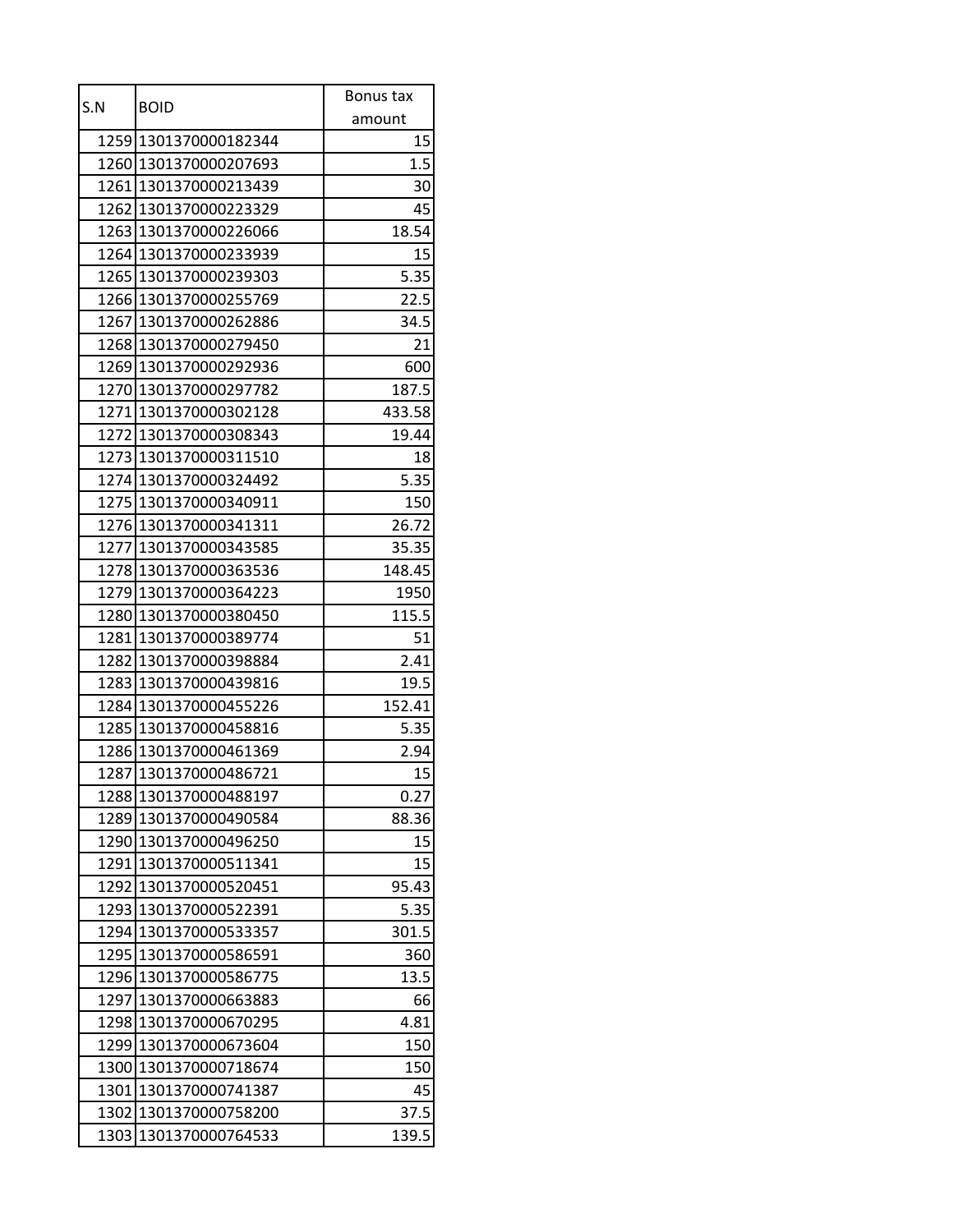| S.N  |                       | Bonus tax |
|------|-----------------------|-----------|
|      | <b>BOID</b>           | amount    |
|      | 1304 1301370000817861 | 150       |
|      | 1305 1301370000839615 | 15        |
|      | 1306 1301370000888965 | 147       |
|      | 1307 1301370000932722 | 45        |
|      | 1308 1301370000937467 | 15        |
|      | 1309 1301370001029571 | 13.5      |
|      | 1310 1301370001098606 | 8.02      |
|      | 1311 1301370001134863 | 150       |
|      | 1312 1301370001185741 | 45        |
|      | 1313 1301370001223115 | 15        |
|      | 1314 1301370001293861 | 5.35      |
|      | 1315 1301370001301299 | 57.85     |
|      | 1316 1301370001334413 | 15        |
|      | 1317 1301370001378801 | 150       |
|      | 1318 1301370001448051 | 75        |
|      | 1319 1301370001516419 | 159.05    |
|      | 1320 1301370001544153 | 60        |
|      | 1321 1301370001621772 | 173.02    |
|      | 1322 1301370001683641 | 90        |
|      | 1323 1301370001699721 | 60        |
|      | 1324 1301370001734134 | 120       |
|      | 1325 1301370001761289 | 33        |
|      | 1326 1301370001818419 | 47.06     |
| 1327 | 1301370001833072      | 6.21      |
|      | 1328 1301370001872331 | 300       |
|      | 1329 1301370001898531 | 30        |
|      | 1330 1301370001904787 | 2.68      |
|      | 1331 1301370001961911 | 55.5      |
|      | 1332 1301370001981493 | 75        |
|      | 1333 1301370001988028 | 150       |
| 1334 | 1301370002004309      | 1.07      |
|      | 1335 1301370002161027 | 37.5      |
| 1336 | 1301370002467908      | 45        |
| 1337 | 1301370002715028      | 15        |
| 1338 | 1301370002829823      | 105       |
| 1339 | 1301370002860701      | 64.5      |
|      | 1340 1301370002923457 | 58.36     |
| 1341 | 1301370002981218      | 22.5      |
| 1342 | 1301370003160295      | 4.5       |
| 1343 | 1301370003211921      | 15        |
| 1344 | 1301370003222471      | 15        |
| 1345 | 1301370003268369      | 60        |
| 1346 | 1301370003491584      | 723       |
| 1347 | 1301370003501327      | 150       |
| 1348 | 1301370003840853      | 150       |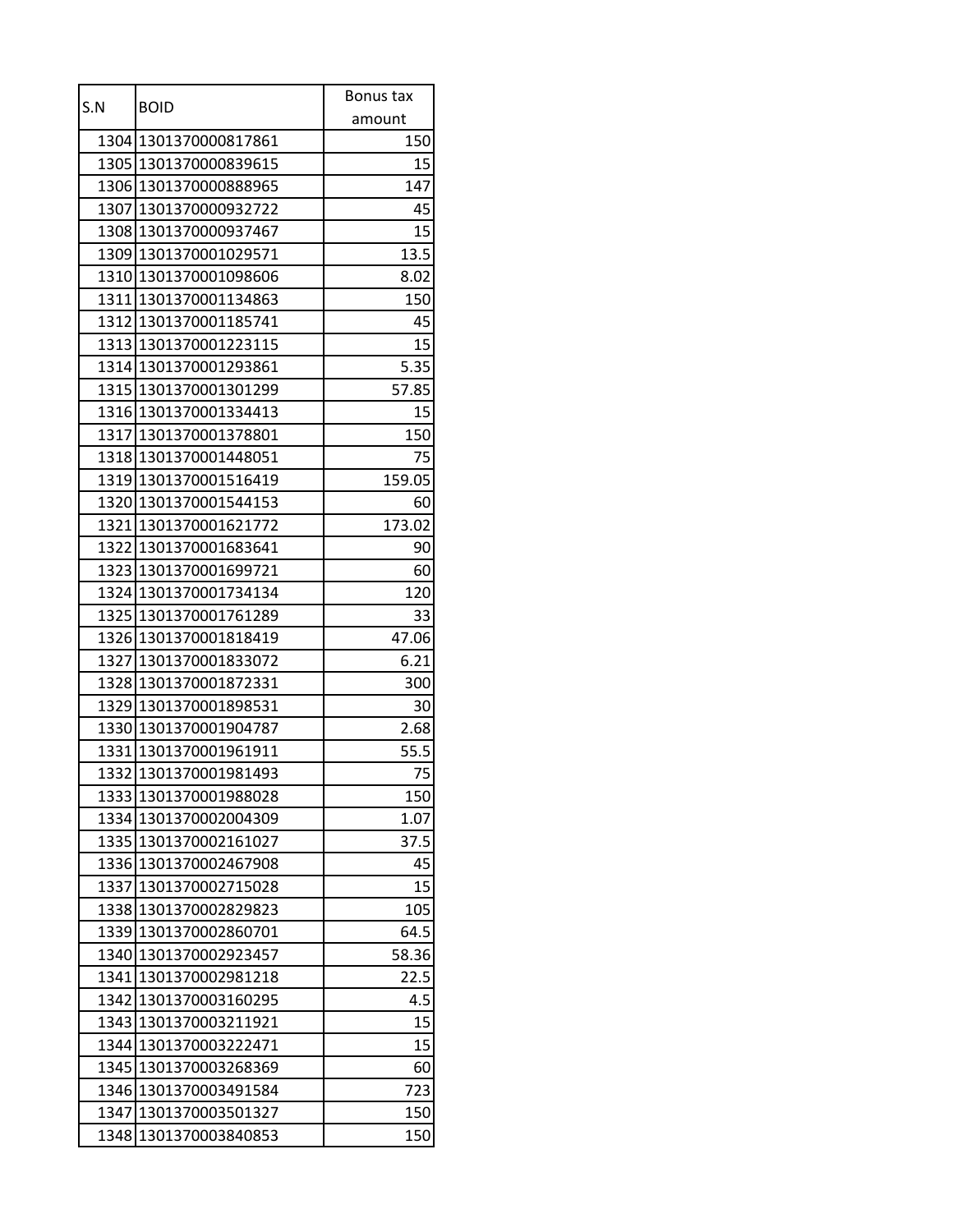| S.N  | <b>BOID</b>           | Bonus tax |
|------|-----------------------|-----------|
|      |                       | amount    |
|      | 1349 1301370004083091 | 60        |
|      | 1350 1301370005055536 | 15        |
|      | 1351 1301370005061841 | 15        |
|      | 1352 1301380000001116 | 133.58    |
|      | 1353 1301380000002445 | 18        |
|      | 1354 1301380000004252 | 45        |
|      | 1355 1301380000016494 | 15        |
|      | 1356 1301380000024334 | 120       |
|      | 1357 1301380000033288 | 72.14     |
|      | 1358 1301380000033292 | 165.64    |
|      | 1359 1301380000039807 | 75        |
|      | 1360 1301380000049150 | 117       |
|      | 1361 1301380000060793 | 30        |
|      | 1362 1301380000061592 | 9         |
|      | 1363 1301380000065111 | 150       |
|      | 1364 1301380000072490 | 15        |
|      | 1365 1301380000102807 | 30        |
|      | 1366 1301380000105107 | 6         |
|      | 1367 1301380000131870 | 44.18     |
|      | 1368 1301380000147777 | 7.5       |
|      | 1369 1301390000003015 | 921       |
|      | 1370 1301390000014103 | 202.5     |
|      | 1371 1301390000023758 | 75        |
| 1372 | 1301390000032304      | 105       |
|      | 1373 1301390000034183 | 3         |
|      | 1374 1301390000039221 | 5.88      |
|      | 1375 1301390000051971 | 18.54     |
|      | 1376 1301390000052350 | 30        |
|      | 1377 1301390000058111 | 13.36     |
|      | 1378 1301390000070532 | 150       |
|      | 1379 1301390000077240 | 28.5      |
|      | 1380 1301390000081561 | 2.14      |
|      | 1381 1301390000084693 | 195       |
|      | 1382 1301390000093731 | 30        |
|      | 1383 1301390000106435 | 63        |
|      | 1384 1301390000111200 | 67.16     |
|      | 1385 1301390000125061 | 75        |
| 1386 | 1301390000126249      | 75        |
|      | 1387 1301390000144528 | 16.36     |
|      | 1388 1301390000146052 | 150       |
|      | 1389 1301390000173116 | 75        |
|      | 1390 1301390000225003 | 225       |
|      | 1391 1301390000231131 | 30        |
|      | 1392 1301390000261726 | 150       |
| 1393 | 1301390000275644      | 26.72     |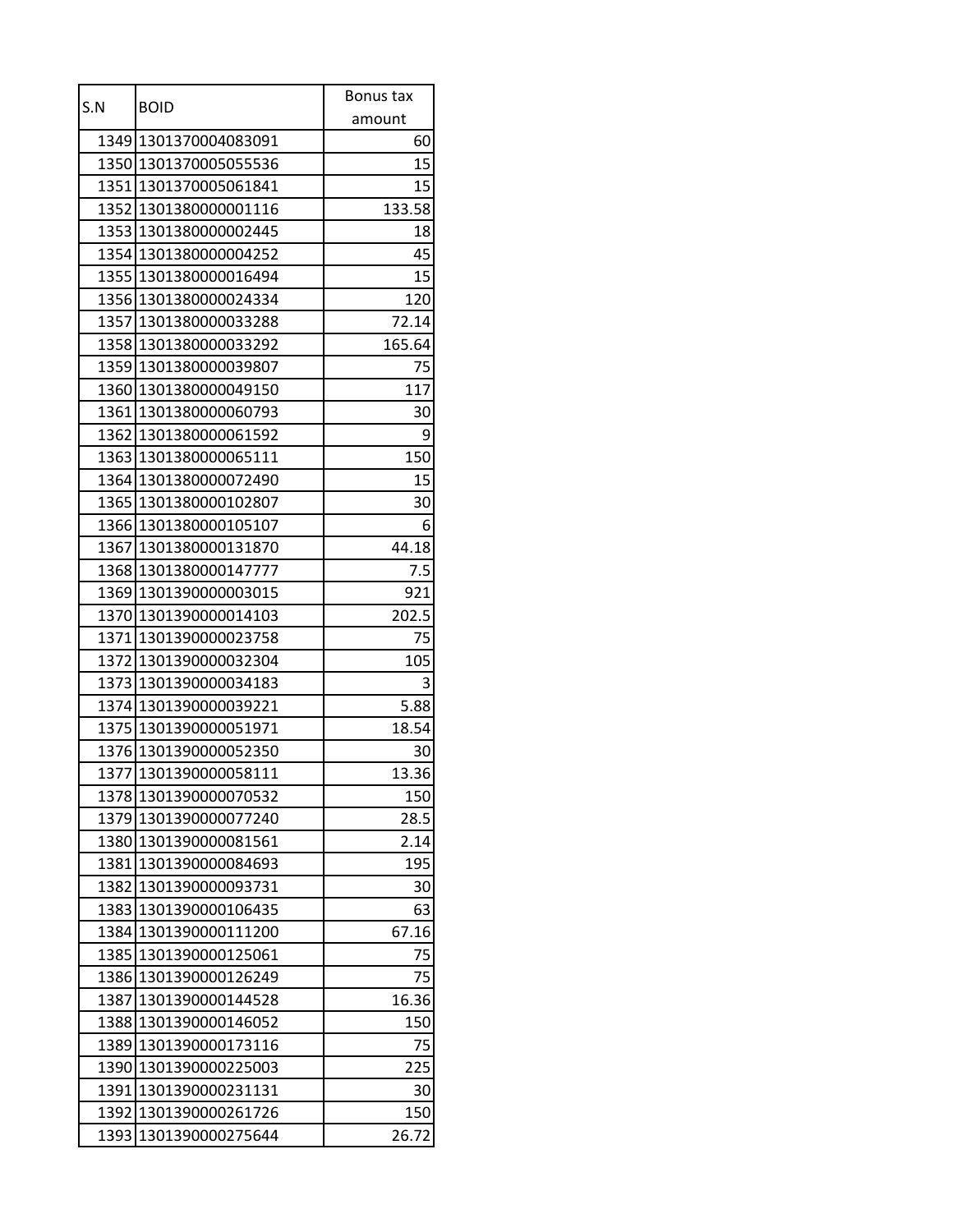| S.N  | <b>BOID</b>             | Bonus tax |
|------|-------------------------|-----------|
|      |                         | amount    |
|      | 1394 1301400000000566   | 60        |
|      | 1395 1301400000000912   | 353.44    |
|      | 1396 1301400000002597   | 5.35      |
|      | 1397 1301400000005997   | 66.79     |
|      | 1398 1301400000008069   | 29.14     |
|      | 1399 1301400000018250   | 150       |
|      | 1400 1301400000020031   | 112.5     |
|      | 1401 1301400000020194   | 75        |
|      | 1402 1301400000024676   | 120       |
|      | 1403 1301400000030143   | 5.88      |
|      | 1404 1301400000046565   | 45        |
|      | 1405 1301400000048786   | 3         |
|      | 1406 1301400000063192   | 25.65     |
|      | 1407 1301400000081720   | 22.98     |
|      | 1408 1301410000022585   | 10.69     |
|      | 1409 1301420000001475   | 33        |
|      | 1410 1301420000002688   | 264       |
|      | 1411 1301420000002975   | 75        |
|      | 1412 1301420000004081   | 5.88      |
|      | 1413 1301420000006021   | 75        |
|      | 1414 13014 2000 0010074 | 138       |
|      | 1415 13014 2000 0013645 | 39        |
|      | 1416 1301420000016344   | 75        |
| 1417 | 1301420000019379        | 240       |
|      | 1418 1301420000026371   | 90        |
|      | 1419 1301420000027354   | 6         |
|      | 1420 1301420000029138   | 183       |
|      | 1421 1301420000039260   | 30        |
|      | 1422 1301420000041848   | 1244.01   |
|      | 1423 1301420000056210   | 39        |
|      | 1424 1301420000074451   | 21        |
|      | 1425 1301420000117701   | 410.76    |
| 1426 | 1301420000128500        | 18        |
|      | 1427 1301430000000812   | 15        |
|      | 1428 1301430000001567   | 78.28     |
| 1429 | 1301430000010774        | 342.75    |
|      | 1430 1301430000044151   | 195       |
|      | 1431 1301440000004704   | 75.46     |
|      | 1432 1301440000009736   | 193.36    |
| 1433 | 1301440000029077        | 2.68      |
|      | 1434 1301440000031922   | 15        |
|      | 1435 1301440000037734   | 183       |
|      | 1436 1301440000042149   | 54        |
|      | 1437 1301440000049701   | 229.61    |
| 1438 | 1301440000056531        | 203.23    |
|      |                         |           |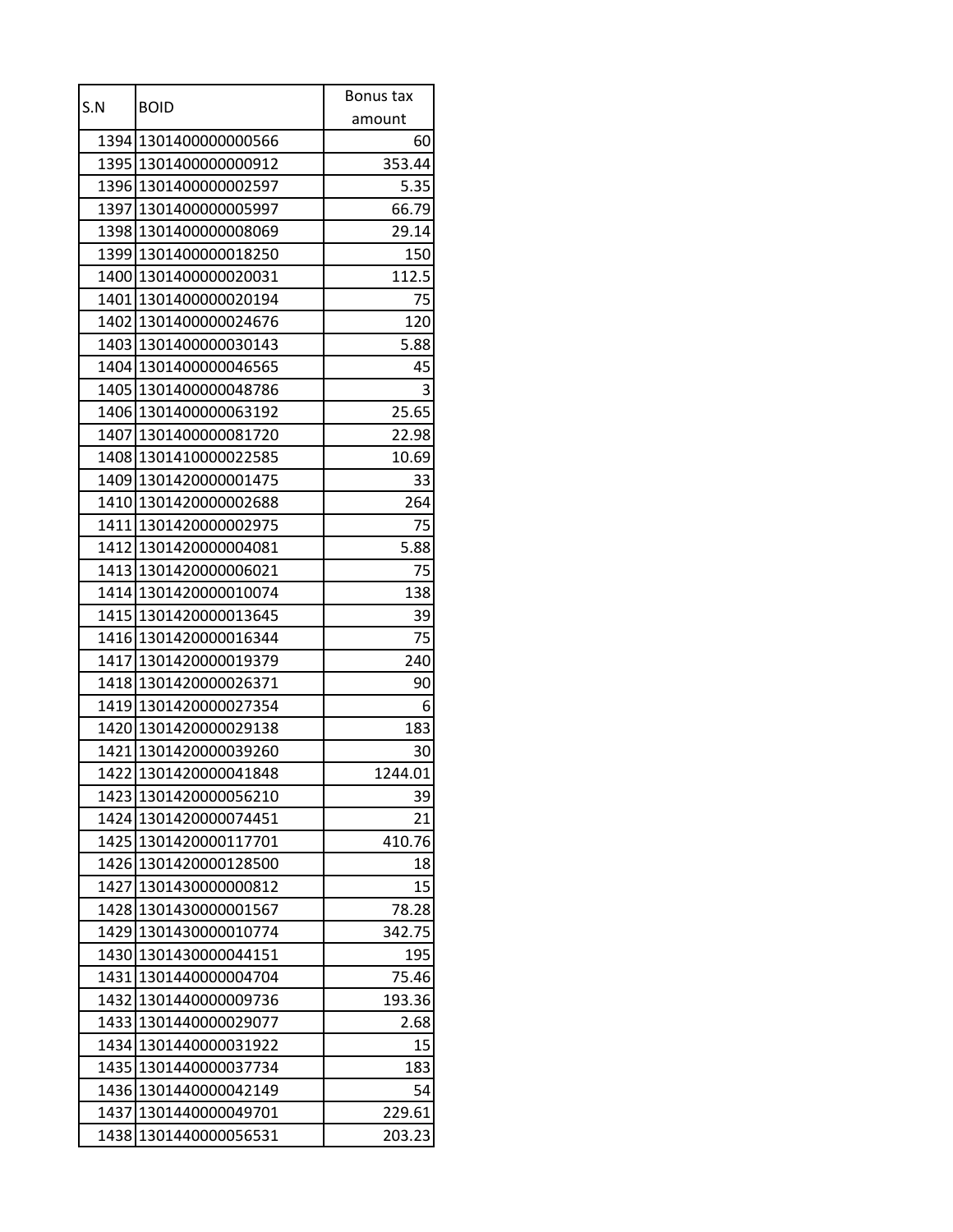| S.N  |                       | Bonus tax |
|------|-----------------------|-----------|
|      | <b>BOID</b>           | amount    |
|      | 1439 1301440000073815 | 64.5      |
|      | 1440 1301440000144468 | 13.36     |
|      | 1441 1301440000148215 | 37.5      |
|      | 1442 1301440000158008 | 45        |
|      | 1443 1301440000162728 | 60        |
|      | 1444 1301440000180549 | 15        |
|      | 1445 1301440000215361 | 75        |
|      | 1446 1301440000223613 | 291       |
|      | 1447 1301440000243125 | 33        |
|      | 1448 1301450000005880 | 8.88      |
|      | 1449 1301450000009716 | 53.44     |
|      | 1450 1301450000030168 | 13.36     |
|      | 1451 1301450000032661 | 8.02      |
|      | 1452 1301450000048310 | 26.72     |
|      | 1453 1301450000049498 | 5.88      |
|      | 1454 1301450000051150 | 6.68      |
|      | 1455 1301450000058443 | 105       |
|      | 1456 1301450000058973 | 225       |
|      | 1457 1301450000069662 | 2.68      |
|      | 1458 1301460000005609 | 622.5     |
|      | 1459 1301460000010539 | 30        |
|      | 1460 1301460000017251 | 32.06     |
|      | 1461 1301460000046194 | 930       |
|      | 1462 1301460000047276 | 12.38     |
|      | 1463 1301470000001179 | 35.35     |
|      | 1464 1301470000005650 | 34.61     |
|      | 1465 1301470000007550 | 24        |
|      | 1466 1301470000010430 | 150       |
|      | 1467 1301470000011611 | 477.24    |
|      | 1468 1301470000013851 | 33        |
| 1469 | 1301470000013864      | 28.5      |
|      | 1470 1301470000013919 | 15        |
|      | 1471 1301470000022896 | 9359.27   |
|      | 1472 1301470000027476 | 81        |
|      | 1473 1301470000028237 | 15        |
|      | 1474 1301470000047047 | 150       |
|      | 1475 1301470000047051 | 150       |
|      | 1476 1301470000068819 | 8.84      |
|      | 1477 1301470000087574 | 38.88     |
|      | 1478 1301470000120638 | 7.5       |
|      | 1479 1301480000000011 | 16.5      |
|      | 1480 1301480000001408 | 26.72     |
|      | 1481 1301480000002697 | 225       |
|      | 1482 1301480000003103 | 3676.66   |
| 1483 | 1301480000009065      | 45        |
|      |                       |           |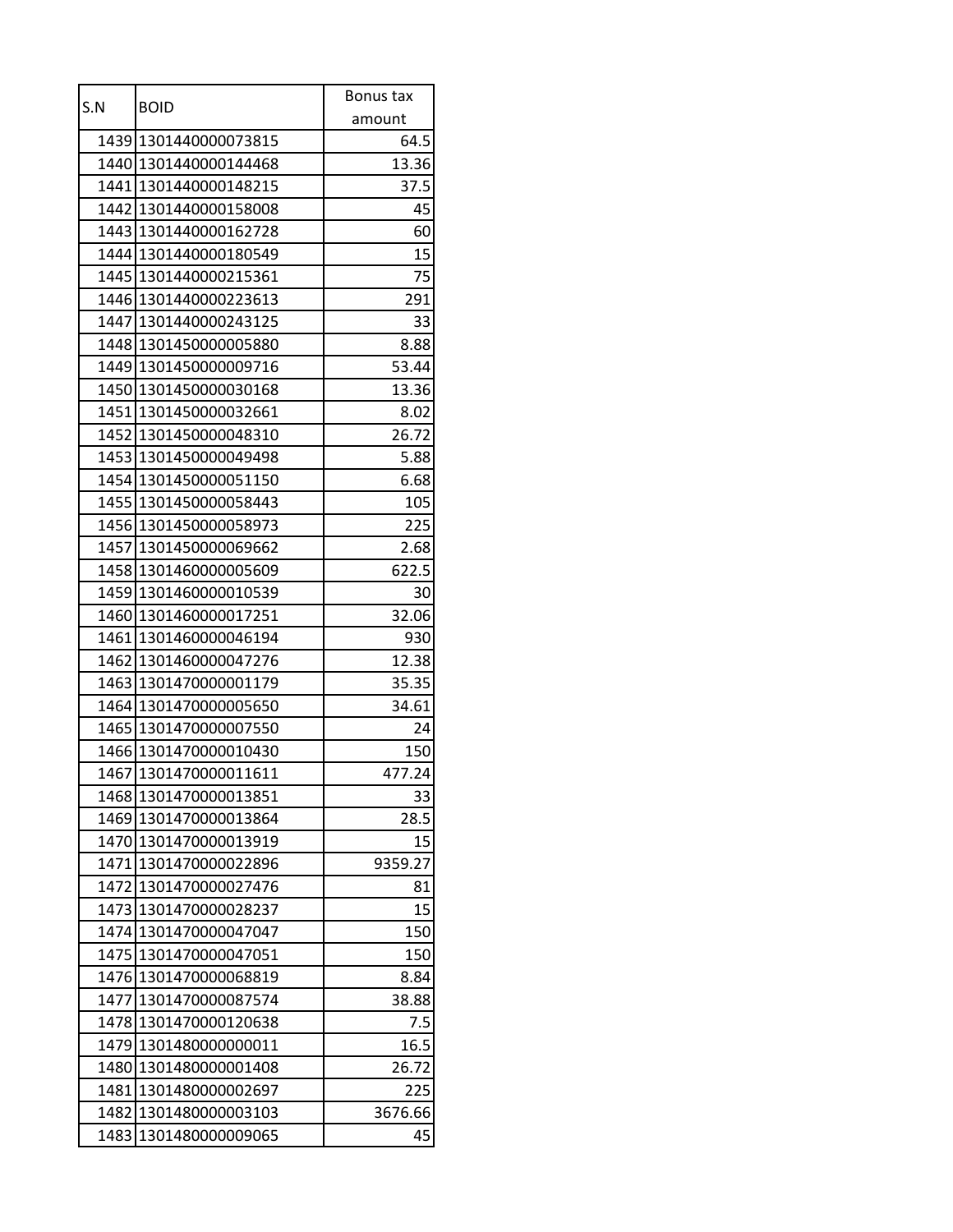| S.N  |                       | Bonus tax |
|------|-----------------------|-----------|
|      | <b>BOID</b>           | amount    |
|      | 1484 1301480000011150 | 90        |
|      | 1485 1301480000012777 | 150       |
|      | 1486 1301480000022935 | 15        |
|      | 1487 1301480000023067 | 36        |
|      | 1488 1301480000030321 | 883.58    |
|      | 1489 1301480000060399 | 15        |
|      | 1490 1301480000064165 | 150       |
|      | 1491 1301480000081795 | 3         |
|      | 1492 1301480000088879 | 58.5      |
|      | 1493 1301480000119049 | 53.44     |
|      | 1494 1301480000144897 | 75        |
|      | 1495 1301490000000173 | 53.02     |
|      | 1496 1301490000001483 | 6000.44   |
|      | 1497 1301490000001519 | 600       |
|      | 1498 1301490000016960 | 9.36      |
|      | 1499 1301490000025857 | 375.85    |
|      | 1500 1301490000064660 | 353.44    |
|      | 1501 1301490000065265 | 13.36     |
|      | 1502 1301490000097200 | 356.88    |
|      | 1503 1301490000131095 | 6         |
|      | 1504 1301500000002971 | 205.5     |
|      | 1505 1301500000008561 | 2.14      |
|      | 1506 1301500000010294 | 51        |
|      | 1507 1301500000010636 | 1.5       |
|      | 1508 1301500000012690 | 26.72     |
|      | 1509 1301500000019132 | 60        |
|      | 1510 1301500000053431 | 15        |
|      | 1511 1301510000000901 | 45        |
|      | 1512 1301510000008573 | 157.5     |
|      | 1513 1301510000013790 | 75        |
|      | 1514 1301510000078348 | 30        |
|      | 1515 1301510000117169 | 300       |
|      | 1516 1301510000154906 | 15        |
|      | 1517 1301510000161852 | 90        |
|      | 1518 1301510000211888 | 15        |
|      | 1519 1301510000521863 | 45        |
|      | 1520 1301520000012382 | 75        |
| 1521 | 1301520000012893      | 66        |
|      | 1522 1301520000013918 | 225       |
|      | 1523 1301520000032713 | 342       |
|      | 1524 1301520000041346 | 4.01      |
|      | 1525 1301520000052871 | 3         |
|      | 1526 1301520000060272 | 194.58    |
|      | 1527 1301520000079053 | 15        |
| 1528 | 1301520000111487      | 150       |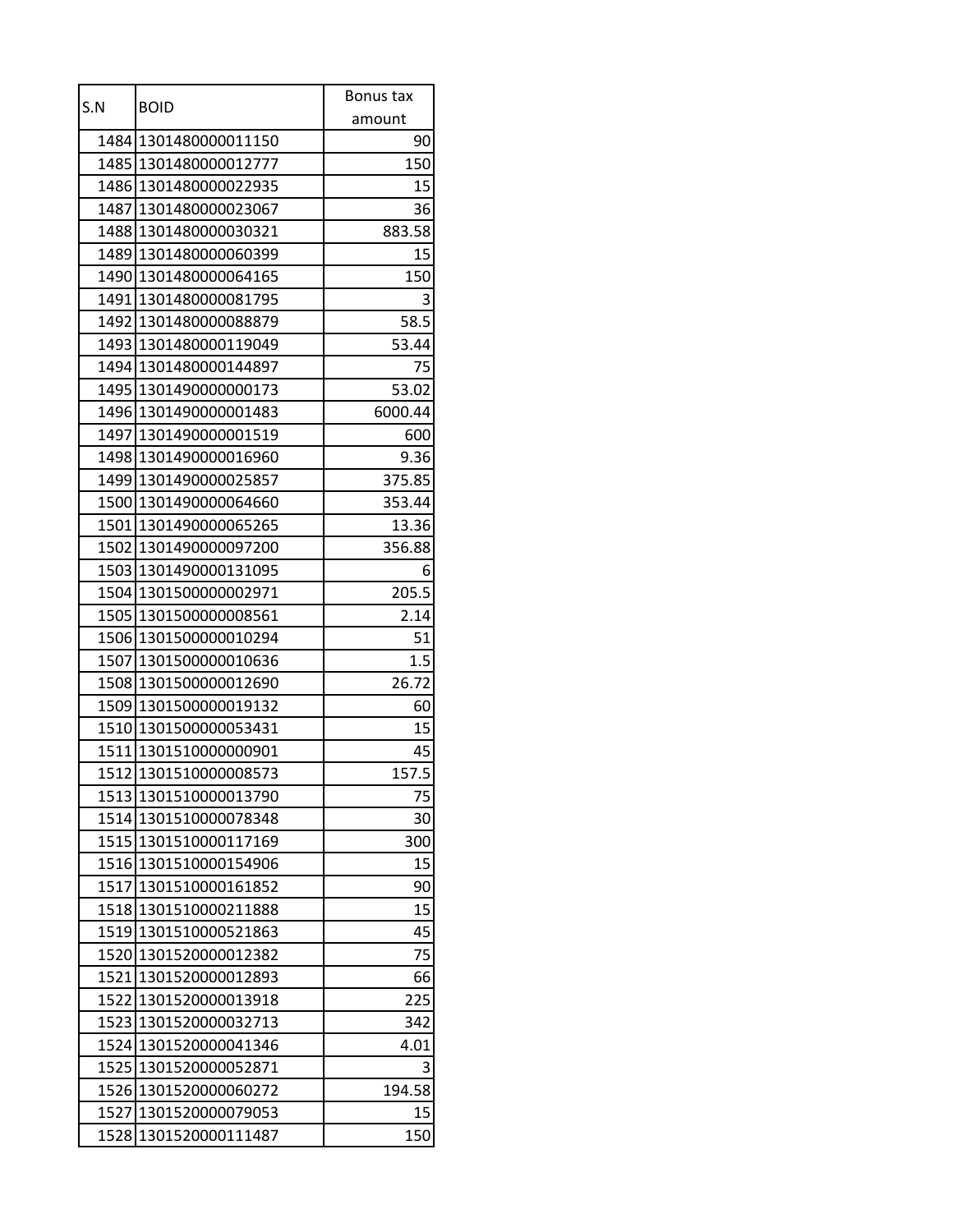| amount<br>1529 1301520000278368<br>1617.16<br>1530 1301520000532570<br>30<br>53.02<br>1531 1301530000006249<br>1532 1301530000009119<br>141.52<br>1533 1301530000023790<br>213<br>1534 1301530000027757<br>2.68<br>1535 1301530000052127<br>153.82<br>1536 1301530000166635<br>230.35<br>1537 1301530000170274<br>26.51<br>1538 1301530000227541<br>31.5<br>1539 1301530000227921<br>22.5<br>1540 1301530000300385<br>11.23<br>1541 1301540000011131<br>117<br>25.92<br>1542 1301540000011144<br>1543 1301540000031319<br>90<br>1544 1301540000042806<br>31.5<br>12<br>1545 1301550000014013<br>1546 1301550000085670<br>475.5<br>1547 1301550000100440<br>105.85<br>1548 1301550000181303<br>67.5<br>1549 1301550000185405<br>27<br>1550 1301550000214809<br>23.51<br>1551 1301550000229680<br>53.44<br>1552 1301550000230261<br>45<br>210<br>1553 1301550000269557<br>1554 1301570000084432<br>30<br>1555 1301570000091321<br>81<br>1556 1301570000092933<br>40.5<br>30<br>1557 1301570000482137<br>1558 1301580000027131<br>53.44<br>1559<br>1301580000027596<br>150<br>1560 1301580000030541<br>21.21<br>1561 1301580000047931<br>54.79<br>1301580000051283<br>1562<br>75<br>1563 1301580000082852<br>750<br>1564 1301580000093045<br>150<br>1565 1301580000094959<br>42<br>1301580000113018<br>1566<br>30<br>40.5<br>1567<br>1301580000120173<br>1568 1301580000120699<br>129<br>1301580000145880<br>97.5<br>1569<br>3<br>1570 1301580000158976<br>42<br>1571 1301580000159703<br>1572 1301580000160263<br>25.65<br>75<br>1573<br>1301580000180077 | S.N | <b>BOID</b> | Bonus tax |
|---------------------------------------------------------------------------------------------------------------------------------------------------------------------------------------------------------------------------------------------------------------------------------------------------------------------------------------------------------------------------------------------------------------------------------------------------------------------------------------------------------------------------------------------------------------------------------------------------------------------------------------------------------------------------------------------------------------------------------------------------------------------------------------------------------------------------------------------------------------------------------------------------------------------------------------------------------------------------------------------------------------------------------------------------------------------------------------------------------------------------------------------------------------------------------------------------------------------------------------------------------------------------------------------------------------------------------------------------------------------------------------------------------------------------------------------------------------------------------------------------------------------------------------------------------|-----|-------------|-----------|
|                                                                                                                                                                                                                                                                                                                                                                                                                                                                                                                                                                                                                                                                                                                                                                                                                                                                                                                                                                                                                                                                                                                                                                                                                                                                                                                                                                                                                                                                                                                                                         |     |             |           |
|                                                                                                                                                                                                                                                                                                                                                                                                                                                                                                                                                                                                                                                                                                                                                                                                                                                                                                                                                                                                                                                                                                                                                                                                                                                                                                                                                                                                                                                                                                                                                         |     |             |           |
|                                                                                                                                                                                                                                                                                                                                                                                                                                                                                                                                                                                                                                                                                                                                                                                                                                                                                                                                                                                                                                                                                                                                                                                                                                                                                                                                                                                                                                                                                                                                                         |     |             |           |
|                                                                                                                                                                                                                                                                                                                                                                                                                                                                                                                                                                                                                                                                                                                                                                                                                                                                                                                                                                                                                                                                                                                                                                                                                                                                                                                                                                                                                                                                                                                                                         |     |             |           |
|                                                                                                                                                                                                                                                                                                                                                                                                                                                                                                                                                                                                                                                                                                                                                                                                                                                                                                                                                                                                                                                                                                                                                                                                                                                                                                                                                                                                                                                                                                                                                         |     |             |           |
|                                                                                                                                                                                                                                                                                                                                                                                                                                                                                                                                                                                                                                                                                                                                                                                                                                                                                                                                                                                                                                                                                                                                                                                                                                                                                                                                                                                                                                                                                                                                                         |     |             |           |
|                                                                                                                                                                                                                                                                                                                                                                                                                                                                                                                                                                                                                                                                                                                                                                                                                                                                                                                                                                                                                                                                                                                                                                                                                                                                                                                                                                                                                                                                                                                                                         |     |             |           |
|                                                                                                                                                                                                                                                                                                                                                                                                                                                                                                                                                                                                                                                                                                                                                                                                                                                                                                                                                                                                                                                                                                                                                                                                                                                                                                                                                                                                                                                                                                                                                         |     |             |           |
|                                                                                                                                                                                                                                                                                                                                                                                                                                                                                                                                                                                                                                                                                                                                                                                                                                                                                                                                                                                                                                                                                                                                                                                                                                                                                                                                                                                                                                                                                                                                                         |     |             |           |
|                                                                                                                                                                                                                                                                                                                                                                                                                                                                                                                                                                                                                                                                                                                                                                                                                                                                                                                                                                                                                                                                                                                                                                                                                                                                                                                                                                                                                                                                                                                                                         |     |             |           |
|                                                                                                                                                                                                                                                                                                                                                                                                                                                                                                                                                                                                                                                                                                                                                                                                                                                                                                                                                                                                                                                                                                                                                                                                                                                                                                                                                                                                                                                                                                                                                         |     |             |           |
|                                                                                                                                                                                                                                                                                                                                                                                                                                                                                                                                                                                                                                                                                                                                                                                                                                                                                                                                                                                                                                                                                                                                                                                                                                                                                                                                                                                                                                                                                                                                                         |     |             |           |
|                                                                                                                                                                                                                                                                                                                                                                                                                                                                                                                                                                                                                                                                                                                                                                                                                                                                                                                                                                                                                                                                                                                                                                                                                                                                                                                                                                                                                                                                                                                                                         |     |             |           |
|                                                                                                                                                                                                                                                                                                                                                                                                                                                                                                                                                                                                                                                                                                                                                                                                                                                                                                                                                                                                                                                                                                                                                                                                                                                                                                                                                                                                                                                                                                                                                         |     |             |           |
|                                                                                                                                                                                                                                                                                                                                                                                                                                                                                                                                                                                                                                                                                                                                                                                                                                                                                                                                                                                                                                                                                                                                                                                                                                                                                                                                                                                                                                                                                                                                                         |     |             |           |
|                                                                                                                                                                                                                                                                                                                                                                                                                                                                                                                                                                                                                                                                                                                                                                                                                                                                                                                                                                                                                                                                                                                                                                                                                                                                                                                                                                                                                                                                                                                                                         |     |             |           |
|                                                                                                                                                                                                                                                                                                                                                                                                                                                                                                                                                                                                                                                                                                                                                                                                                                                                                                                                                                                                                                                                                                                                                                                                                                                                                                                                                                                                                                                                                                                                                         |     |             |           |
|                                                                                                                                                                                                                                                                                                                                                                                                                                                                                                                                                                                                                                                                                                                                                                                                                                                                                                                                                                                                                                                                                                                                                                                                                                                                                                                                                                                                                                                                                                                                                         |     |             |           |
|                                                                                                                                                                                                                                                                                                                                                                                                                                                                                                                                                                                                                                                                                                                                                                                                                                                                                                                                                                                                                                                                                                                                                                                                                                                                                                                                                                                                                                                                                                                                                         |     |             |           |
|                                                                                                                                                                                                                                                                                                                                                                                                                                                                                                                                                                                                                                                                                                                                                                                                                                                                                                                                                                                                                                                                                                                                                                                                                                                                                                                                                                                                                                                                                                                                                         |     |             |           |
|                                                                                                                                                                                                                                                                                                                                                                                                                                                                                                                                                                                                                                                                                                                                                                                                                                                                                                                                                                                                                                                                                                                                                                                                                                                                                                                                                                                                                                                                                                                                                         |     |             |           |
|                                                                                                                                                                                                                                                                                                                                                                                                                                                                                                                                                                                                                                                                                                                                                                                                                                                                                                                                                                                                                                                                                                                                                                                                                                                                                                                                                                                                                                                                                                                                                         |     |             |           |
|                                                                                                                                                                                                                                                                                                                                                                                                                                                                                                                                                                                                                                                                                                                                                                                                                                                                                                                                                                                                                                                                                                                                                                                                                                                                                                                                                                                                                                                                                                                                                         |     |             |           |
|                                                                                                                                                                                                                                                                                                                                                                                                                                                                                                                                                                                                                                                                                                                                                                                                                                                                                                                                                                                                                                                                                                                                                                                                                                                                                                                                                                                                                                                                                                                                                         |     |             |           |
|                                                                                                                                                                                                                                                                                                                                                                                                                                                                                                                                                                                                                                                                                                                                                                                                                                                                                                                                                                                                                                                                                                                                                                                                                                                                                                                                                                                                                                                                                                                                                         |     |             |           |
|                                                                                                                                                                                                                                                                                                                                                                                                                                                                                                                                                                                                                                                                                                                                                                                                                                                                                                                                                                                                                                                                                                                                                                                                                                                                                                                                                                                                                                                                                                                                                         |     |             |           |
|                                                                                                                                                                                                                                                                                                                                                                                                                                                                                                                                                                                                                                                                                                                                                                                                                                                                                                                                                                                                                                                                                                                                                                                                                                                                                                                                                                                                                                                                                                                                                         |     |             |           |
|                                                                                                                                                                                                                                                                                                                                                                                                                                                                                                                                                                                                                                                                                                                                                                                                                                                                                                                                                                                                                                                                                                                                                                                                                                                                                                                                                                                                                                                                                                                                                         |     |             |           |
|                                                                                                                                                                                                                                                                                                                                                                                                                                                                                                                                                                                                                                                                                                                                                                                                                                                                                                                                                                                                                                                                                                                                                                                                                                                                                                                                                                                                                                                                                                                                                         |     |             |           |
|                                                                                                                                                                                                                                                                                                                                                                                                                                                                                                                                                                                                                                                                                                                                                                                                                                                                                                                                                                                                                                                                                                                                                                                                                                                                                                                                                                                                                                                                                                                                                         |     |             |           |
|                                                                                                                                                                                                                                                                                                                                                                                                                                                                                                                                                                                                                                                                                                                                                                                                                                                                                                                                                                                                                                                                                                                                                                                                                                                                                                                                                                                                                                                                                                                                                         |     |             |           |
|                                                                                                                                                                                                                                                                                                                                                                                                                                                                                                                                                                                                                                                                                                                                                                                                                                                                                                                                                                                                                                                                                                                                                                                                                                                                                                                                                                                                                                                                                                                                                         |     |             |           |
|                                                                                                                                                                                                                                                                                                                                                                                                                                                                                                                                                                                                                                                                                                                                                                                                                                                                                                                                                                                                                                                                                                                                                                                                                                                                                                                                                                                                                                                                                                                                                         |     |             |           |
|                                                                                                                                                                                                                                                                                                                                                                                                                                                                                                                                                                                                                                                                                                                                                                                                                                                                                                                                                                                                                                                                                                                                                                                                                                                                                                                                                                                                                                                                                                                                                         |     |             |           |
|                                                                                                                                                                                                                                                                                                                                                                                                                                                                                                                                                                                                                                                                                                                                                                                                                                                                                                                                                                                                                                                                                                                                                                                                                                                                                                                                                                                                                                                                                                                                                         |     |             |           |
|                                                                                                                                                                                                                                                                                                                                                                                                                                                                                                                                                                                                                                                                                                                                                                                                                                                                                                                                                                                                                                                                                                                                                                                                                                                                                                                                                                                                                                                                                                                                                         |     |             |           |
|                                                                                                                                                                                                                                                                                                                                                                                                                                                                                                                                                                                                                                                                                                                                                                                                                                                                                                                                                                                                                                                                                                                                                                                                                                                                                                                                                                                                                                                                                                                                                         |     |             |           |
|                                                                                                                                                                                                                                                                                                                                                                                                                                                                                                                                                                                                                                                                                                                                                                                                                                                                                                                                                                                                                                                                                                                                                                                                                                                                                                                                                                                                                                                                                                                                                         |     |             |           |
|                                                                                                                                                                                                                                                                                                                                                                                                                                                                                                                                                                                                                                                                                                                                                                                                                                                                                                                                                                                                                                                                                                                                                                                                                                                                                                                                                                                                                                                                                                                                                         |     |             |           |
|                                                                                                                                                                                                                                                                                                                                                                                                                                                                                                                                                                                                                                                                                                                                                                                                                                                                                                                                                                                                                                                                                                                                                                                                                                                                                                                                                                                                                                                                                                                                                         |     |             |           |
|                                                                                                                                                                                                                                                                                                                                                                                                                                                                                                                                                                                                                                                                                                                                                                                                                                                                                                                                                                                                                                                                                                                                                                                                                                                                                                                                                                                                                                                                                                                                                         |     |             |           |
|                                                                                                                                                                                                                                                                                                                                                                                                                                                                                                                                                                                                                                                                                                                                                                                                                                                                                                                                                                                                                                                                                                                                                                                                                                                                                                                                                                                                                                                                                                                                                         |     |             |           |
|                                                                                                                                                                                                                                                                                                                                                                                                                                                                                                                                                                                                                                                                                                                                                                                                                                                                                                                                                                                                                                                                                                                                                                                                                                                                                                                                                                                                                                                                                                                                                         |     |             |           |
|                                                                                                                                                                                                                                                                                                                                                                                                                                                                                                                                                                                                                                                                                                                                                                                                                                                                                                                                                                                                                                                                                                                                                                                                                                                                                                                                                                                                                                                                                                                                                         |     |             |           |
|                                                                                                                                                                                                                                                                                                                                                                                                                                                                                                                                                                                                                                                                                                                                                                                                                                                                                                                                                                                                                                                                                                                                                                                                                                                                                                                                                                                                                                                                                                                                                         |     |             |           |
|                                                                                                                                                                                                                                                                                                                                                                                                                                                                                                                                                                                                                                                                                                                                                                                                                                                                                                                                                                                                                                                                                                                                                                                                                                                                                                                                                                                                                                                                                                                                                         |     |             |           |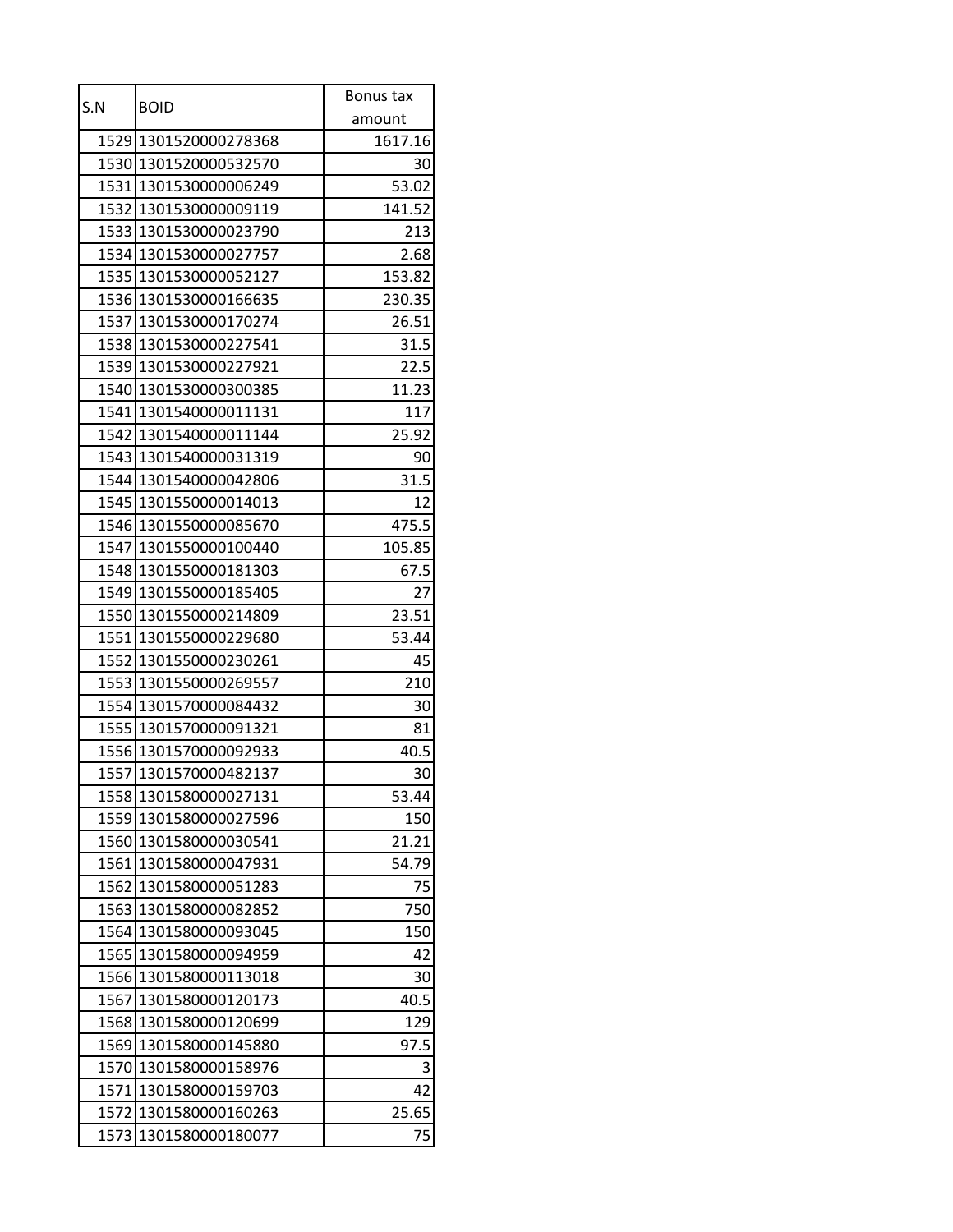| S.N  | <b>BOID</b>           | Bonus tax |
|------|-----------------------|-----------|
|      |                       | amount    |
|      | 1574 1301580000193371 | 150       |
|      | 1575 1301580000256167 | 146.68    |
|      | 1576 1301580000273856 | 8.88      |
|      | 1577 1301580000296001 | 35.35     |
|      | 1578 1301580000331337 | 300       |
|      | 1579 1301580000357497 | 15        |
|      | 1580 1301580000441057 | 15        |
|      | 1581 1301580000545791 | 30        |
|      | 1582 1301580000596357 | 97.5      |
|      | 1583 1301580000843949 | 90        |
|      | 1584 1301590000000222 | 14.14     |
|      | 1585 1301590000000315 | 0.27      |
|      | 1586 1301590000013662 | 96        |
|      | 1587 1301590000024254 | 5.35      |
|      | 1588 1301590000050918 | 107.76    |
|      | 1589 1301590000052541 | 60        |
|      | 1590 1301590000117254 | 15        |
|      | 1591 1301590000363552 | 84        |
|      | 1592 1301600000022211 | 75        |
|      | 1593 1301600000042175 | 52.5      |
|      | 1594 1301600000050583 | 112.5     |
|      | 1595 1301600000050944 | 106.5     |
|      | 1596 1301600000051228 | 75        |
|      | 1597 1301600000116555 | 349.69    |
|      | 1598 1301600000147423 | 1195.5    |
|      | 1599 1301600000159456 | 44.18     |
|      | 1600 1301600000167412 | 8.84      |
|      | 1601 1301600000169648 | 15        |
|      | 1602 1301600000197967 | 75        |
|      | 1603 1301610000049982 | 150       |
| 1604 | 1301610000107332      | 75        |
|      | 1605 1301610000125075 | 105       |
| 1606 | 1301610000133202      | 15        |
| 1607 | 1301610000142078      | 103.49    |
|      | 1608 1301610000219784 | 121.03    |
| 1609 | 1301610000230293      | 30        |
|      | 1610 1301610000232121 | 5.35      |
| 1611 | 1301610000267577      | 45        |
| 1612 | 1301610000293597      | 115.5     |
|      | 1613 1301610000365528 | 30        |
|      | 1614 1301610000593017 | 120       |
|      | 1615 1301610000614610 | 192.62    |
| 1616 | 1301610000975700      | 435       |
|      | 1617 1301610001260047 | 225       |
| 1618 | 1301620000039274      | 95.6      |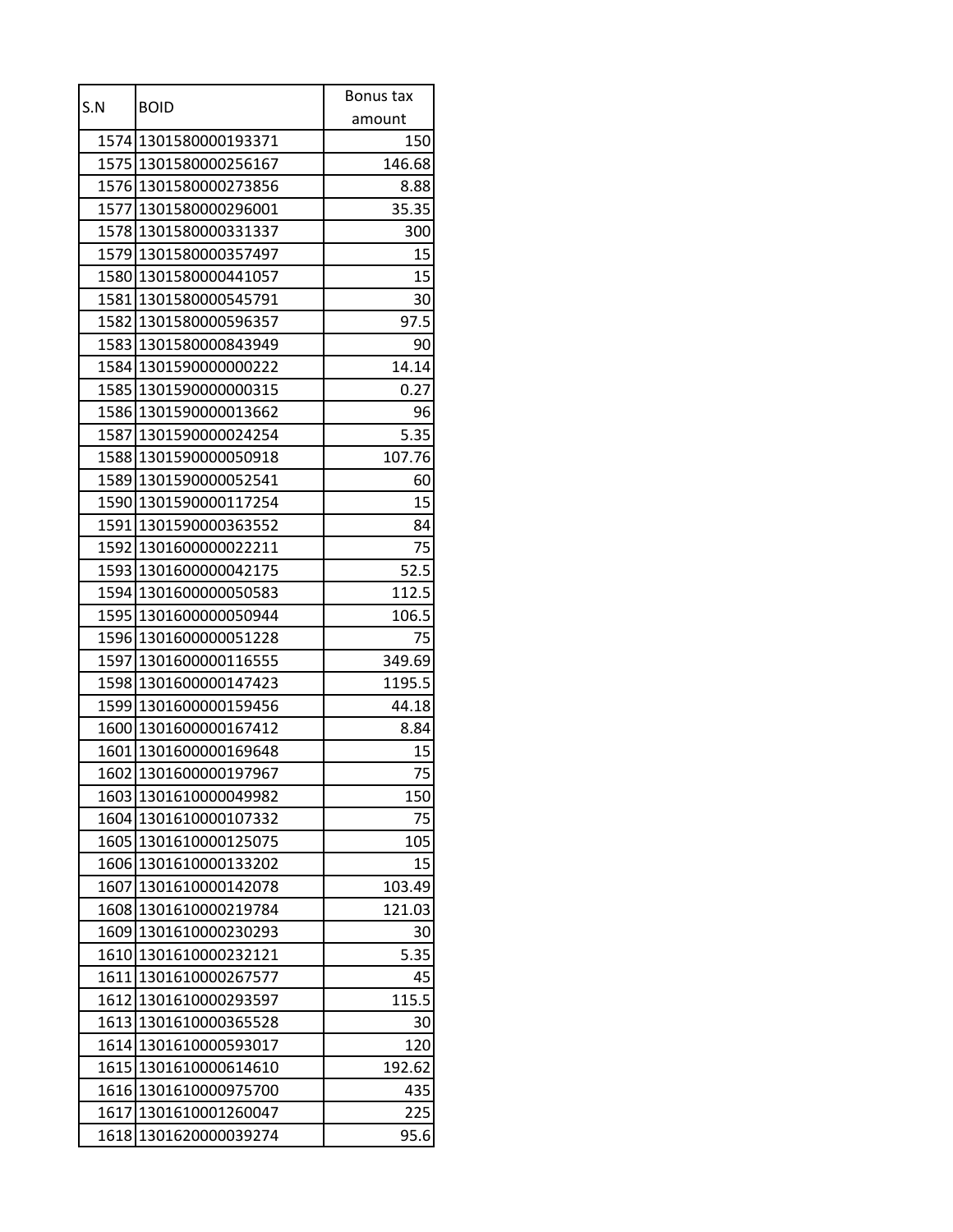| S.N  | <b>BOID</b>           | Bonus tax |
|------|-----------------------|-----------|
|      |                       | amount    |
|      | 1619 1301630000021589 | 1.5       |
|      | 1620 1301630000111818 | 150       |
|      | 1621 1301630000118262 | 472.5     |
|      | 1622 1301630000164666 | 30        |
|      | 1623 1301630000206190 | 30        |
|      | 1624 1301640000000728 | 860.15    |
|      | 1625 1301640000001113 | 5.35      |
|      | 1626 1301640000002062 | 26.72     |
|      | 1627 1301640000063791 | 8.84      |
|      | 1628 1301640000070870 | 5.35      |
|      | 1629 1301640000071061 | 5.31      |
|      | 1630 1301650000066280 | 15        |
|      | 1631 1301650000071780 | 217.5     |
|      | 1632 1301650000124350 | 30        |
|      | 1633 1301650000198991 | 38.88     |
|      | 1634 1301650000225963 | 8.02      |
|      | 1635 1301650000241675 | 2.68      |
|      | 1636 1301650000242816 | 30        |
|      | 1637 1301650000275865 | 23.07     |
|      | 1638 1301650000291596 | 75        |
|      | 1639 1301690000031055 | 90        |
|      | 1640 1301690000067029 | 37.5      |
|      | 1641 1301690000117512 | 15.91     |
|      | 1642 1301690000126865 | 122.86    |
|      | 1643 1301690000499477 | 150       |
|      | 1644 1301690000536404 | 10.5      |
|      | 1645 1301700000001563 | 41.95     |
|      | 1646 1301710000008967 | 67.5      |
|      | 1647 1301720000003710 | 45        |
|      | 1648 1301720000029619 | 17.68     |
| 1649 | 1301720000185825      | 75        |
|      | 1650 1301720000313086 | 45        |
|      | 1651 1301720000410198 | 90        |
|      | 1652 1301720000699830 | 30        |
|      | 1653 1301730000071884 | 300       |
|      | 1654 1301730000168116 | 75        |
|      | 1655 1301730000338068 | 3         |
| 1656 | 1301730000460105      | 15        |
| 1657 | 1301730000484901      | 15        |
|      | 1658 1301730000610146 | 30        |
|      | 1659 1301730000741281 | 15        |
|      | 1660 1301740000006378 | 178.5     |
| 1661 | 1301740000021392      | 120       |
|      | 1662 1301750000001024 | 120       |
| 1663 | 1301750000010651      | 178.49    |
|      |                       |           |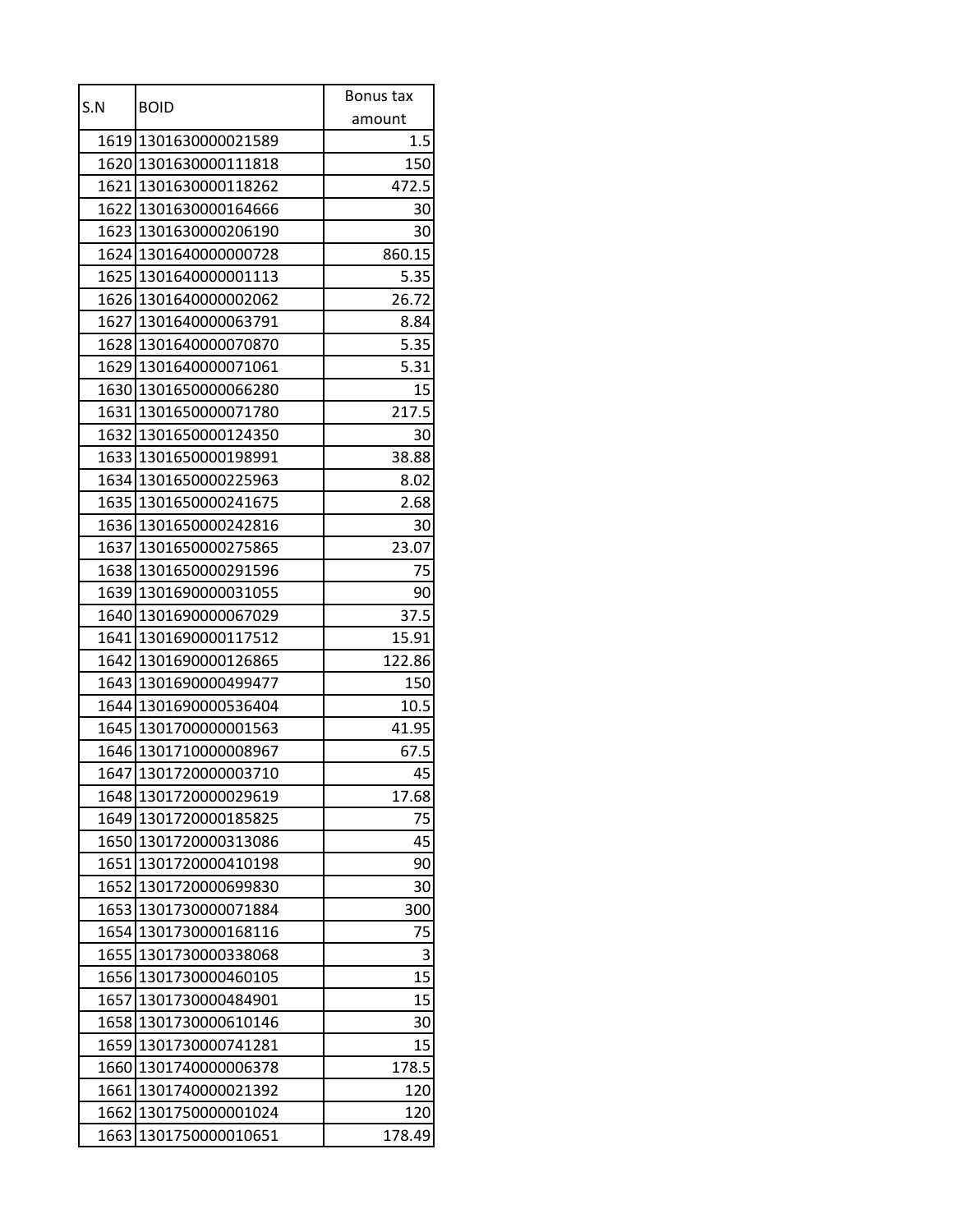| amount<br>1664 1301760000001553<br>2.14<br>1665 1301760000110212<br>60<br>1666 1301760000230012<br>30<br>1667 1301760000255204<br>30<br>1668 1301770000063109<br>36<br>1669 1301790000011377<br>13.9<br>1670 1301040000353501<br>1.12<br>1671 1301060000168808<br>0.13<br>0.98<br>1672 1301070000002457<br>1673 1301070000003281<br>1.09<br>1674 1301080000089901<br>0.85<br>1675 1301090001292858<br>0.52<br>1676 1301120000033630<br>1.36<br>1677 1301120000282982<br>0.65<br>1678 1301140000004223<br>0.89<br>1679 1301140000012418<br>0.15<br>1680 1301170000274421<br>0.09<br>1681 1301180000117491<br>0.58<br>1682 1301190000004710<br>0.9<br>1683 1301240000000996<br>0.08<br>0.52<br>1684 1301240000237304<br>0.39<br>1685 1301280000000031<br>1686 1301310000200013<br>1.36<br>1687<br>1301320000000555<br>1.22<br>1688 1301350000028215<br>0.48<br>1689 1301370000197378<br>1.07<br>1690 1301370000856369<br>0.54<br>1691 1301370000927957<br>0.07<br>1692 1301500000006275<br>0.94<br>1693 1301580000283079<br>0.71<br>1694 1301720000183091<br>0.79<br>1695 1301020000002563<br>7.5<br>1696<br>1301690000160900<br>30<br>1697 1301190000018983<br>150<br>1698 1301550000042051<br>27.25<br>1301370000096388<br>1699<br>120<br>1700 1301100000002141<br>25.5<br>1701 1301330000074950<br>21<br>1702 1301370000225628<br>150<br>1703 1301370000471643<br>30<br>1704 1301100000011154 | S.N | <b>BOID</b> | Bonus tax |
|------------------------------------------------------------------------------------------------------------------------------------------------------------------------------------------------------------------------------------------------------------------------------------------------------------------------------------------------------------------------------------------------------------------------------------------------------------------------------------------------------------------------------------------------------------------------------------------------------------------------------------------------------------------------------------------------------------------------------------------------------------------------------------------------------------------------------------------------------------------------------------------------------------------------------------------------------------------------------------------------------------------------------------------------------------------------------------------------------------------------------------------------------------------------------------------------------------------------------------------------------------------------------------------------------------------------------------------------------------------------------------------------|-----|-------------|-----------|
|                                                                                                                                                                                                                                                                                                                                                                                                                                                                                                                                                                                                                                                                                                                                                                                                                                                                                                                                                                                                                                                                                                                                                                                                                                                                                                                                                                                                |     |             |           |
|                                                                                                                                                                                                                                                                                                                                                                                                                                                                                                                                                                                                                                                                                                                                                                                                                                                                                                                                                                                                                                                                                                                                                                                                                                                                                                                                                                                                |     |             |           |
|                                                                                                                                                                                                                                                                                                                                                                                                                                                                                                                                                                                                                                                                                                                                                                                                                                                                                                                                                                                                                                                                                                                                                                                                                                                                                                                                                                                                |     |             |           |
|                                                                                                                                                                                                                                                                                                                                                                                                                                                                                                                                                                                                                                                                                                                                                                                                                                                                                                                                                                                                                                                                                                                                                                                                                                                                                                                                                                                                |     |             |           |
|                                                                                                                                                                                                                                                                                                                                                                                                                                                                                                                                                                                                                                                                                                                                                                                                                                                                                                                                                                                                                                                                                                                                                                                                                                                                                                                                                                                                |     |             |           |
|                                                                                                                                                                                                                                                                                                                                                                                                                                                                                                                                                                                                                                                                                                                                                                                                                                                                                                                                                                                                                                                                                                                                                                                                                                                                                                                                                                                                |     |             |           |
|                                                                                                                                                                                                                                                                                                                                                                                                                                                                                                                                                                                                                                                                                                                                                                                                                                                                                                                                                                                                                                                                                                                                                                                                                                                                                                                                                                                                |     |             |           |
|                                                                                                                                                                                                                                                                                                                                                                                                                                                                                                                                                                                                                                                                                                                                                                                                                                                                                                                                                                                                                                                                                                                                                                                                                                                                                                                                                                                                |     |             |           |
|                                                                                                                                                                                                                                                                                                                                                                                                                                                                                                                                                                                                                                                                                                                                                                                                                                                                                                                                                                                                                                                                                                                                                                                                                                                                                                                                                                                                |     |             |           |
|                                                                                                                                                                                                                                                                                                                                                                                                                                                                                                                                                                                                                                                                                                                                                                                                                                                                                                                                                                                                                                                                                                                                                                                                                                                                                                                                                                                                |     |             |           |
|                                                                                                                                                                                                                                                                                                                                                                                                                                                                                                                                                                                                                                                                                                                                                                                                                                                                                                                                                                                                                                                                                                                                                                                                                                                                                                                                                                                                |     |             |           |
|                                                                                                                                                                                                                                                                                                                                                                                                                                                                                                                                                                                                                                                                                                                                                                                                                                                                                                                                                                                                                                                                                                                                                                                                                                                                                                                                                                                                |     |             |           |
|                                                                                                                                                                                                                                                                                                                                                                                                                                                                                                                                                                                                                                                                                                                                                                                                                                                                                                                                                                                                                                                                                                                                                                                                                                                                                                                                                                                                |     |             |           |
|                                                                                                                                                                                                                                                                                                                                                                                                                                                                                                                                                                                                                                                                                                                                                                                                                                                                                                                                                                                                                                                                                                                                                                                                                                                                                                                                                                                                |     |             |           |
|                                                                                                                                                                                                                                                                                                                                                                                                                                                                                                                                                                                                                                                                                                                                                                                                                                                                                                                                                                                                                                                                                                                                                                                                                                                                                                                                                                                                |     |             |           |
|                                                                                                                                                                                                                                                                                                                                                                                                                                                                                                                                                                                                                                                                                                                                                                                                                                                                                                                                                                                                                                                                                                                                                                                                                                                                                                                                                                                                |     |             |           |
|                                                                                                                                                                                                                                                                                                                                                                                                                                                                                                                                                                                                                                                                                                                                                                                                                                                                                                                                                                                                                                                                                                                                                                                                                                                                                                                                                                                                |     |             |           |
|                                                                                                                                                                                                                                                                                                                                                                                                                                                                                                                                                                                                                                                                                                                                                                                                                                                                                                                                                                                                                                                                                                                                                                                                                                                                                                                                                                                                |     |             |           |
|                                                                                                                                                                                                                                                                                                                                                                                                                                                                                                                                                                                                                                                                                                                                                                                                                                                                                                                                                                                                                                                                                                                                                                                                                                                                                                                                                                                                |     |             |           |
|                                                                                                                                                                                                                                                                                                                                                                                                                                                                                                                                                                                                                                                                                                                                                                                                                                                                                                                                                                                                                                                                                                                                                                                                                                                                                                                                                                                                |     |             |           |
|                                                                                                                                                                                                                                                                                                                                                                                                                                                                                                                                                                                                                                                                                                                                                                                                                                                                                                                                                                                                                                                                                                                                                                                                                                                                                                                                                                                                |     |             |           |
|                                                                                                                                                                                                                                                                                                                                                                                                                                                                                                                                                                                                                                                                                                                                                                                                                                                                                                                                                                                                                                                                                                                                                                                                                                                                                                                                                                                                |     |             |           |
|                                                                                                                                                                                                                                                                                                                                                                                                                                                                                                                                                                                                                                                                                                                                                                                                                                                                                                                                                                                                                                                                                                                                                                                                                                                                                                                                                                                                |     |             |           |
|                                                                                                                                                                                                                                                                                                                                                                                                                                                                                                                                                                                                                                                                                                                                                                                                                                                                                                                                                                                                                                                                                                                                                                                                                                                                                                                                                                                                |     |             |           |
|                                                                                                                                                                                                                                                                                                                                                                                                                                                                                                                                                                                                                                                                                                                                                                                                                                                                                                                                                                                                                                                                                                                                                                                                                                                                                                                                                                                                |     |             |           |
|                                                                                                                                                                                                                                                                                                                                                                                                                                                                                                                                                                                                                                                                                                                                                                                                                                                                                                                                                                                                                                                                                                                                                                                                                                                                                                                                                                                                |     |             |           |
|                                                                                                                                                                                                                                                                                                                                                                                                                                                                                                                                                                                                                                                                                                                                                                                                                                                                                                                                                                                                                                                                                                                                                                                                                                                                                                                                                                                                |     |             |           |
|                                                                                                                                                                                                                                                                                                                                                                                                                                                                                                                                                                                                                                                                                                                                                                                                                                                                                                                                                                                                                                                                                                                                                                                                                                                                                                                                                                                                |     |             |           |
|                                                                                                                                                                                                                                                                                                                                                                                                                                                                                                                                                                                                                                                                                                                                                                                                                                                                                                                                                                                                                                                                                                                                                                                                                                                                                                                                                                                                |     |             |           |
|                                                                                                                                                                                                                                                                                                                                                                                                                                                                                                                                                                                                                                                                                                                                                                                                                                                                                                                                                                                                                                                                                                                                                                                                                                                                                                                                                                                                |     |             |           |
|                                                                                                                                                                                                                                                                                                                                                                                                                                                                                                                                                                                                                                                                                                                                                                                                                                                                                                                                                                                                                                                                                                                                                                                                                                                                                                                                                                                                |     |             |           |
|                                                                                                                                                                                                                                                                                                                                                                                                                                                                                                                                                                                                                                                                                                                                                                                                                                                                                                                                                                                                                                                                                                                                                                                                                                                                                                                                                                                                |     |             |           |
|                                                                                                                                                                                                                                                                                                                                                                                                                                                                                                                                                                                                                                                                                                                                                                                                                                                                                                                                                                                                                                                                                                                                                                                                                                                                                                                                                                                                |     |             |           |
|                                                                                                                                                                                                                                                                                                                                                                                                                                                                                                                                                                                                                                                                                                                                                                                                                                                                                                                                                                                                                                                                                                                                                                                                                                                                                                                                                                                                |     |             |           |
|                                                                                                                                                                                                                                                                                                                                                                                                                                                                                                                                                                                                                                                                                                                                                                                                                                                                                                                                                                                                                                                                                                                                                                                                                                                                                                                                                                                                |     |             |           |
|                                                                                                                                                                                                                                                                                                                                                                                                                                                                                                                                                                                                                                                                                                                                                                                                                                                                                                                                                                                                                                                                                                                                                                                                                                                                                                                                                                                                |     |             |           |
|                                                                                                                                                                                                                                                                                                                                                                                                                                                                                                                                                                                                                                                                                                                                                                                                                                                                                                                                                                                                                                                                                                                                                                                                                                                                                                                                                                                                |     |             |           |
|                                                                                                                                                                                                                                                                                                                                                                                                                                                                                                                                                                                                                                                                                                                                                                                                                                                                                                                                                                                                                                                                                                                                                                                                                                                                                                                                                                                                |     |             |           |
|                                                                                                                                                                                                                                                                                                                                                                                                                                                                                                                                                                                                                                                                                                                                                                                                                                                                                                                                                                                                                                                                                                                                                                                                                                                                                                                                                                                                |     |             |           |
|                                                                                                                                                                                                                                                                                                                                                                                                                                                                                                                                                                                                                                                                                                                                                                                                                                                                                                                                                                                                                                                                                                                                                                                                                                                                                                                                                                                                |     |             |           |
|                                                                                                                                                                                                                                                                                                                                                                                                                                                                                                                                                                                                                                                                                                                                                                                                                                                                                                                                                                                                                                                                                                                                                                                                                                                                                                                                                                                                |     |             |           |
|                                                                                                                                                                                                                                                                                                                                                                                                                                                                                                                                                                                                                                                                                                                                                                                                                                                                                                                                                                                                                                                                                                                                                                                                                                                                                                                                                                                                |     |             | 15        |
| 1705 1301330000048375<br>8.82                                                                                                                                                                                                                                                                                                                                                                                                                                                                                                                                                                                                                                                                                                                                                                                                                                                                                                                                                                                                                                                                                                                                                                                                                                                                                                                                                                  |     |             |           |
| 1706 1301280000006504<br>30                                                                                                                                                                                                                                                                                                                                                                                                                                                                                                                                                                                                                                                                                                                                                                                                                                                                                                                                                                                                                                                                                                                                                                                                                                                                                                                                                                    |     |             |           |
| 1707 1301730000244497<br>150                                                                                                                                                                                                                                                                                                                                                                                                                                                                                                                                                                                                                                                                                                                                                                                                                                                                                                                                                                                                                                                                                                                                                                                                                                                                                                                                                                   |     |             |           |
| 1708<br>1301110000000859<br>1.34                                                                                                                                                                                                                                                                                                                                                                                                                                                                                                                                                                                                                                                                                                                                                                                                                                                                                                                                                                                                                                                                                                                                                                                                                                                                                                                                                               |     |             |           |